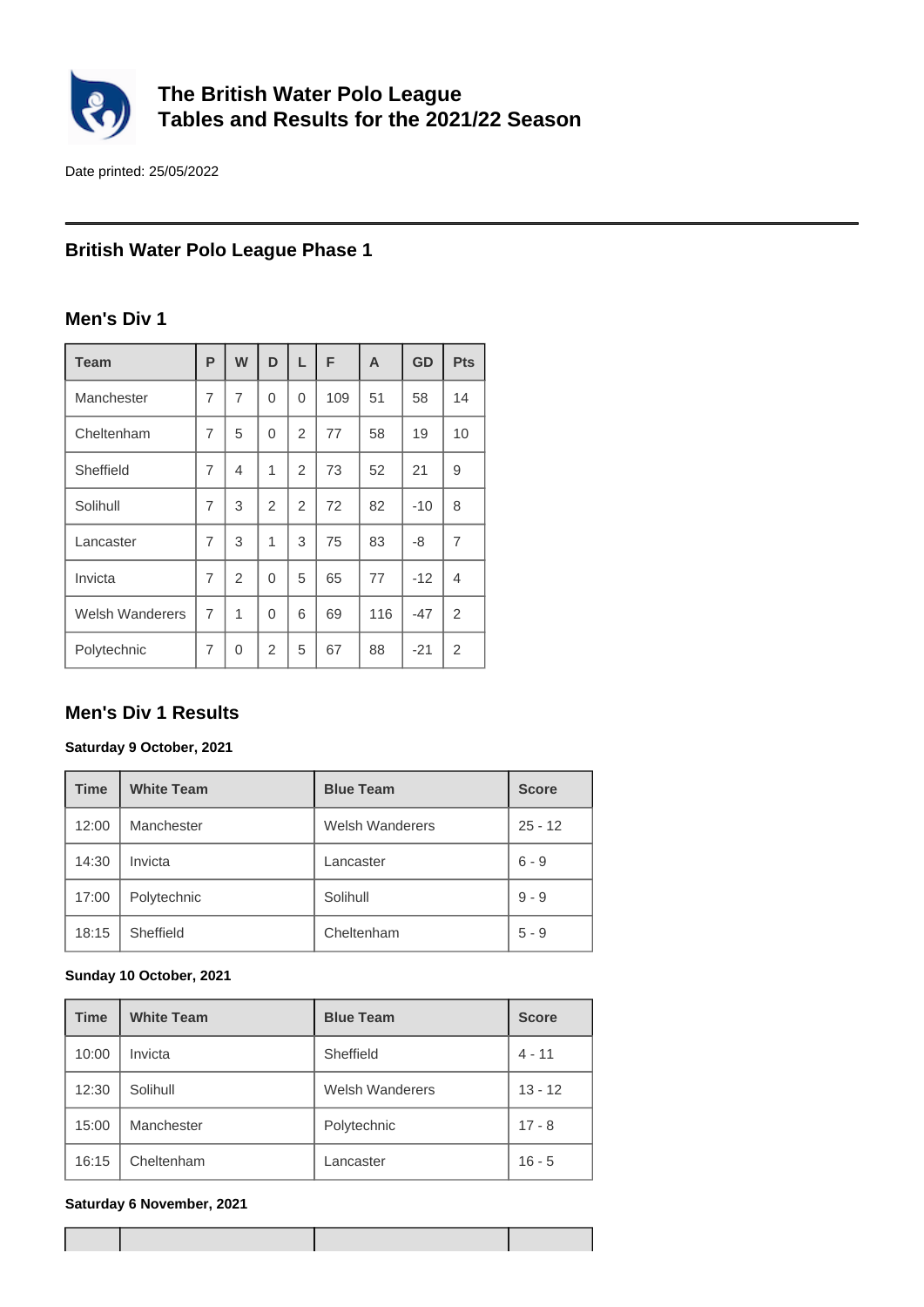| <b>Time</b> | <b>White Team</b> | <b>Blue Team</b>       | <b>Score</b> |
|-------------|-------------------|------------------------|--------------|
| 12:00       | Invicta           | <b>Welsh Wanderers</b> | $13 - 8$     |
| 13:10       | Polytechnic       | Cheltenham             | $7 - 10$     |
| 15:30       | Manchester        | Sheffield              | $12 - 4$     |
| 16:40       | Invicta           | Cheltenham             | $9 - 10$     |
| 16:45       | Solihull          | Lancaster              | $12 - 18$    |
| 17:50       | Polytechnic       | <b>Welsh Wanderers</b> | $13 - 14$    |

### **Sunday 7 November, 2021**

| <b>Time</b> | <b>White Team</b> | <b>Blue Team</b>       | <b>Score</b> |
|-------------|-------------------|------------------------|--------------|
| 10:10       | Cheltenham        | <b>Welsh Wanderers</b> | $14 - 6$     |
| 11:15       | Sheffield         | Lancaster              | $12 - 5$     |
| 12:30       | Manchester        | Solihull               | $13 - 3$     |
| 12:30       | Invicta           | Polytechnic            | $11 - 9$     |

#### **Saturday 27 November, 2021**

| <b>Time</b> | <b>White Team</b> | <b>Blue Team</b>       | <b>Score</b> |
|-------------|-------------------|------------------------|--------------|
| 12:00       | Sheffield         | Solihull               | $7 - 7$      |
| 13:15       | Manchester        | Cheltenham             | $11 - 7$     |
| 14:30       | Polytechnic       | Lancaster              | $12 - 12$    |
| 15:45       | Invicta           | Solihull               | $12 - 13$    |
| 17:00       | Sheffield         | <b>Welsh Wanderers</b> | $19 - 6$     |
| 18:15       | Manchester        | Lancaster              | $14 - 7$     |

#### **Sunday 28 November, 2021**

| <b>Time</b> | <b>White Team</b>      | <b>Blue Team</b> | <b>Score</b> |
|-------------|------------------------|------------------|--------------|
| 09:30       | Polytechnic            | Sheffield        | $9 - 15$     |
| 10:45       | Invicta                | Manchester       | $10 - 17$    |
| 12:00       | <b>Welsh Wanderers</b> | Lancaster        | $11 - 19$    |
| 13:15       | Cheltenham             | Solihull         | $11 - 15$    |

# **Men's Div 1 Stats**

#### **Top Goal Scorers**

| <b>Name</b>          | <b>Goals</b> |    | Avg |
|----------------------|--------------|----|-----|
| <b>Thomas Curwen</b> | Lancaster    | 27 | 5.4 |
|                      |              |    |     |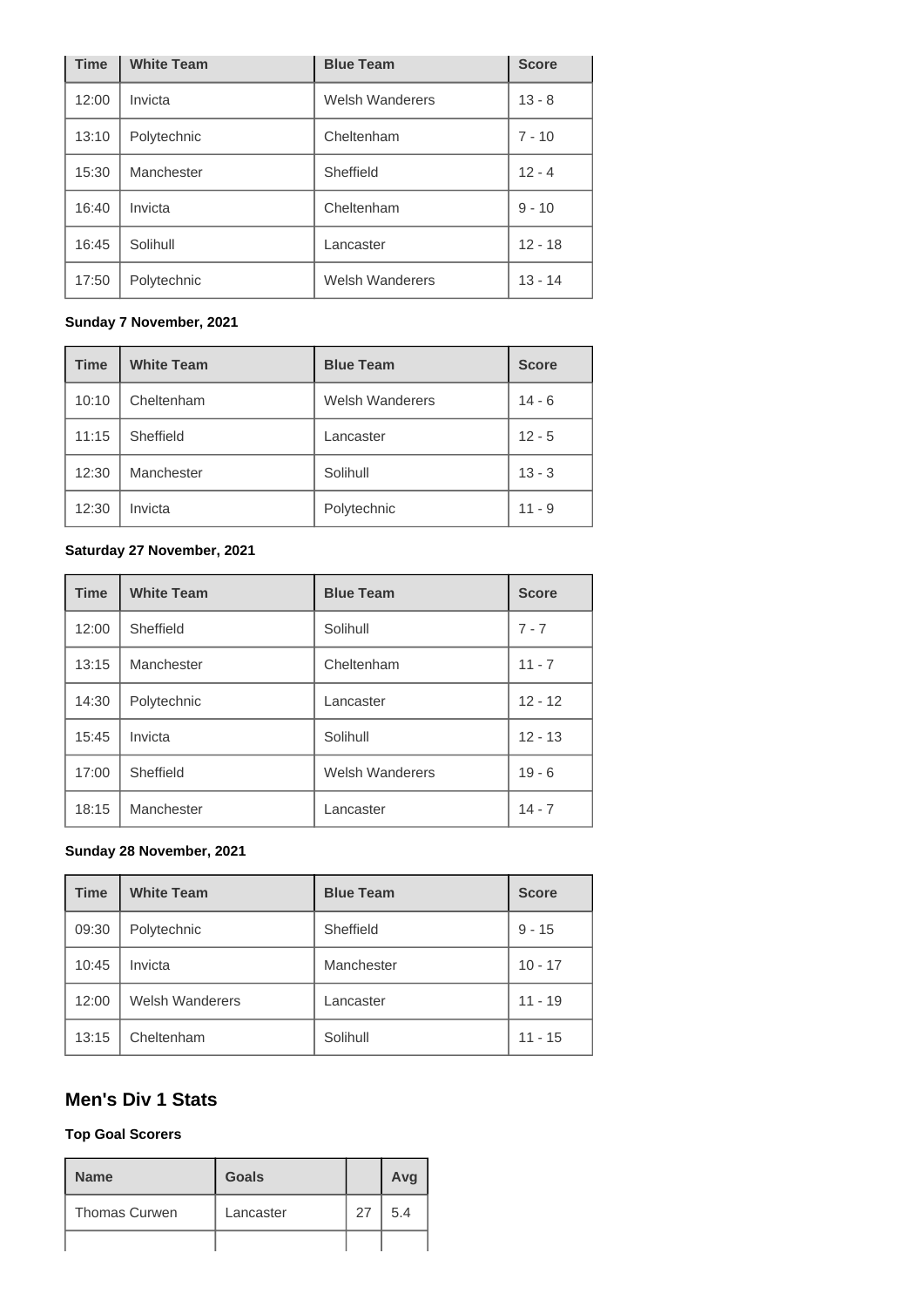| Dan (Daniel) Paddon     | Manchester      | 27 | 3.9 |
|-------------------------|-----------------|----|-----|
| Joel Abbott             | Sheffield       | 21 | 3.0 |
| Daniel Laxton           | Welsh Wanderers | 21 | 3.5 |
| John Pratt              | Lancaster       | 16 | 4.0 |
| Callum Bailey           | Invicta         | 15 | 2.5 |
| Matthias Madden         | Solihull        | 15 | 2.5 |
| Aron Ando               | Manchester      | 14 | 2.3 |
| <b>Connor Carpenter</b> | Sheffield       | 13 | 1.9 |
| Christopher Icely       | Polytechnic     | 13 | 2.6 |

### **Major Kings**

| <b>Name</b>              | <b>Exclusions</b> |    | Avg |
|--------------------------|-------------------|----|-----|
| Nicholas Hock            | Polytechnic       | 16 | 2.3 |
| Daniel Laxton            | Welsh Wanderers   | 11 | 1.8 |
| <b>Matthew Griffiths</b> | Welsh Wanderers   | 10 | 2.0 |
| Nathan Wilkes            | Solihull          | 9  | 1.3 |
| Stefano Cossutti         | Sheffield         | 9  | 1.3 |
| <b>Elliot Kelly</b>      | Sheffield         | 9  | 1.3 |
| Nick Jackson             | Invicta           | 8  | 2.0 |
| Sergio Schiaffino        | Polytechnic       | 8  | 2.0 |
| Lloyd Pittick            | Welsh Wanderers   | 8  | 2.0 |
| Adam Jerrett             | Welsh Wanderers   | 8  | 1.6 |

# **Men's Div 2**

| <b>Team</b>             | P              | W              | D              | L              | F   | A   | GD    | <b>Pts</b> |
|-------------------------|----------------|----------------|----------------|----------------|-----|-----|-------|------------|
| Penguin                 | $\overline{7}$ | $\overline{7}$ | $\Omega$       | $\Omega$       | 120 | 65  | 55    | 14         |
| Caledonia               | $\overline{7}$ | 5              | $\Omega$       | $\overline{2}$ | 90  | 77  | 13    | 10         |
| Sutton & Cheam          | 7              | 4              | $\overline{0}$ | 3              | 87  | 61  | 26    | 8          |
| Exeter                  | $\overline{7}$ | 4              | $\Omega$       | 3              | 101 | 92  | 9     | 8          |
| Watford                 | $\overline{7}$ | 3              | $\overline{0}$ | 4              | 60  | 72  | $-12$ | 6          |
| Portobello              | $\overline{7}$ | 3              | $\Omega$       | $\overline{4}$ | 70  | 78  | -8    | 6          |
| <b>Manchester Hawks</b> | $\overline{7}$ | 2              | $\Omega$       | 5              | 84  | 88  | -4    | 4          |
| Otter                   | $\overline{7}$ | $\Omega$       | 0              | $\overline{7}$ | 52  | 131 | $-79$ | 0          |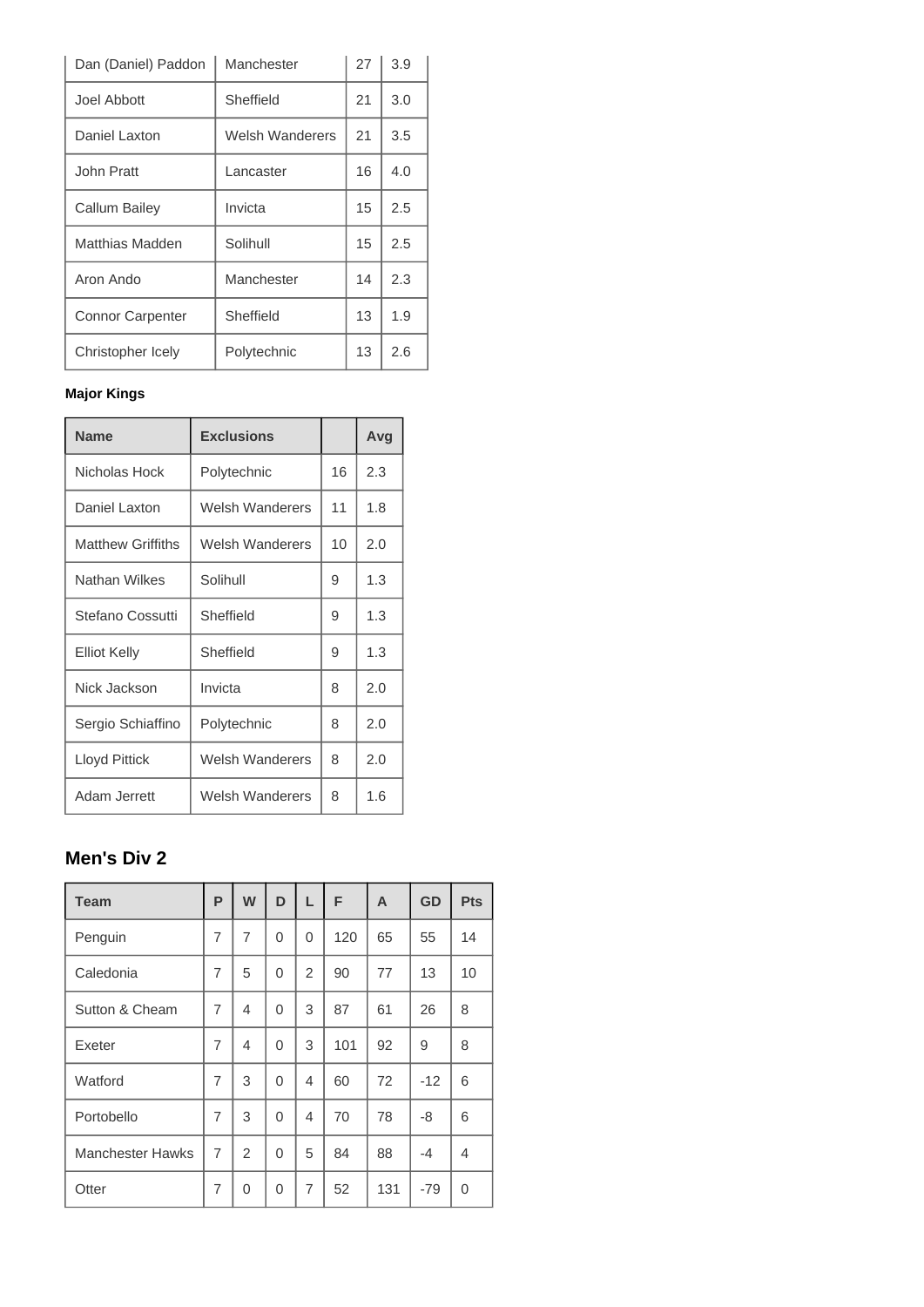### **Men's Div 2 Results**

#### **Saturday 2 October, 2021**

| <b>Time</b> | <b>White Team</b> | <b>Blue Team</b>        | <b>Score</b> |
|-------------|-------------------|-------------------------|--------------|
| 15:10       | Caledonia         | Penguin                 | $10 - 13$    |
| 16:20       | Exeter            | Portobello              | $14 - 9$     |
| 17:30       | Watford           | <b>Manchester Hawks</b> | $10 - 9$     |
| 18:40       | Sutton & Cheam    | Otter                   | $21 - 3$     |

#### **Sunday 3 October, 2021**

| <b>Time</b> | <b>White Team</b> | <b>Blue Team</b>        | <b>Score</b> |
|-------------|-------------------|-------------------------|--------------|
| 11:10       | Caledonia         | Exeter                  | $8 - 16$     |
| 12:20       | Portobello        | Penguin                 | $11 - 14$    |
| 13:30       | Otter             | <b>Manchester Hawks</b> | $8 - 22$     |
| 14:40       | Watford           | Sutton & Cheam          | $6 - 7$      |

#### **Saturday 23 October, 2021**

| <b>Time</b> | <b>White Team</b> | <b>Blue Team</b>        | <b>Score</b> |  |
|-------------|-------------------|-------------------------|--------------|--|
| 13:00       | Caledonia         | Portobello              | $16 - 10$    |  |
| 14:15       | Penguin           | Otter                   | $22 - 8$     |  |
| 15:30       | Exeter            | Watford                 | $16 - 11$    |  |
| 16:45       | Portobello        | <b>Manchester Hawks</b> | $12 - 10$    |  |
| 18:00       | Caledonia         | Sutton & Cheam          | $11 - 10$    |  |
| 19:15       | Exeter            | Penguin                 | $9 - 22$     |  |

#### **Sunday 24 October, 2021**

| <b>Time</b> | <b>White Team</b> | <b>Blue Team</b>        | <b>Score</b> |
|-------------|-------------------|-------------------------|--------------|
| 09:00       | Caledonia         | <b>Manchester Hawks</b> | $14 - 9$     |
| 10:10       | Portobello        | Sutton & Cheam          | $13 - 9$     |
| 13:00       | Exeter            | Otter                   | $24 - 6$     |
| 14:15       | Penguin           | Watford                 | $16 - 6$     |

#### **Saturday 20 November, 2021**

| <b>Time</b> | <b>White Team</b><br><b>Blue Team</b> |                         | <b>Score</b> |
|-------------|---------------------------------------|-------------------------|--------------|
| 12:30       | Watford                               | Otter                   | $12 - 8$     |
| 14:10       | Exeter                                | <b>Manchester Hawks</b> | $13 - 17$    |
| 15:20       | Penguin                               | Sutton & Cheam          | $14 - 9$     |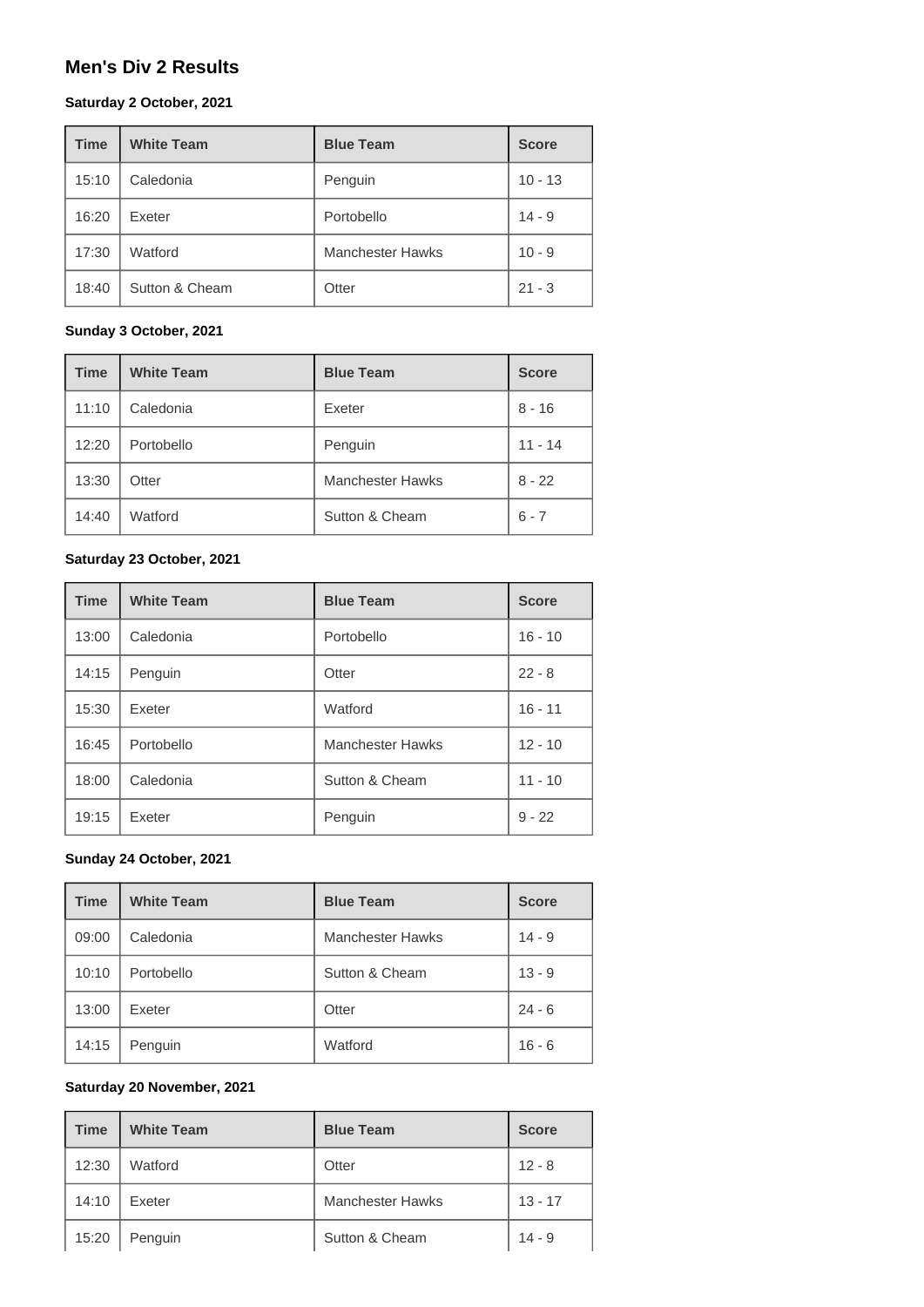| 16:15 | Portobello     | Watford                 | $3 - 5$  |
|-------|----------------|-------------------------|----------|
| 17:30 | Caledonia      | Otter                   | $18 - 9$ |
| 18:50 | Sutton & Cheam | <b>Manchester Hawks</b> | $12 - 5$ |

#### **Sunday 21 November, 2021**

| <b>Time</b> | <b>White Team</b> | <b>Blue Team</b>        | <b>Score</b> |
|-------------|-------------------|-------------------------|--------------|
| 10:00       | Caledonia         | Watford                 | $13 - 10$    |
| 11:15       | Penguin           | <b>Manchester Hawks</b> | $19 - 12$    |
| 11:15       | Portobello        | Otter                   | $12 - 10$    |
| 13:45       | Exeter            | Sutton & Cheam          | $9 - 19$     |

# **Men's Div 2 Stats**

#### **Top Goal Scorers**

| <b>Name</b>                     | Goals          |    | Avg |
|---------------------------------|----------------|----|-----|
| Dominique Zahra                 | Caledonia      | 24 | 3.4 |
| Mehmet Ali Arat                 | Penguin        | 22 | 3.1 |
| Toby Hook (Tobias) Hook         | Sutton & Cheam | 20 | 2.9 |
| Darren Campbell                 | Caledonia      | 20 | 2.9 |
| Ed (Edward) Grundy              | Portobello     | 16 | 2.3 |
| Omiros Pantazis                 | Otter          | 16 | 2.3 |
| Andrea Tulli                    | Penguin        | 16 | 3.2 |
| Ryan Symington (Ryan) Symington | Sutton & Cheam | 16 | 2.3 |
| James Salt                      | Penguin        | 16 | 2.3 |
| Samuel Alberici                 | Exeter         | 15 | 3.0 |

### **Major Kings**

| <b>Name</b>                     | <b>Exclusions</b> |                 | Avg |
|---------------------------------|-------------------|-----------------|-----|
| George Mavropoulos              | Otter             | 14              | 2.0 |
| Luca D'Adderio Pollock          | Portobello        | 12              | 1.7 |
| Ryan Symington (Ryan) Symington | Sutton & Cheam    | 12 <sup>2</sup> | 1.7 |
| Harry Bentham                   | Manchester Hawks  | 11              | 1.6 |
| Luka Budak                      | Exeter            | 11              | 1.6 |
| Andy Holt                       | Watford           | 10              | 1.4 |
| Harry Dunkerley                 | Manchester Hawks  | 10              | 1.4 |
|                                 |                   |                 |     |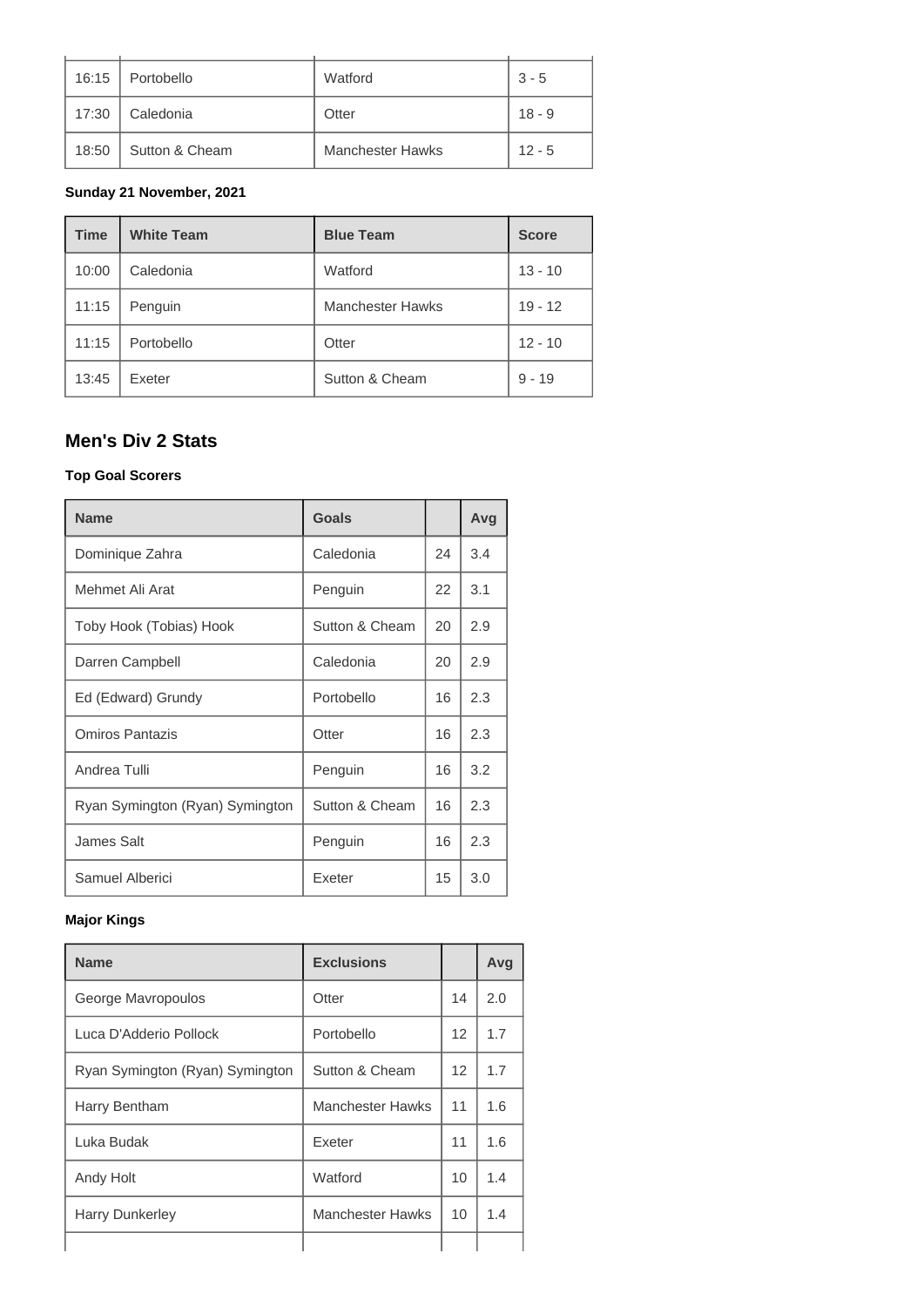| Filippo Varetta  | Penguin    | 10 | 1.4 |
|------------------|------------|----|-----|
| Kameron Powell   | Exeter     | 10 | 14  |
| <b>Ben Scott</b> | Portobello | 10 | 1.4 |

# **Men's Div 3**

| <b>Team</b>                | P | W              | D        | L              | F  | A  | GD    | <b>Pts</b> |
|----------------------------|---|----------------|----------|----------------|----|----|-------|------------|
| Hucknall                   | 6 | 5              | 1        | $\Omega$       | 73 | 49 | 24    | 11         |
| Worthing                   | 6 | $\overline{4}$ | 1        | 1              | 64 | 47 | 17    | 9          |
| City of Bristol            | 6 | 3              | 0        | 3              | 74 | 70 | 4     | 6          |
| <b>Cheltenham Spartans</b> | 6 | 3              | $\Omega$ | 3              | 82 | 98 | $-16$ | 6          |
| Castleford                 | 6 | 3              | 0        | 3              | 71 | 72 | -1    | 6          |
| Croydon                    | 6 | $\overline{2}$ | $\Omega$ | $\overline{4}$ | 61 | 68 | $-7$  | 4          |
| Birmingham                 | 6 | 0              | 0        | 6              | 54 | 75 | $-21$ | 0          |

# **Men's Div 3 Results**

#### **Saturday 2 October, 2021**

| <b>Time</b> | <b>White Team</b> | <b>Blue Team</b> | <b>Score</b> |
|-------------|-------------------|------------------|--------------|
| 17:45       | City of Bristol   | Castleford       | $12 - 14$    |
| 19:00       | Birmingham        | Croydon          | $8 - 13$     |
| 20:15       | Worthing          | Hucknall         | $8 - 8$      |

### **Sunday 3 October, 2021**

| <b>Time</b> | <b>White Team</b> | <b>Blue Team</b>           | <b>Score</b> |
|-------------|-------------------|----------------------------|--------------|
| 11:15       | Castleford        | <b>Cheltenham Spartans</b> | $13 - 17$    |
| 12:30       | Croydon           | Hucknall                   | $5 - 14$     |
| 13:45       | Worthing          | Birmingham                 | $9 - 8$      |

### **Saturday 23 October, 2021**

| <b>Time</b> | <b>White Team</b>          | <b>Blue Team</b> | <b>Score</b> |
|-------------|----------------------------|------------------|--------------|
| 13:00       | Worthing                   | Croydon          | $10 - 8$     |
| 15:30       | Castleford                 | Hucknall         | $13 - 14$    |
| 16:45       | City of Bristol            | Worthing         | $10 - 7$     |
| 18:00       | <b>Cheltenham Spartans</b> | Croydon          | $16 - 13$    |
| 19:15       | Birmingham                 | Hucknall         | $3 - 8$      |

#### **Sunday 24 October, 2021**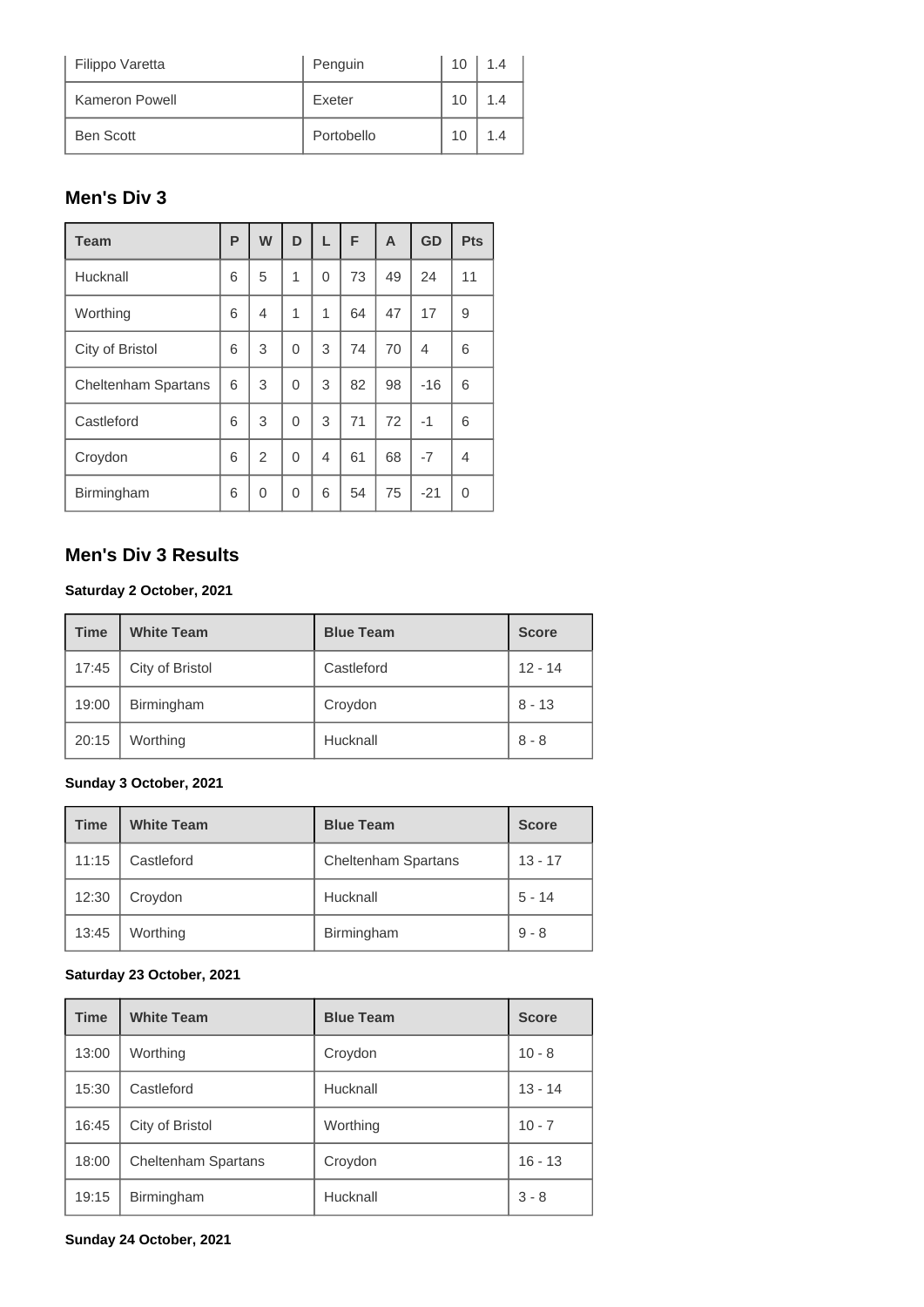| <b>Time</b> | <b>White Team</b>          | <b>Blue Team</b> | <b>Score</b> |
|-------------|----------------------------|------------------|--------------|
| 10:30       | City of Bristol            | Croydon          | $9 - 12$     |
| 11:45       | <b>Cheltenham Spartans</b> | Worthing         | $5 - 19$     |
| 12:30       | Castleford                 | Birmingham       | $12 - 8$     |

#### **Saturday 20 November, 2021**

| <b>Time</b> | <b>White Team</b>          | <b>Blue Team</b>           | <b>Score</b> |
|-------------|----------------------------|----------------------------|--------------|
| 13:00       | City of Bristol            | <b>Cheltenham Spartans</b> | $19 - 15$    |
| 13:45       | Castleford                 | Worthing                   | $8 - 11$     |
| 16:30       | City of Bristol            | Hucknall                   | $8 - 10$     |
| 17:40       | <b>Cheltenham Spartans</b> | Birmingham                 | $17 - 15$    |

#### **Sunday 21 November, 2021**

| <b>Time</b> | <b>White Team</b>          | <b>Blue Team</b> | <b>Score</b> |
|-------------|----------------------------|------------------|--------------|
| 10:00       | <b>Cheltenham Spartans</b> | Hucknall         | $12 - 19$    |
| 12:30       | City of Bristol            | Birmingham       | $16 - 12$    |
| 13:45       | Castleford                 | Croydon          | $11 - 10$    |

# **Men's Div 3 Stats**

#### **Top Goal Scorers**

| <b>Name</b>           | Goals                      |    | Avg |
|-----------------------|----------------------------|----|-----|
| Robert Parker         | <b>Cheltenham Spartans</b> | 30 | 5.0 |
| <b>Matthew Lawtey</b> | Castleford                 | 28 | 4.7 |
| Nathan Brown          | City of Bristol            | 25 | 4.2 |
| Matt Braun            | Hucknall                   | 25 | 4.2 |
| George Glover         | <b>Cheltenham Spartans</b> | 21 | 3.5 |
| Luke Franks           | Castleford                 | 20 | 3.3 |
| <b>Ben Curtis</b>     | Worthing                   | 16 | 2.7 |
| <b>Thomas Andrews</b> | Croydon                    | 15 | 3.8 |
| Samuel Joyce          | Hucknall                   | 13 | 2.2 |
| Jamie Bond            | Worthing                   | 12 | 2.0 |

#### **Major Kings**

| <b>Name</b>  | <b>Exclusions</b> |    | Avg |
|--------------|-------------------|----|-----|
| Reece Caunce | Castleford        | 11 | 1.8 |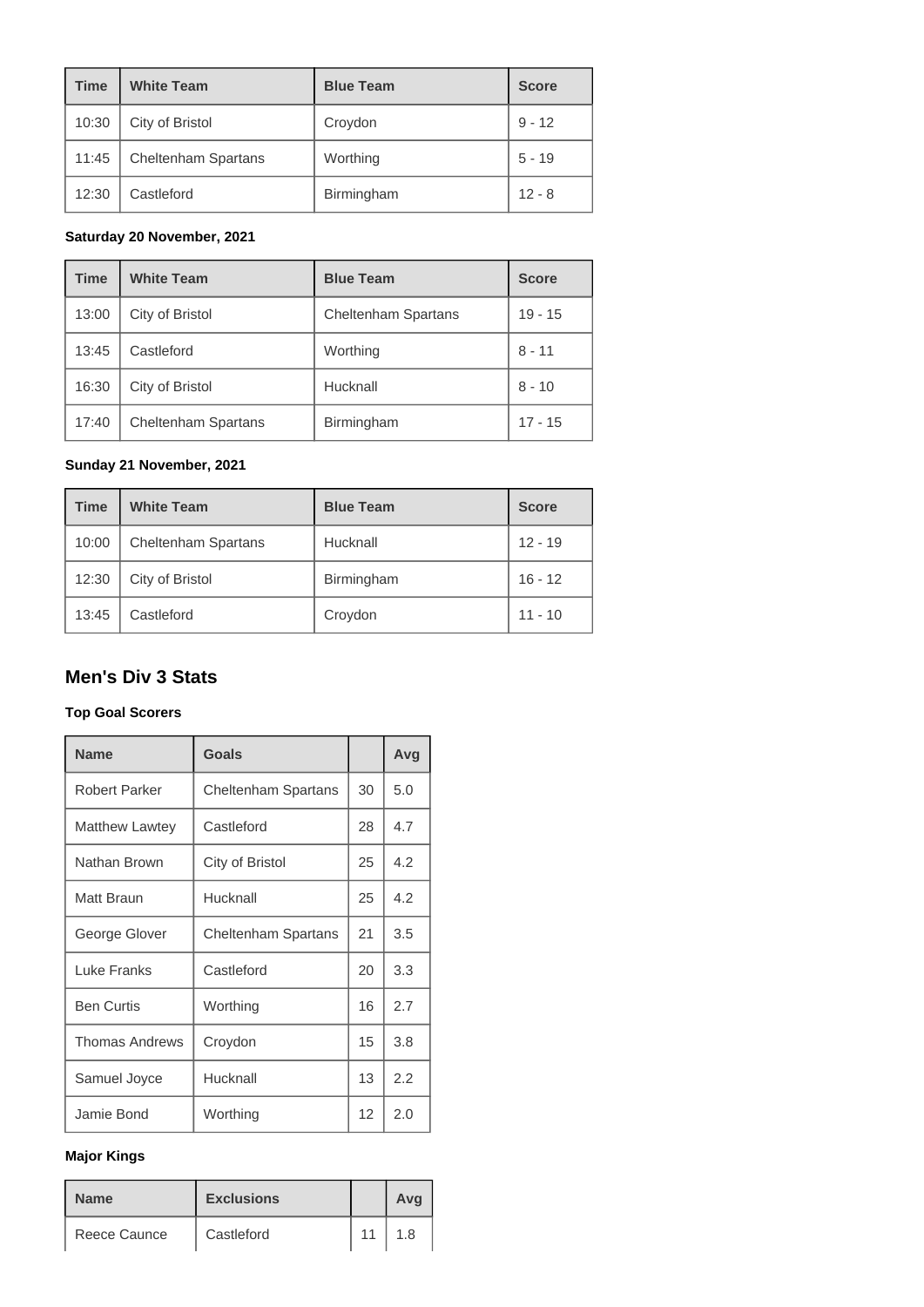| Aaron Moorfield | Birmingham                 | 10 | 1.7 |
|-----------------|----------------------------|----|-----|
| Joe Ashworth    | City of Bristol            | 10 | 2.0 |
| Daniel Day      | <b>Cheltenham Spartans</b> | 10 | 1.7 |
| David Lane      | Birmingham                 | 9  | 1.5 |
| Thomas Hough    | Castleford                 | 9  | 1.5 |
| Adam Smith      | City of Bristol            | 9  | 1.5 |
| Thomas Whiting  | City of Bristol            | 9  | 1.5 |
| Marcus Crompton | Hucknall                   | 9  | 2.2 |
| Luke Tubby      | <b>Cheltenham Spartans</b> | 9  | 1.5 |

# **Men's Div 4**

| <b>Team</b>               | P              | W              | D              | L | F  | A  | GD    | Pts |
|---------------------------|----------------|----------------|----------------|---|----|----|-------|-----|
| Southampton               | 7              | 7              | 0              | 0 | 97 | 51 | 46    | 14  |
| <b>Rotherham Metro</b>    | 7              | 5              | 1              | 1 | 92 | 67 | 25    | 11  |
| <b>British Army</b>       | $\overline{7}$ | 3              | 3              | 1 | 87 | 71 | 16    | 9   |
| Newport                   | $\overline{7}$ | $\overline{2}$ | $\overline{2}$ | 3 | 89 | 88 | 1     | 6   |
| <b>Tyldesley</b>          | 7              | $\overline{2}$ | 1              | 4 | 81 | 85 | $-4$  | 5   |
| <b>Sheffield Dolphins</b> | 7              | 1              | $\overline{2}$ | 4 | 52 | 73 | $-21$ | 4   |
| York                      | 7              | $\overline{2}$ | 0              | 5 | 53 | 99 | -46   | 4   |
| <b>Bridgefield</b>        | 7              | 1              | 1              | 5 | 79 | 96 | $-17$ | 3   |

# **Men's Div 4 Results**

#### **Saturday 18 September, 2021**

| <b>Time</b> | <b>White Team</b>  | <b>Blue Team</b>          | <b>Score</b> |
|-------------|--------------------|---------------------------|--------------|
| 12:15       | Southampton        | Newport                   | $16 - 10$    |
| 13:30       | Rotherham Metro    | <b>Tyldesley</b>          | $15 - 11$    |
| 14:45       | York               | <b>British Army</b>       | $4 - 21$     |
| 16:00       | Southampton        | <b>Sheffield Dolphins</b> | $15 - 4$     |
| 17:15       | <b>Bridgefield</b> | Newport                   | $10 - 17$    |
| 18:30       | Rotherham Metro    | <b>British Army</b>       | $9 - 9$      |

#### **Sunday 19 September, 2021**

| <b>Time</b> | <b>White Team</b>   | <b>Blue Team</b> | <b>Score</b> |
|-------------|---------------------|------------------|--------------|
|             | 09:30   Bridgefield | Southampton      | $9 - 11$     |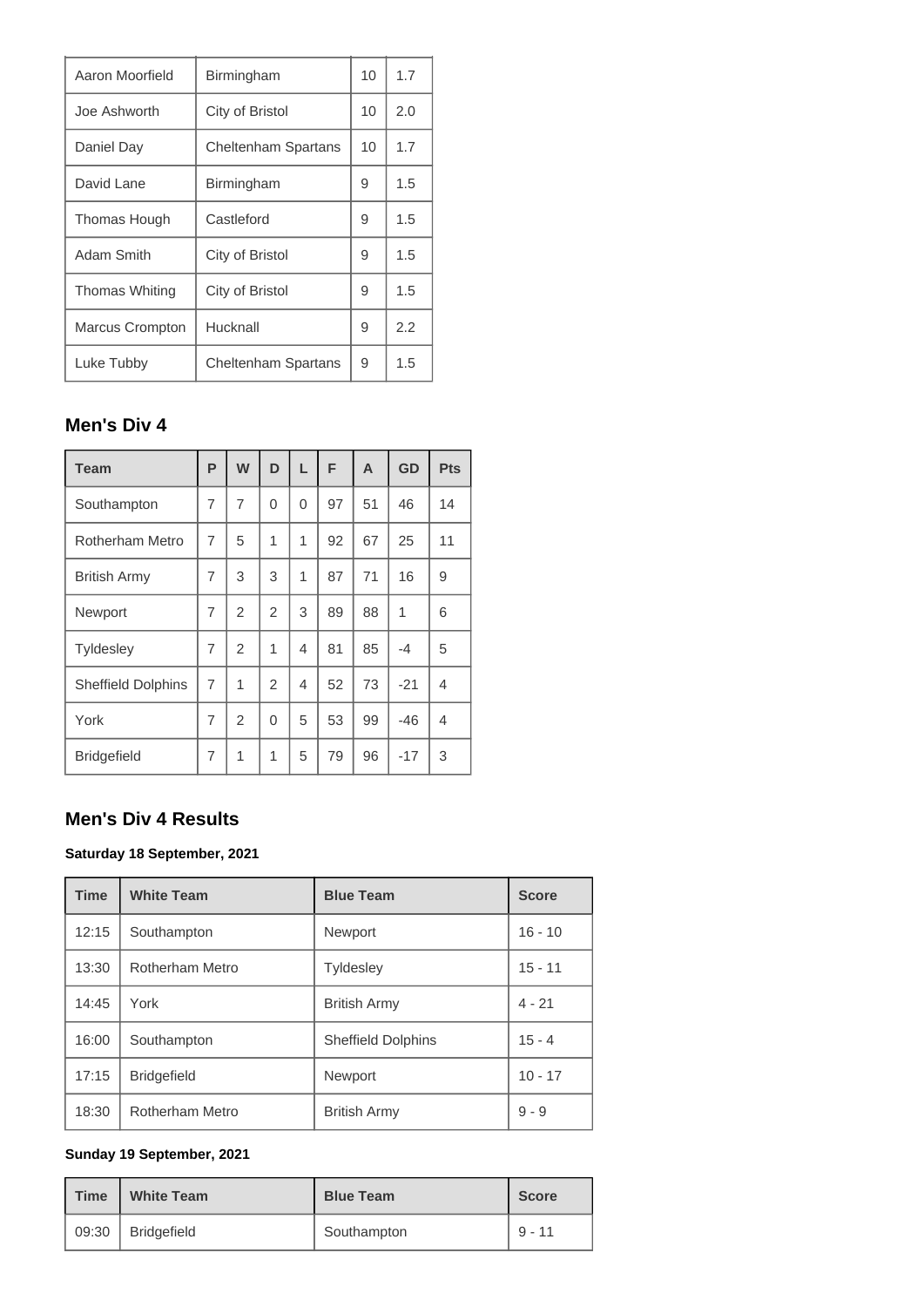| 10:45 | Rotherham Metro  | York                      | $10 - 7$ |
|-------|------------------|---------------------------|----------|
| 12:00 | <b>Tyldesley</b> | <b>British Army</b>       | $8 - 13$ |
| 13:15 | Newport          | <b>Sheffield Dolphins</b> | $6 - 6$  |

#### **Saturday 9 October, 2021**

| <b>Time</b> | <b>White Team</b>         | <b>Blue Team</b>    | <b>Score</b> |
|-------------|---------------------------|---------------------|--------------|
| 13:15       | <b>Bridgefield</b>        | Rotherham Metro     | $10 - 18$    |
| 14:30       | York                      | Newport             | $13 - 12$    |
| 15:45       | <b>Sheffield Dolphins</b> | <b>British Army</b> | $13 - 13$    |
| 15:45       | Southampton               | <b>Tyldesley</b>    | $13 - 12$    |

#### **Sunday 10 October, 2021**

| <b>Time</b> | <b>White Team</b>      | <b>Blue Team</b>          | <b>Score</b> |
|-------------|------------------------|---------------------------|--------------|
| 11:15       | York                   | Southampton               | 7 - 16       |
| 13:45       | <b>Tyldesley</b>       | Newport                   | $11 - 20$    |
| 13:45       | <b>Bridgefield</b>     | <b>British Army</b>       | $12 - 16$    |
| 15:00       | <b>Rotherham Metro</b> | <b>Sheffield Dolphins</b> | $14 - 5$     |

#### **Saturday 6 November, 2021**

| <b>Time</b> | <b>White Team</b>  | <b>Blue Team</b>          | <b>Score</b> |
|-------------|--------------------|---------------------------|--------------|
| 13:00       | <b>Bridgefield</b> | <b>Sheffield Dolphins</b> | $12 - 7$     |
| 14:15       | York               | <b>Tyldesley</b>          | $4 - 17$     |
| 14:20       | <b>Newport</b>     | <b>British Army</b>       | $11 - 11$    |
| 15:30       | Rotherham Metro    | Southampton               | $5 - 12$     |
| 18:00       | <b>Bridgefield</b> | York                      | $14 - 15$    |

### **Sunday 7 November, 2021**

| <b>Time</b> | <b>White Team</b>  | <b>Blue Team</b>          | <b>Score</b> |
|-------------|--------------------|---------------------------|--------------|
| 09:00       | Rotherham Metro    | Newport                   | $21 - 13$    |
| 10:00       | <b>Tyldesley</b>   | <b>Sheffield Dolphins</b> | $10 - 8$     |
| 11:20       | Southampton        | <b>British Army</b>       | $14 - 4$     |
| 13:45       | <b>Bridgefield</b> | <b>Tyldesley</b>          | $12 - 12$    |
| 15:00       | York               | <b>Sheffield Dolphins</b> | $3 - 9$      |

### **Men's Div 4 Stats**

**Top Goal Scorers**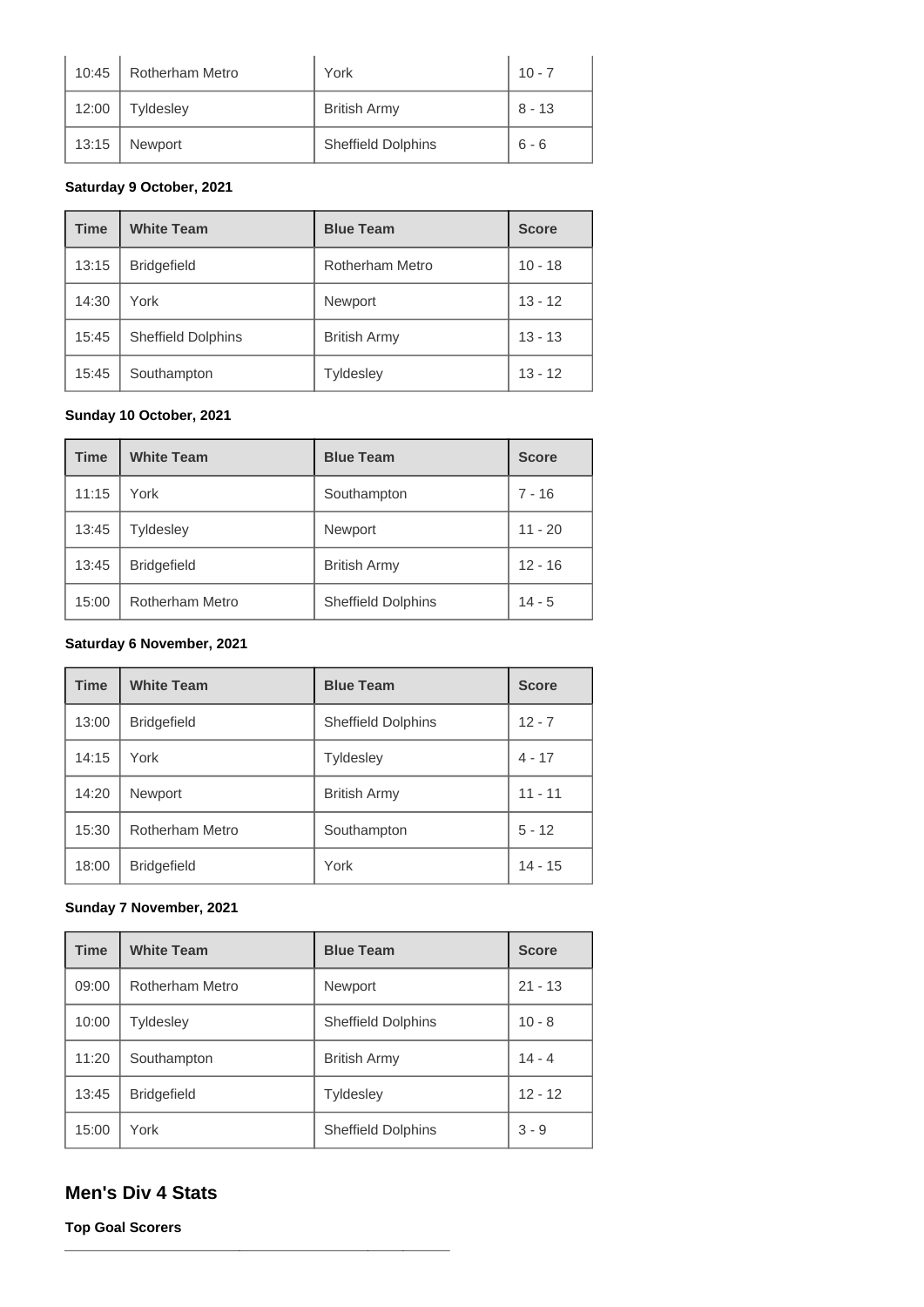| <b>Name</b>               | Goals               |    | Avg |
|---------------------------|---------------------|----|-----|
| <b>Charles Roberts</b>    | Southampton         | 34 | 4.9 |
| <b>Christopher Taylor</b> | Newport             | 26 | 3.7 |
| Jacob Graham              | <b>Bridgefield</b>  | 26 | 3.7 |
| Addison Brown             | <b>Tyldesley</b>    | 24 | 3.4 |
| Branden (William) Smyth   | <b>British Army</b> | 20 | 2.9 |
| <b>Ben Alderson</b>       | Rotherham Metro     | 19 | 2.7 |
| <b>Jackson Mullins</b>    | Southampton         | 19 | 2.7 |
| <b>Matthew Veale</b>      | Newport             | 19 | 2.7 |
| Nicholas Covington        | British Army        | 17 | 2.4 |
| James Farror              | Newport             | 16 | 2.3 |

### **Major Kings**

| <b>Name</b>            | <b>Exclusions</b>         |    | Avg |
|------------------------|---------------------------|----|-----|
| <b>Lucas Mcnulty</b>   | <b>Tyldesley</b>          | 15 | 2.5 |
| <b>Ben Alderson</b>    | Rotherham Metro           | 12 | 1.7 |
| Daniel Farini          | <b>Bridgefield</b>        | 10 | 1.4 |
| Morgan Wells           | <b>British Army</b>       | 10 | 1.4 |
| <b>Max Everatt</b>     | <b>Bridgefield</b>        | 9  | 1.8 |
| Nicholas Royston       | <b>Sheffield Dolphins</b> | 9  | 1.3 |
| <b>Matthew Veale</b>   | Newport                   | 9  | 1.3 |
| Lewis Waite            | Newport                   | 8  | 1.3 |
| <b>Michael Mathers</b> | <b>British Army</b>       | 8  | 1.1 |
| Adam Hanson            | <b>British Army</b>       | 8  | 1.1 |

# **Men's Div 5**

| <b>Team</b>            | P | W              | D | L | F  | A  | <b>GD</b> | Pts |
|------------------------|---|----------------|---|---|----|----|-----------|-----|
| <b>Watford Saxons</b>  | 5 | 4              | 1 | 0 | 56 | 41 | 15        | 9   |
| Sedgefield             | 5 | 3              | 0 | 2 | 38 | 37 | 1         | 6   |
| Coventry               | 5 | $\overline{2}$ | 1 | 2 | 48 | 52 | $-4$      | 5   |
| <b>Invicta Marlins</b> | 5 | $\overline{2}$ | 0 | 3 | 45 | 47 | $-2$      | 4   |
| Caledonia Storm        | 5 | 1              | 1 | 3 | 44 | 52 | -8        | 3   |
| Chester                | 5 | 1              | 1 | 3 | 52 | 54 | $-2$      | 3   |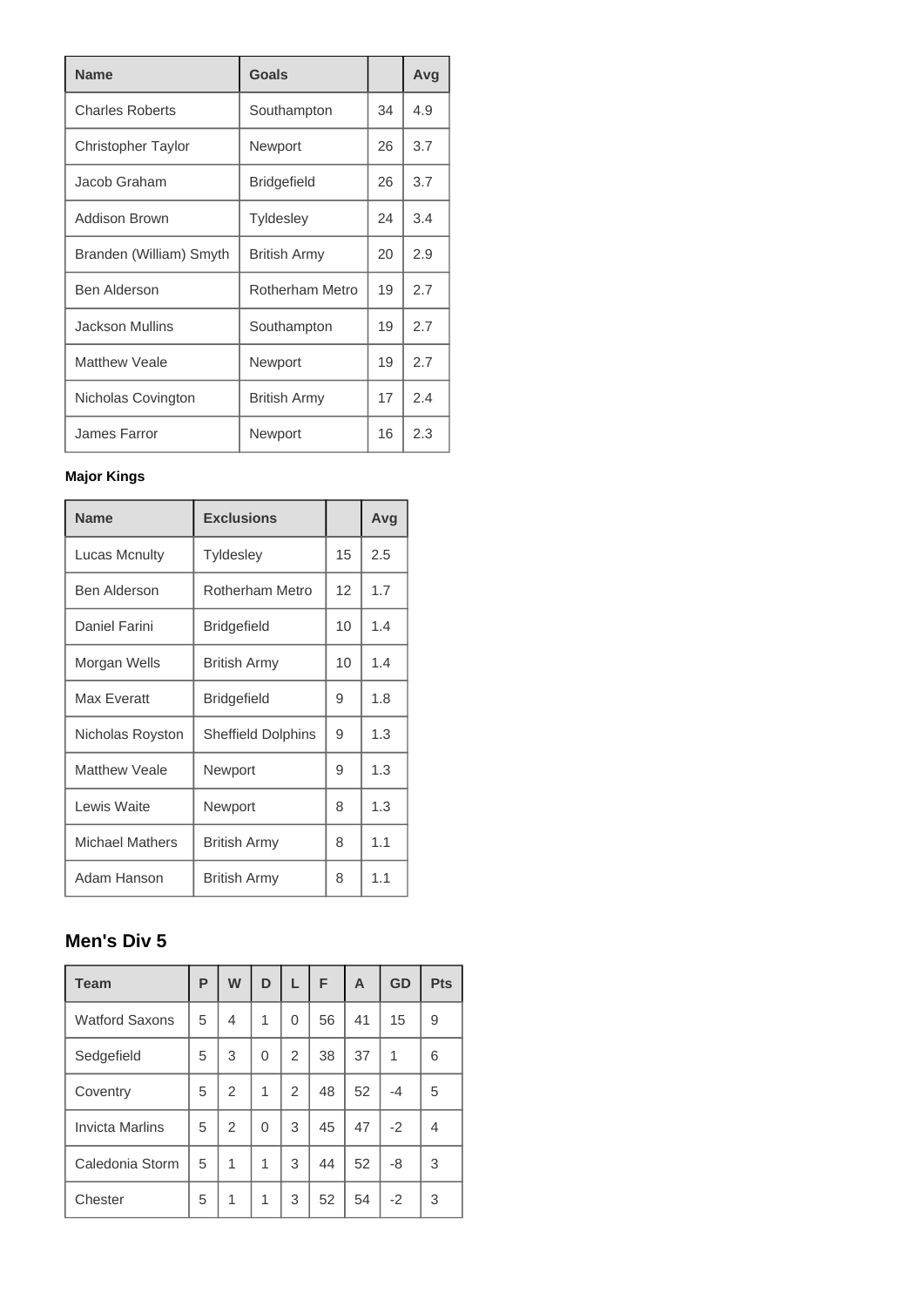### **Men's Div 5 Results**

#### **Saturday 18 September, 2021**

| <b>Time</b> | <b>White Team</b> | <b>Blue Team</b>       | <b>Score</b> |
|-------------|-------------------|------------------------|--------------|
| 14:15       | Coventry          | <b>Watford Saxons</b>  | $8 - 11$     |
| 15:30       | Sedgefield        | Chester                | $7 - 12$     |
| 16:45       | Caledonia Storm   | <b>Invicta Marlins</b> | $6 - 11$     |

#### **Sunday 19 September, 2021**

| <b>Time</b> | <b>White Team</b> | <b>Blue Team</b>      | <b>Score</b> |
|-------------|-------------------|-----------------------|--------------|
| 11:15       | Caledonia Storm   | <b>Watford Saxons</b> | $7 - 10$     |
| 12:30       | Coventry          | Chester               | $10 - 8$     |

### **Saturday 9 October, 2021**

| <b>Time</b> | <b>White Team</b>     | <b>Blue Team</b>       | <b>Score</b> |
|-------------|-----------------------|------------------------|--------------|
| 13:15       | <b>Watford Saxons</b> | Sedgefield             | $10 - 5$     |
| 17:00       | Coventry              | <b>Invicta Marlins</b> | $11 - 9$     |
| 18:15       | Caledonia Storm       | Sedgefield             | $7 - 8$      |

#### **Sunday 10 October, 2021**

| <b>Time</b> | <b>White Team</b>      | <b>Blue Team</b> | <b>Score</b> |
|-------------|------------------------|------------------|--------------|
| 11:15       | <b>Invicta Marlins</b> | Chester          | $14 - 10$    |
| 12:30       | Caledonia Storm        | Coventry         | $15 - 15$    |

#### **Saturday 30 October, 2021**

| <b>Time</b> | <b>White Team</b>      | <b>Blue Team</b> | <b>Score</b> |
|-------------|------------------------|------------------|--------------|
| 13:00       | <b>Watford Saxons</b>  | Chester          | $14 - 14$    |
| 14:15       | <b>Invicta Marlins</b> | Sedgefield       | $4 - 9$      |
| 16:45       | Caledonia Storm        | Chester          | $9 - 8$      |

#### **Sunday 31 October, 2021**

| <b>Time</b> | <b>White Team</b>     | <b>Blue Team</b>       | <b>Score</b> |
|-------------|-----------------------|------------------------|--------------|
| 11:15       | Coventry              | Sedgefield             | $4 - 9$      |
| 12:30       | <b>Watford Saxons</b> | <b>Invicta Marlins</b> | $11 - 7$     |

### **Men's Div 5 Stats**

**Top Goal Scorers**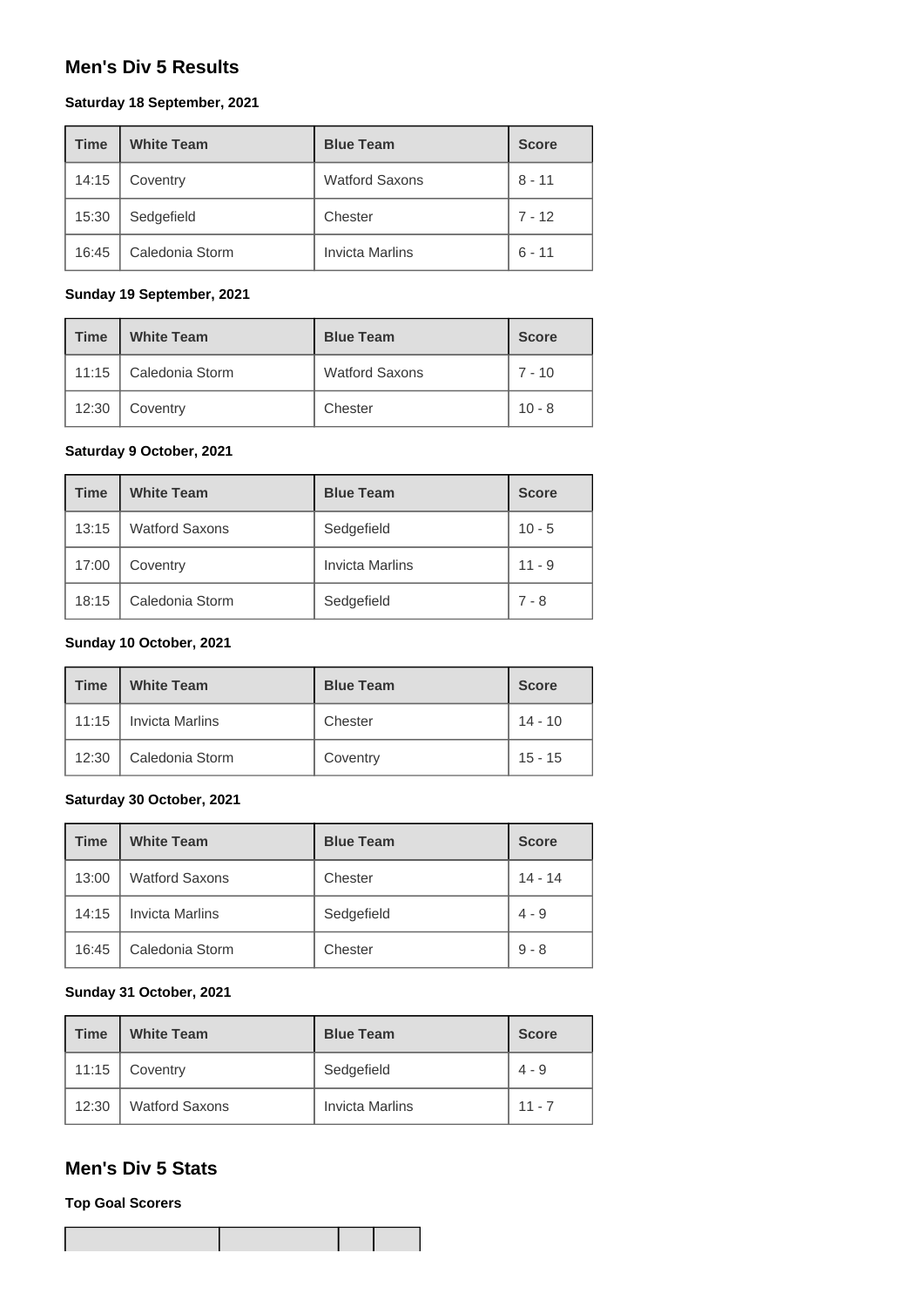| <b>Name</b>            | Goals                 |                 | Avg |
|------------------------|-----------------------|-----------------|-----|
| <b>Robert Williams</b> | Coventry              | 15              | 3.0 |
| Adam Page              | <b>Watford Saxons</b> | 15              | 3.0 |
| Paul Williams          | Chester               | 14              | 2.8 |
| Tom (Thomas) Sabell    | Chester               | 12              | 2.4 |
| Matt (Matthew) Elliott | Coventry              | 10              | 2.0 |
| <b>Wayne Davis</b>     | <b>Watford Saxons</b> | 10 <sup>1</sup> | 2.5 |
| <b>Matthew Taylor</b>  | Sedgefield            | 10              | 2.0 |
| Connor Keeble          | Sedgefield            | 10              | 2.0 |
| Jamie Bailey           | Invicta Marlins       | 9               | 1.8 |
| Liam McCarthy          | Chester               | 9               | 1.8 |

### **Major Kings**

| <b>Name</b>            | <b>Exclusions</b>      |                | Avg |
|------------------------|------------------------|----------------|-----|
| Al (Alasdair) Grubb    | Chester                | 10             | 2.0 |
| <b>Jack Robertson</b>  | Caledonia Storm        | 9              | 1.8 |
| Cal (Callum) Gray      | Chester                | 8              | 1.6 |
| Paul Williams          | Chester                | 7              | 1.4 |
| Gareth Lord            | Sedgefield             | $\overline{7}$ | 1.4 |
| <b>Wayne Davis</b>     | <b>Watford Saxons</b>  | 7              | 1.8 |
| Danny (Daniel) Johnson | Chester                | 6              | 1.2 |
| <b>Pierre Rivet</b>    | <b>Invicta Marlins</b> | 6              | 1.5 |
| <b>Craig Stewart</b>   | Caledonia Storm        | 6              | 1.2 |
| Dan (Daniel) Brown     | Invicta Marlins        | 6              | 1.2 |

# **Women's Div 1**

| <b>Team</b>             | P              | W              | D        | L            | F   | A   | GD    | <b>Pts</b>     |
|-------------------------|----------------|----------------|----------|--------------|-----|-----|-------|----------------|
| Manchester              | $\overline{7}$ | $\overline{7}$ | 0        | 0            | 140 | 52  | 88    | 14             |
| Otter                   | 7              | 5              | 1        | $\mathbf{1}$ | 72  | 48  | 24    | 10             |
| Coventry                | $\overline{7}$ | 5              | 0        | 2            | 94  | 65  | 29    | 10             |
| Liverpool Lizards       | $\overline{7}$ | 4              | 0        | 3            | 108 | 79  | 29    | 8              |
| <b>Sheffield Sharks</b> | $\overline{7}$ | 3              | $\Omega$ | 4            | 78  | 95  | $-17$ | 6              |
| Hucknall                | $\overline{7}$ | $\mathfrak{D}$ | 0        | 5            | 58  | 91  | $-33$ | 4              |
| Tyldesley               | 7              | 1              | 1        | 5            | 59  | 101 | $-42$ | $\overline{2}$ |
|                         |                |                |          |              |     |     |       |                |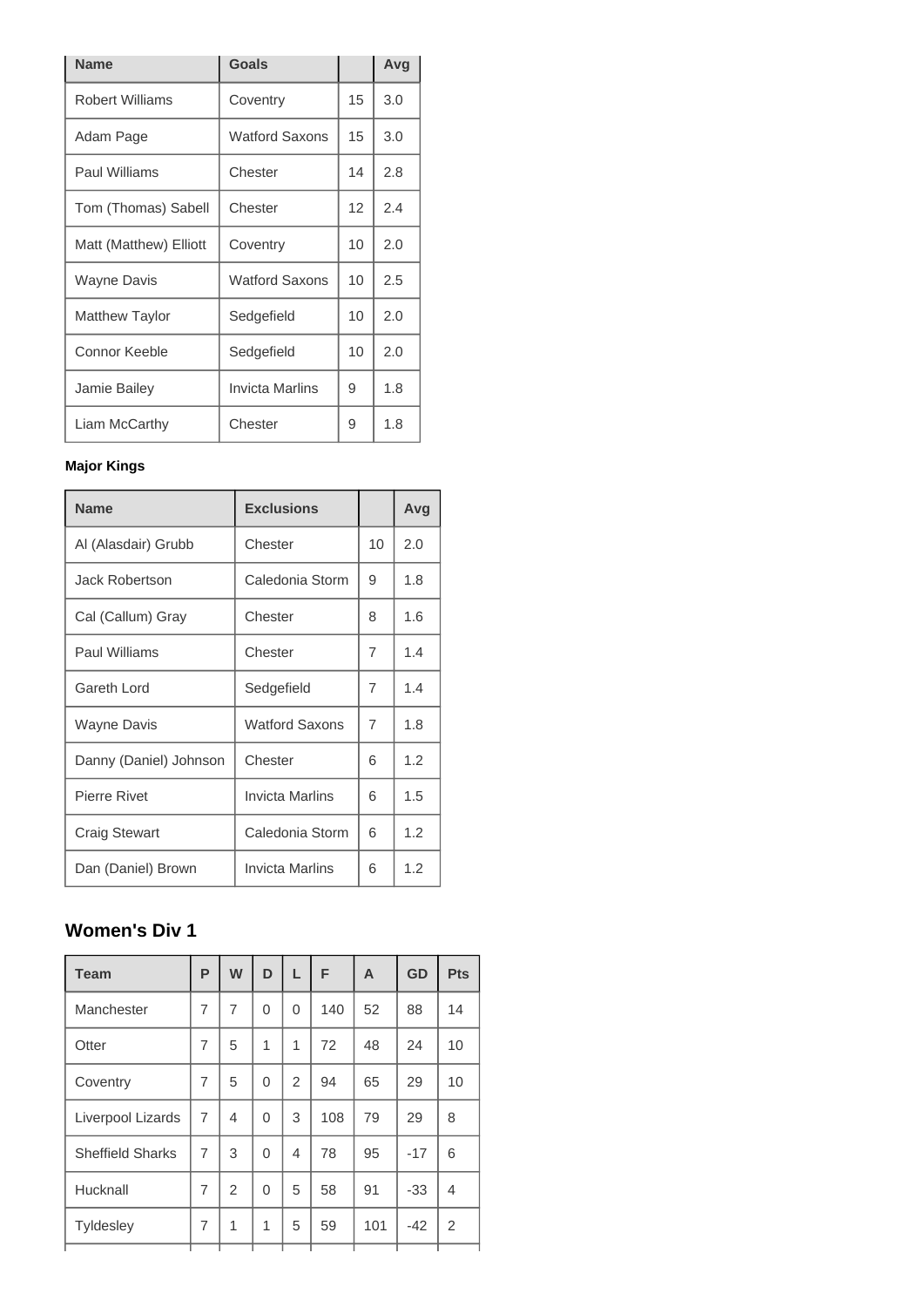### **Women's Div 1 Results**

#### **Saturday 25 September, 2021**

| <b>Time</b> | <b>White Team</b> | <b>Blue Team</b>        | <b>Score</b> |
|-------------|-------------------|-------------------------|--------------|
| 12:00       | Manchester        | Hucknall                | $23 - 4$     |
| 13:15       | Coventry          | <b>Sheffield Sharks</b> | $12 - 9$     |
| 17:00       | Otter             | <b>Tyldesley</b>        | $0 - 0$      |
| 18:15       | Liverpool Lizards | Caledonia               | $27 - 9$     |

#### **Sunday 26 September, 2021**

| <b>Time</b> | <b>White Team</b>       | <b>Blue Team</b>  | <b>Score</b> |
|-------------|-------------------------|-------------------|--------------|
| 10:00       | Manchester              | Coventry          | $13 - 7$     |
| 11:15       | Caledonia               | <b>Tyldesley</b>  | $13 - 18$    |
| 15:00       | Otter                   | Liverpool Lizards | $10 - 8$     |
| 16:15       | <b>Sheffield Sharks</b> | Hucknall          | $14 - 9$     |

#### **Saturday 16 October, 2021**

| <b>Time</b> | <b>White Team</b> | <b>Blue Team</b>        | <b>Score</b> |
|-------------|-------------------|-------------------------|--------------|
| 12:00       | Otter             | Hucknall                | $7 - 6$      |
| 13:15       | Coventry          | <b>Tyldesley</b>        | $16 - 4$     |
| 14:30       | Manchester        | Caledonia               | $27 - 11$    |
| 15:45       | Liverpool Lizards | Hucknall                | $19 - 7$     |
| 17:00       | Otter             | <b>Sheffield Sharks</b> | $18 - 8$     |
| 18:15       | Coventry          | Caledonia               | $21 - 9$     |

#### **Sunday 17 October, 2021**

| <b>Time</b> | <b>White Team</b>       | <b>Blue Team</b> | <b>Score</b> |
|-------------|-------------------------|------------------|--------------|
| 09:30       | <b>Tyldesley</b>        | Hucknall         | $7 - 9$      |
| 10:45       | <b>Sheffield Sharks</b> | Caledonia        | $15 - 10$    |
| 12:00       | Manchester              | Otter            | $11 - 6$     |
| 13:15       | Liverpool Lizards       | Coventry         | $12 - 16$    |

### **Saturday 13 November, 2021**

| <b>Time</b> | <b>White Team</b>  | <b>Blue Team</b> | <b>Score</b> |
|-------------|--------------------|------------------|--------------|
|             | 12:15   Manchester | Tyldesley        | $25 - 7$     |
|             |                    |                  |              |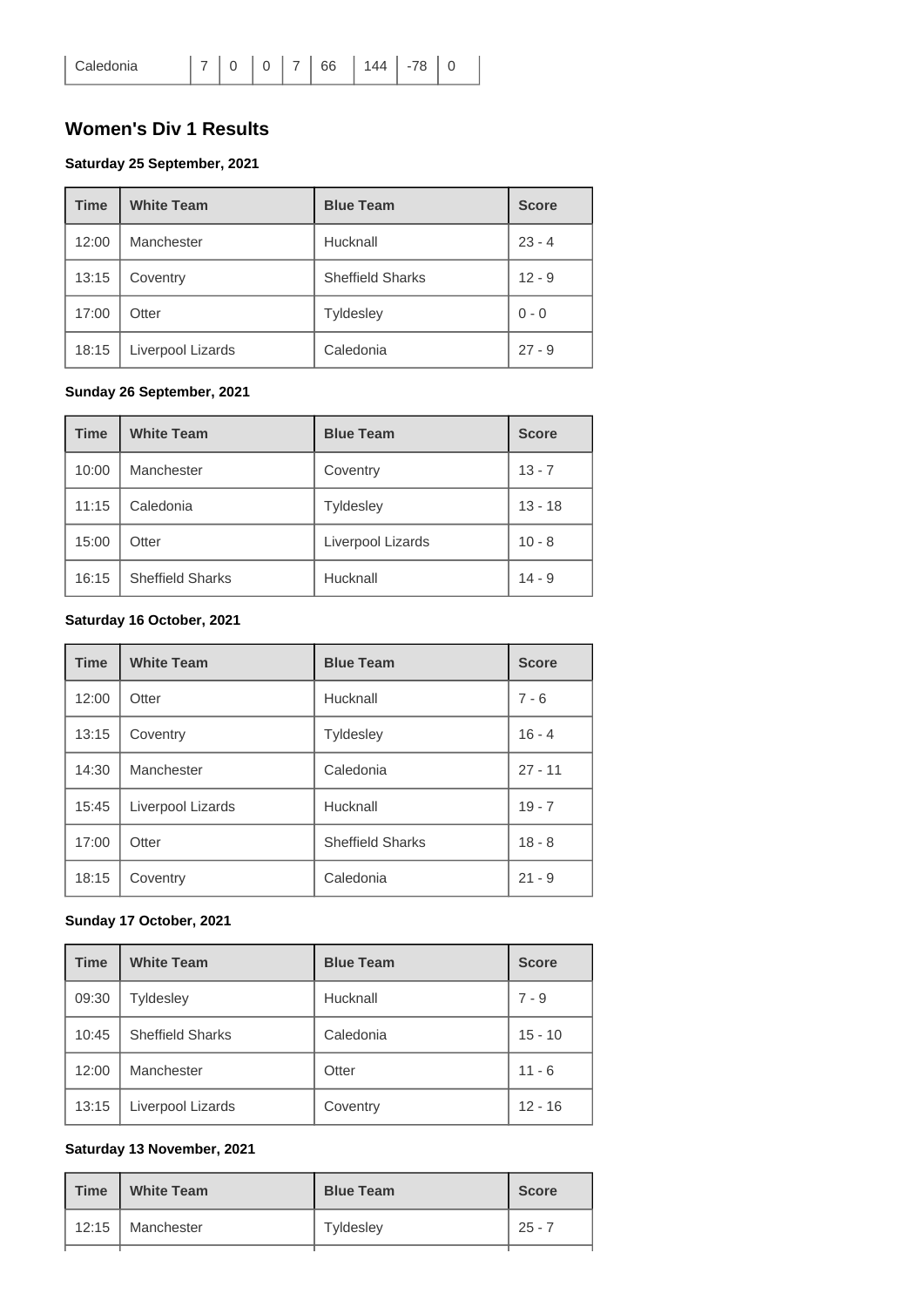| 13:30 | Liverpool Lizards | <b>Sheffield Sharks</b> | $12 - 7$  |
|-------|-------------------|-------------------------|-----------|
| 15:00 | Otter             | Coventry                | $9 - 8$   |
| 16:15 | Caledonia         | Hucknall                | $7 - 14$  |
| 17:15 | Manchester        | <b>Sheffield Sharks</b> | $26 - 8$  |
| 18:30 | Liverpool Lizards | Tyldesley               | $21 - 15$ |

#### **Sunday 14 November, 2021**

| <b>Time</b> | <b>White Team</b>       | <b>Blue Team</b>  | <b>Score</b> |
|-------------|-------------------------|-------------------|--------------|
| 09:45       | Otter                   | Caledonia         | $22 - 7$     |
| 12:30       | <b>Sheffield Sharks</b> | <b>Tyldesley</b>  | $17 - 8$     |
| 13:45       | Manchester              | Liverpool Lizards | $15 - 9$     |
| 13:45       | Coventry                | Hucknall          | $14 - 9$     |

# **Women's Div 1 Stats**

#### **Top Goal Scorers**

| <b>Name</b>                 | <b>Goals</b>            |    | Avg |
|-----------------------------|-------------------------|----|-----|
| Izzy (Isobel) Howe          | Manchester              | 33 | 4.7 |
| Molly Boniface Ashton       | Liverpool Lizards       | 32 | 4.6 |
| <b>Katy Cutler</b>          | Otter                   | 30 | 4.3 |
| Milly Wordley               | Liverpool Lizards       | 24 | 3.4 |
| Amy Berry                   | Coventry                | 23 | 3.3 |
| Steph (Stephanie) Whittaker | Manchester              | 20 | 2.9 |
| Anna Motley                 | <b>Sheffield Sharks</b> | 20 | 2.9 |
| Rosie (Rosemary) Huck       | Manchester              | 19 | 2.7 |
| <b>Holly Toone</b>          | <b>Tyldesley</b>        | 18 | 2.6 |
| Katie Hesketh               | Liverpool Lizards       | 18 | 2.6 |

#### **Major Queens**

| <b>Name</b>          | <b>Exclusions</b>       |    | Avg |
|----------------------|-------------------------|----|-----|
| Eva Howarth          | <b>Tyldesley</b>        | 17 | 2.4 |
| Isobelle Robb        | <b>Tyldesley</b>        | 14 | 2.0 |
| <b>Isabelle Dean</b> | Otter                   | 14 | 2.0 |
| <b>Holly Toone</b>   | <b>Tyldesley</b>        | 10 | 1.4 |
| Sophie Linney        | Coventry                | 10 | 1.4 |
| Madeline Harrison    | <b>Sheffield Sharks</b> | 10 | 1.4 |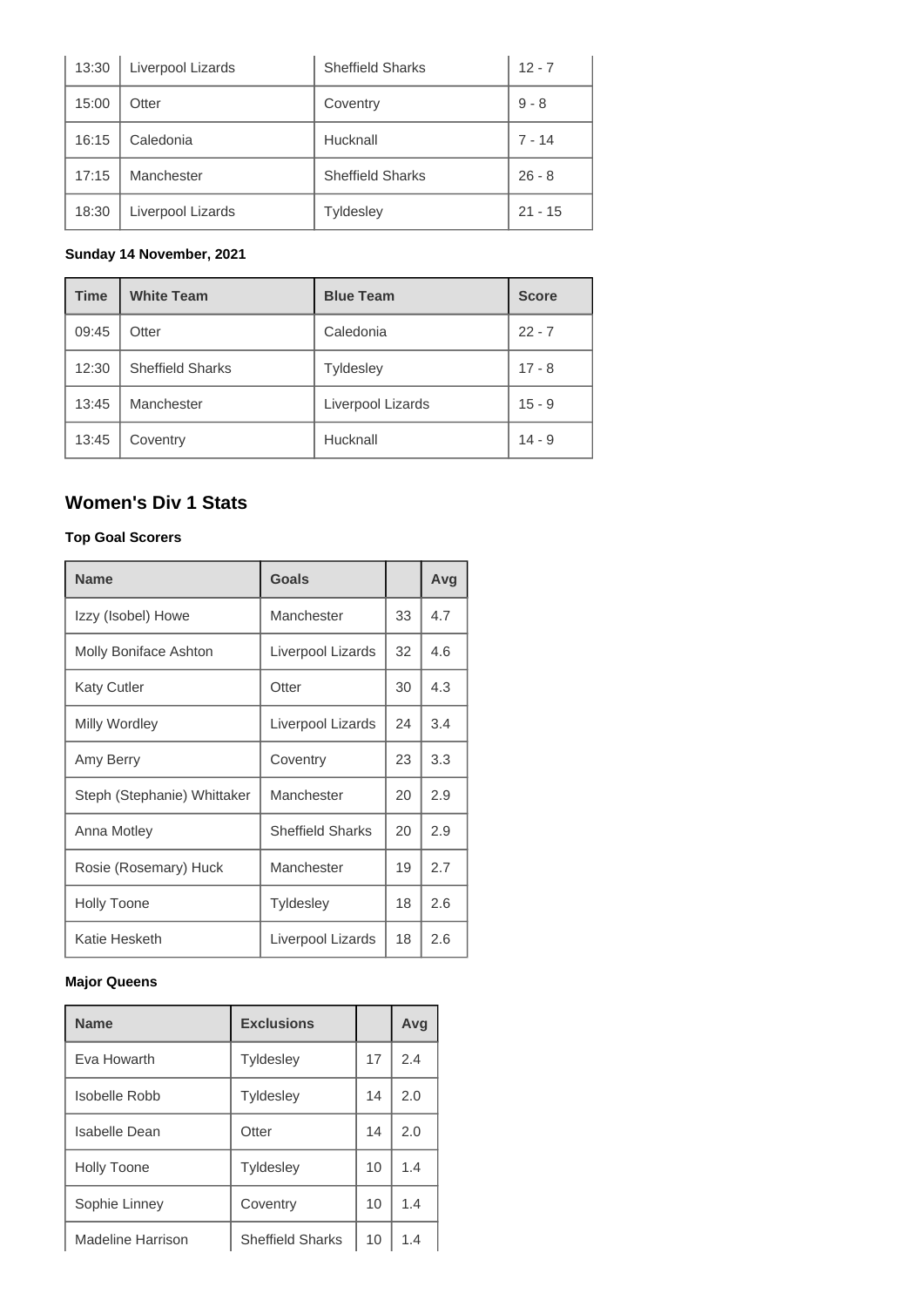| Vicki (Victoria) Hawkins | Coventry          | 10 | 1.4 |
|--------------------------|-------------------|----|-----|
| <b>Harriet Dickens</b>   | Manchester        | 10 | 1.4 |
| <b>Claire Moloney</b>    | Caledonia         | 9  | 1.3 |
| Sophie Gilbert           | Liverpool Lizards | 9  | 1.3 |

# **Women's Div 2**

| <b>Team</b>                | P              | W              | D | L              | F   | A   | GD    | <b>Pts</b>     |
|----------------------------|----------------|----------------|---|----------------|-----|-----|-------|----------------|
| Exeter                     | 7              | 6              | 1 | $\Omega$       | 106 | 48  | 58    | 13             |
| Rotherham Metro            | 7              | 5              | 0 | $\overline{2}$ | 89  | 55  | 34    | 10             |
| Liverpool Liver Birds      | $\overline{7}$ | $\overline{4}$ | 1 | $\overline{2}$ | 73  | 59  | 14    | 9              |
| City of Bristol            | $\overline{7}$ | $\overline{4}$ | 0 | 3              | 75  | 57  | 18    | 8              |
| <b>Mid Sussex Marlins</b>  | $\overline{7}$ | $\overline{4}$ | 0 | 3              | 69  | 65  | 4     | 8              |
| <b>Welsh Wanderers</b>     | 7              | 3              | 0 | 4              | 55  | 76  | $-21$ | 6              |
| <b>Sheffield Stingrays</b> | $\overline{7}$ | 1              | 0 | 6              | 56  | 87  | $-31$ | $\overline{2}$ |
| Birmingham                 | 7              | $\Omega$       | 0 | 7              | 33  | 109 | $-76$ | 0              |

### **Women's Div 2 Results**

### **Saturday 25 September, 2021**

| <b>Time</b> | <b>White Team</b>          | <b>Blue Team</b>          | <b>Score</b> |
|-------------|----------------------------|---------------------------|--------------|
| 14:30       | City of Bristol            | Liverpool Liver Birds     | $11 - 13$    |
| 14:30       | <b>Welsh Wanderers</b>     | <b>Rotherham Metro</b>    | $13 - 6$     |
| 15:45       | <b>Sheffield Stingrays</b> | Exeter                    | $7 - 21$     |
| 15:45       | Birmingham                 | <b>Mid Sussex Marlins</b> | $4 - 8$      |

#### **Sunday 26 September, 2021**

| <b>Time</b> | <b>White Team</b>         | <b>Blue Team</b>           | <b>Score</b> |
|-------------|---------------------------|----------------------------|--------------|
| 12:30       | <b>Mid Sussex Marlins</b> | Rotherham Metro            | $7 - 21$     |
| 12:30       | Exeter                    | Liverpool Liver Birds      | $10 - 10$    |
| 13:45       | <b>Welsh Wanderers</b>    | Birmingham                 | $17 - 7$     |
| 13:45       | City of Bristol           | <b>Sheffield Stingrays</b> | $17 - 7$     |

#### **Saturday 16 October, 2021**

| <b>Time</b> | <b>White Team</b> | <b>Blue Team</b>       | <b>Score</b> |
|-------------|-------------------|------------------------|--------------|
| 12:15       | Birmingham        | <b>Rotherham Metro</b> | 6 - 21       |
|             |                   |                        |              |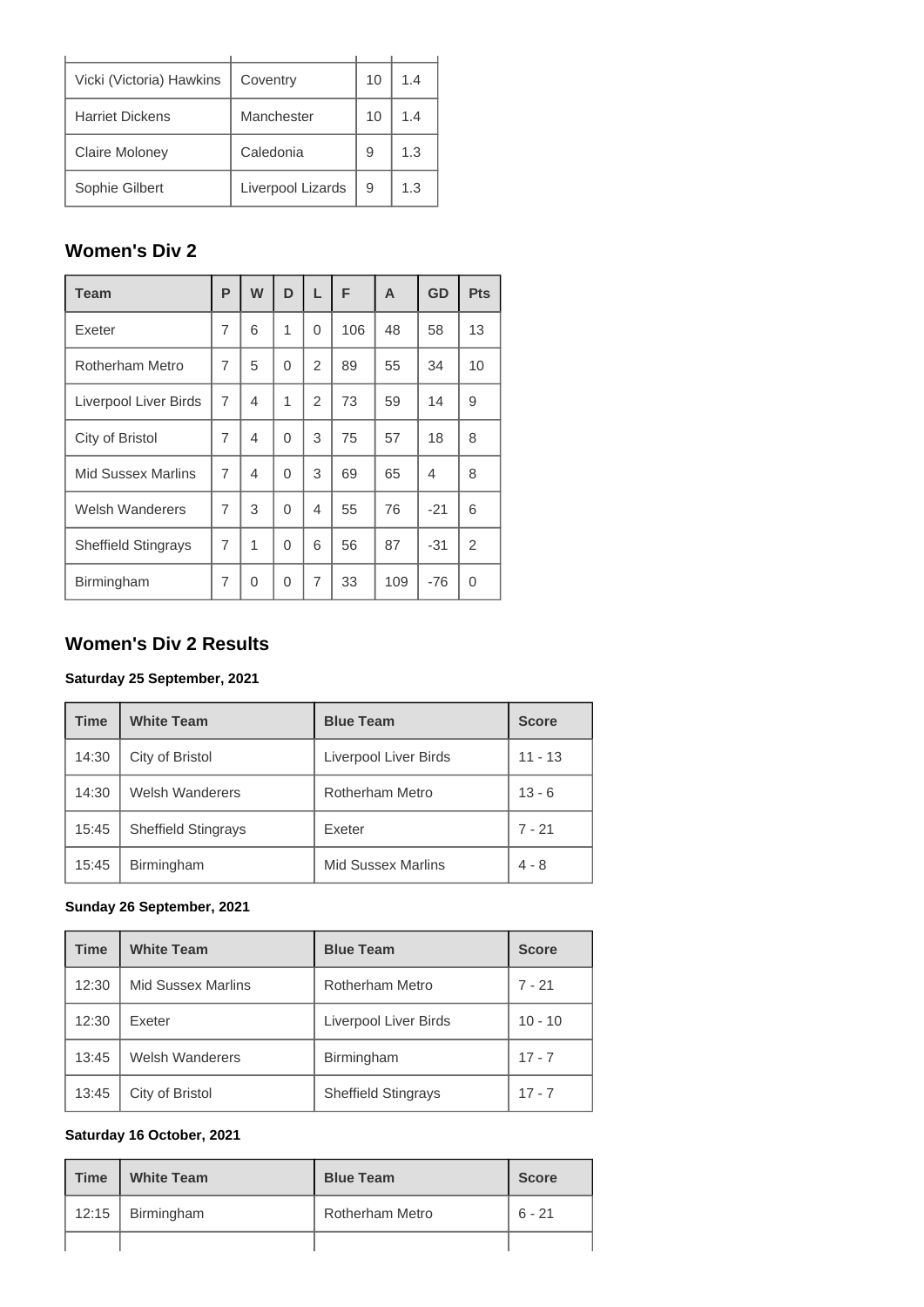| 13:30 | <b>Sheffield Stingrays</b> | <b>Mid Sussex Marlins</b> | 11 - 12   |
|-------|----------------------------|---------------------------|-----------|
| 14:45 | <b>Welsh Wanderers</b>     | Liverpool Liver Birds     | $7 - 11$  |
| 16:00 | Birmingham                 | Exeter                    | $3 - 17$  |
| 17:15 | City of Bristol            | <b>Rotherham Metro</b>    | $10 - 13$ |
| 18:30 | <b>Sheffield Stingrays</b> | Liverpool Liver Birds     | $8 - 10$  |

### **Sunday 17 October, 2021**

| <b>Time</b> | <b>White Team</b>          | <b>Blue Team</b>       | <b>Score</b> |
|-------------|----------------------------|------------------------|--------------|
| 10:15       | Rotherham Metro            | Exeter                 | $6 - 9$      |
| 11:30       | <b>Mid Sussex Marlins</b>  | Liverpool Liver Birds  | $9 - 5$      |
| 12:45       | <b>Sheffield Stingrays</b> | <b>Welsh Wanderers</b> | $3 - 10$     |
| 14:00       | Birmingham                 | City of Bristol        | $4 - 12$     |

#### **Saturday 13 November, 2021**

| <b>Time</b> | <b>White Team</b>          | <b>Blue Team</b>          | <b>Score</b> |
|-------------|----------------------------|---------------------------|--------------|
| 12:30       | <b>Welsh Wanderers</b>     | <b>Mid Sussex Marlins</b> | $3 - 19$     |
| 13:45       | City of Bristol            | Exeter                    | $8 - 15$     |
| 14:45       | <b>Sheffield Stingrays</b> | Birmingham                | $16 - 5$     |
| 16:00       | Rotherham Metro            | Liverpool Liver Birds     | $10 - 6$     |
| 17:30       | City of Bristol            | <b>Welsh Wanderers</b>    | $10 - 3$     |
| 18:45       | <b>Mid Sussex Marlins</b>  | Exeter                    | $12 - 14$    |

#### **Sunday 14 November, 2021**

| <b>Time</b> | <b>White Team</b>          | <b>Blue Team</b>          | <b>Score</b> |
|-------------|----------------------------|---------------------------|--------------|
| 09:45       | Birmingham                 | Liverpool Liver Birds     | 4 - 18       |
| 11:15       | <b>Sheffield Stingrays</b> | Rotherham Metro           | $4 - 12$     |
| 11:15       | <b>Welsh Wanderers</b>     | Exeter                    | $2 - 20$     |
| 12:30       | City of Bristol            | <b>Mid Sussex Marlins</b> | $7 - 2$      |

### **Women's Div 2 Stats**

#### **Top Goal Scorers**

| <b>Name</b>           | Goals           |    | Avg |
|-----------------------|-----------------|----|-----|
| <b>Emily Crossley</b> | Rotherham Metro | 31 | 4.4 |
| Jasmin Coleman        | Exeter          | 28 | 4.0 |
| <b>Emily Watkins</b>  | City of Bristol | 22 | 3.1 |
|                       |                 |    |     |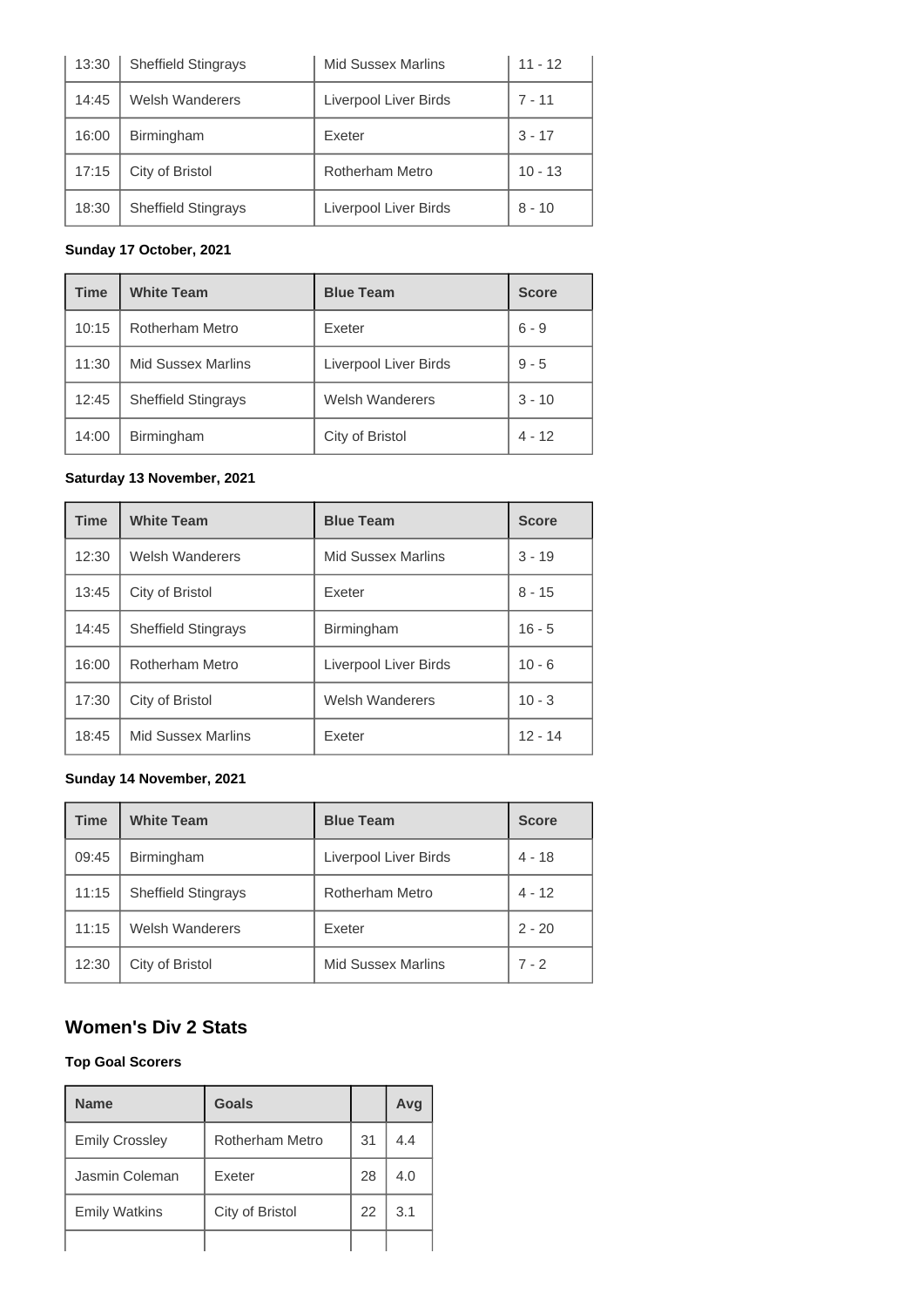| Jessica Garrad           | <b>Exeter</b>              | 18 | 2.6 |
|--------------------------|----------------------------|----|-----|
| Amy Potter               | Exeter                     | 18 | 2.6 |
| Amy Knell                | <b>Sheffield Stingrays</b> | 17 | 2.4 |
| <b>Charlotte Hopwood</b> | Liverpool Liver Birds      | 16 | 2.3 |
| Diana Teggi              | City of Bristol            | 16 | 2.3 |
| Emma Jackson             | Rotherham Metro            | 16 | 2.3 |
| Caitlin Silk             | Mid Sussex Marlins         | 16 | 4.0 |

#### **Major Queens**

| <b>Name</b>              | <b>Exclusions</b>          |                 | Avg |
|--------------------------|----------------------------|-----------------|-----|
| <b>Chloe Arthur</b>      | Birmingham                 | 12              | 1.7 |
| <b>Elinor Weatherill</b> | <b>Sheffield Stingrays</b> | 11              | 1.6 |
| Nyah Tomlinson           | Exeter                     | 10 <sup>1</sup> | 1.4 |
| Roisin O'Connor          | Liverpool Liver Birds      | 10 <sup>1</sup> | 1.4 |
| Alice Byrne              | Liverpool Liver Birds      | 9               | 1.3 |
| Emile (Emelia) Raymond   | Exeter                     | 9               | 1.3 |
| Amy Styles               | <b>Mid Sussex Marlins</b>  | 8               | 1.1 |
| Jennifer Quirk           | Birmingham                 | 8               | 1.1 |
| Amber Linney             | Rotherham Metro            | 8               | 1.6 |
| <b>Madeleine Crow</b>    | Exeter                     | 8               | 1.1 |

# **Women's Div 3**

| <b>Team</b>              | P | W              | D        | L | F   | A  | <b>GD</b>      | Pts            |
|--------------------------|---|----------------|----------|---|-----|----|----------------|----------------|
| <b>Otter Lutra</b>       | 6 | 5              | 1        | 0 | 102 | 38 | 64             | 11             |
| <b>Penguin Emperors</b>  | 6 | 5              | 1        | 0 | 69  | 26 | 43             | 11             |
| Watford                  | 6 | 4              | $\Omega$ | 2 | 48  | 50 | $-2$           | 8              |
| Cheltenham               | 6 | 3              | $\Omega$ | 3 | 63  | 61 | $\overline{2}$ | 6              |
| Southampton              | 6 | $\mathfrak{p}$ | $\Omega$ | 4 | 37  | 72 | $-35$          | 4              |
| Liverpool Water Beatles  | 6 | 1              | $\Omega$ | 5 | 25  | 60 | $-35$          | $\overline{2}$ |
| <b>Manchester Comets</b> | 6 | $\Omega$       | $\Omega$ | 6 | 36  | 73 | $-37$          | $\Omega$       |

# **Women's Div 3 Results**

#### **Saturday 25 September, 2021**

| Time | <b>White Team</b> | <b>Blue Team</b> | <b>Score</b> |
|------|-------------------|------------------|--------------|
|      |                   |                  |              |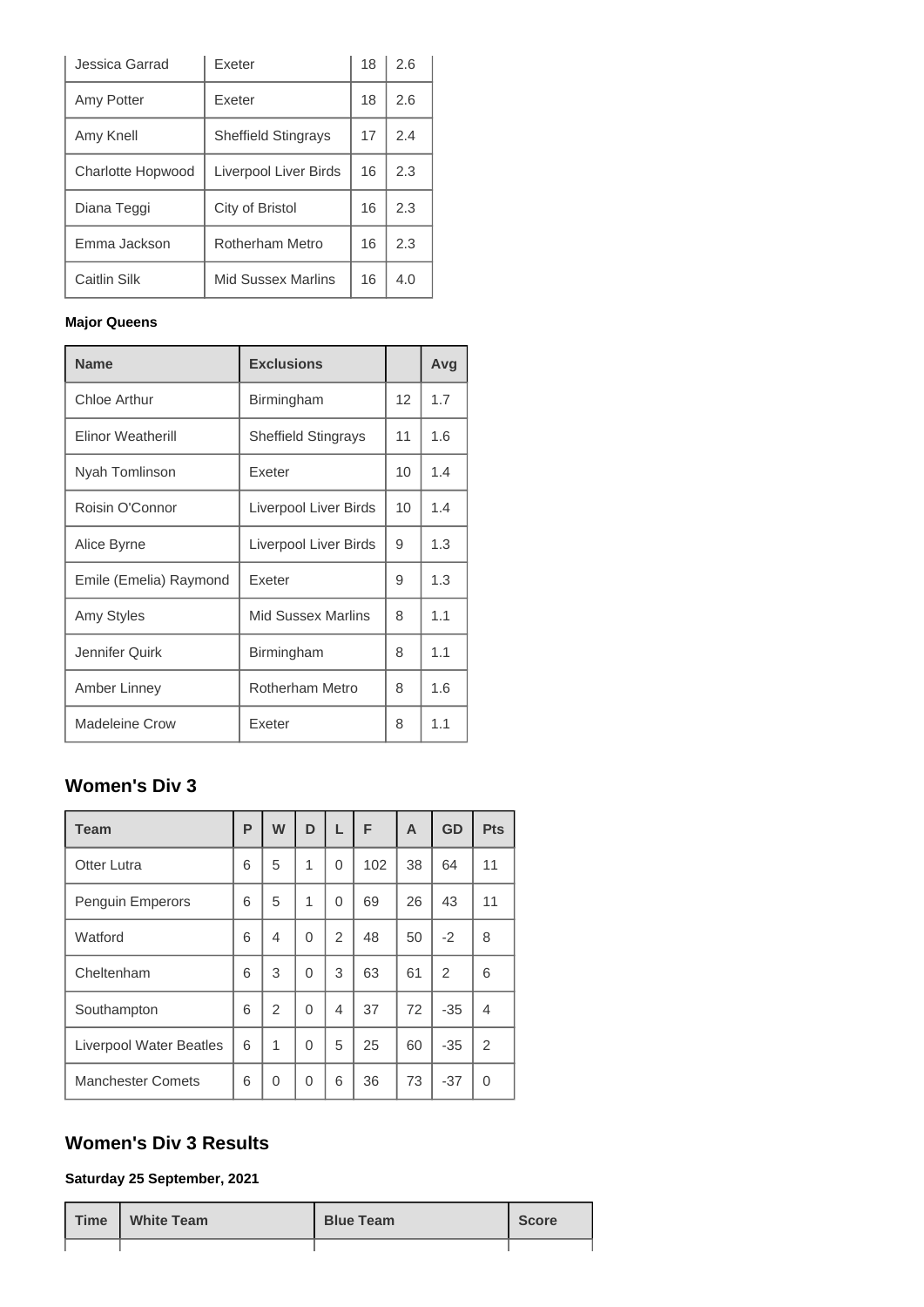| 12:00 | Penguin Emperors   | <b>Liverpool Water Beatles</b> | $12 - 2$ |
|-------|--------------------|--------------------------------|----------|
| 13:15 | Cheltenham         | Watford                        | $7 - 8$  |
| 18:15 | <b>Otter Lutra</b> | <b>Manchester Comets</b>       | $21 - 3$ |

#### **Sunday 26 September, 2021**

| <b>Time</b> | <b>White Team</b> | <b>Blue Team</b>               | <b>Score</b> |
|-------------|-------------------|--------------------------------|--------------|
| 11:15       | Cheltenham        | Southampton                    | $14 - 5$     |
| 15:00       | Penguin Emperors  | <b>Manchester Comets</b>       | $14 - 3$     |
| 16:15       | Otter Lutra       | <b>Liverpool Water Beatles</b> | $18 - 3$     |

#### **Saturday 30 October, 2021**

| <b>Time</b> | <b>White Team</b> | <b>Blue Team</b>         | <b>Score</b> |
|-------------|-------------------|--------------------------|--------------|
| 13:40       | Cheltenham        | <b>Manchester Comets</b> | $13 - 12$    |
| 14:50       | Penguin Emperors  | <b>Otter Lutra</b>       | $8 - 8$      |
| 16:00       | Southampton       | Watford                  | $5 - 12$     |
| 17:10       | Cheltenham        | Liverpool Water Beatles  | $13 - 6$     |

#### **Sunday 31 October, 2021**

| Time  | <b>White Team</b>        | <b>Blue Team</b>               | <b>Score</b> |
|-------|--------------------------|--------------------------------|--------------|
| 11:30 | Southampton              | <b>Liverpool Water Beatles</b> | $7 - 3$      |
| 12:40 | Cheltenham               | Otter Lutra                    | $9 - 19$     |
| 15:00 | <b>Manchester Comets</b> | Watford                        | $12 - 13$    |

#### **Saturday 27 November, 2021**

| <b>Time</b> | <b>White Team</b>        | <b>Blue Team</b>               | <b>Score</b> |
|-------------|--------------------------|--------------------------------|--------------|
| 12:30       | Penguin Emperors         | Watford                        | $6 - 2$      |
| 13:40       | Otter Lutra              | Southampton                    | $21 - 10$    |
| 16:00       | <b>Manchester Comets</b> | <b>Liverpool Water Beatles</b> | $2 - 6$      |
| 17:10       | Penguin Emperors         | Southampton                    | $18 - 4$     |
| 18:20       | Otter Lutra              | Watford                        | $15 - 5$     |

#### **Sunday 28 November, 2021**

| <b>Time</b> | <b>White Team</b> | <b>Blue Team</b>               | <b>Score</b> |
|-------------|-------------------|--------------------------------|--------------|
| 10:00       | Southampton       | <b>Manchester Comets</b>       | $6 - 4$      |
| 11:10       | Penguin Emperors  | Cheltenham                     | $11 - 7$     |
| 12:20       | Watford           | <b>Liverpool Water Beatles</b> | $8 - 5$      |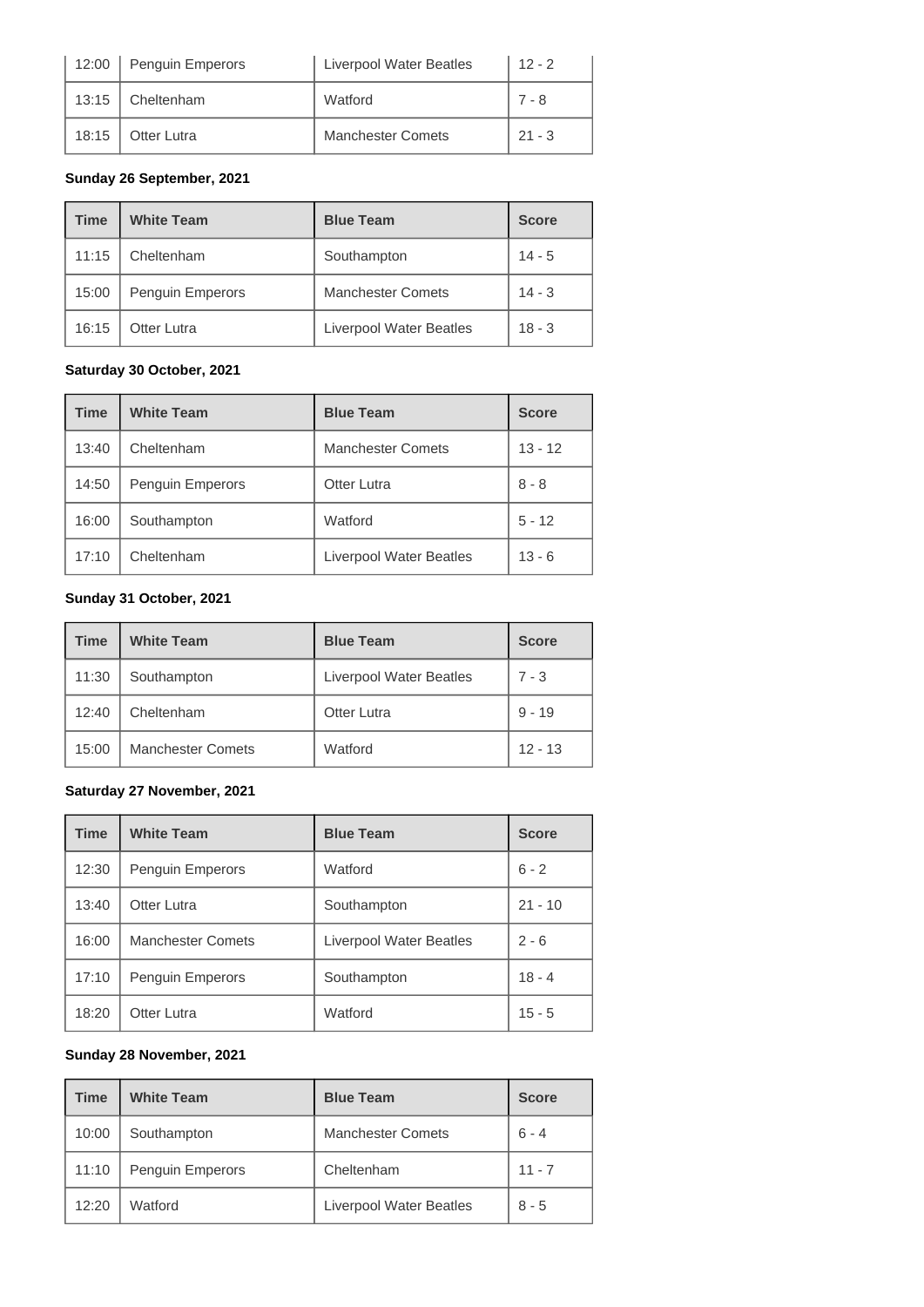# **Women's Div 3 Stats**

#### **Top Goal Scorers**

| <b>Name</b>                | <b>Goals</b>             |    | Avg |
|----------------------------|--------------------------|----|-----|
| <b>Charlotte Martin</b>    | Cheltenham               | 22 | 3.7 |
| <b>Grace Turner</b>        | Otter Lutra              | 21 | 3.5 |
| Sarah Ellis-Keeler         | Otter Lutra              | 20 | 3.3 |
| Pippa (Philippa) Danielson | Otter Lutra              | 18 | 3.0 |
| Rachel Bull                | <b>Penguin Emperors</b>  | 17 | 2.8 |
| Anna Kiss                  | Watford                  | 16 | 2.7 |
| <b>Charlotte Pritchard</b> | <b>Manchester Comets</b> | 14 | 2.3 |
| Hannah Pyper               | Liverpool Water Beatles  | 14 | 2.3 |
| Cate (Catherine) Du Toit   | <b>Penguin Emperors</b>  | 13 | 2.2 |
| Lilly Tomlins              | Southampton              | 13 | 2.2 |

#### **Major Queens**

| <b>Name</b>                    | <b>Exclusions</b>        |   | Avg |
|--------------------------------|--------------------------|---|-----|
| <b>Charlotte Martin</b>        | Cheltenham               | 9 | 1.5 |
| Lottie (Charlotte) Winstanley  | Watford                  | 8 | 1.3 |
| Amelia Spinks                  | Watford                  | 8 | 1.3 |
| Anna Kiss                      | Watford                  | 8 | 1.3 |
| Rachael Mell                   | Southampton              | 7 | 1.2 |
| Alice Woods                    | Penguin Emperors         | 7 | 1.2 |
| Alice Tubby                    | Cheltenham               | 7 | 1.2 |
| Anna Ingrams                   | Watford                  | 6 | 1.0 |
| Alex Prado (Alexandra) Andrews | Penguin Emperors         | 6 | 1.0 |
| Martha Warrilow                | <b>Manchester Comets</b> | 6 | 1.5 |

# **British Water Polo League Phase 2**

# **Men's Super 5s**

| Р | W | D |   | F  | A  | <b>GD</b> | <b>Pts</b> |
|---|---|---|---|----|----|-----------|------------|
| 8 | 6 | 1 | 1 | 83 | 53 | 30        | 13         |
| 8 | 4 | 0 | 4 | 71 | 79 | -8        | 8          |
| 8 | 4 | 0 | 4 | 72 | 81 | -9        | 8          |
|   |   |   |   |    |    |           |            |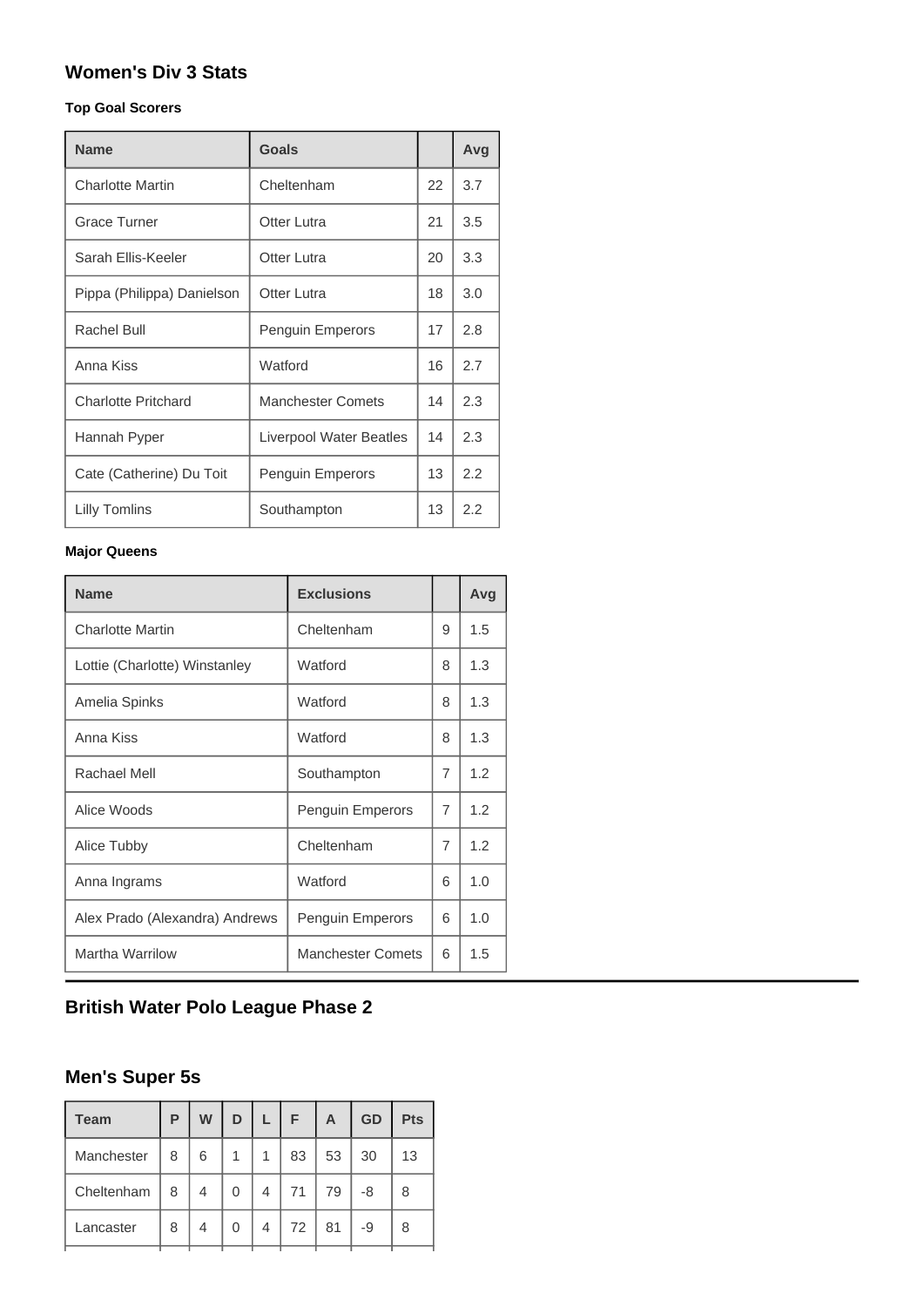| Solihull  | $\Omega$ | 5 | 66 | 78 |   |
|-----------|----------|---|----|----|---|
| Sheffield | $\sim$   | C | 60 | 61 | 5 |

# **Men's Super 5s Results**

#### **Saturday 22 January, 2022**

| <b>Time</b> | <b>White Team</b> | <b>Blue Team</b> | <b>Score</b> |
|-------------|-------------------|------------------|--------------|
| 12:00       | Cheltenham        | Solihull         | $7 - 10$     |
| 15:30       | Manchester        | Lancaster        | $14 - 8$     |
| 16:40       | Cheltenham        | Sheffield        | $6 - 11$     |

#### **Sunday 23 January, 2022**

| <b>Time</b> | <b>White Team</b> | <b>Blue Team</b> | <b>Score</b> |
|-------------|-------------------|------------------|--------------|
| 09:00       | Manchester        | Solihull         | $13 - 4$     |
| 11:20       | Sheffield         | Lancaster        | $8 - 9$      |

#### **Saturday 12 February, 2022**

| <b>Time</b> | <b>White Team</b> | <b>Blue Team</b> | <b>Score</b> |
|-------------|-------------------|------------------|--------------|
| 12:00       | Manchester        | Sheffield        | $5 - 4$      |
| 14:30       | Cheltenham        | Lancaster        | $8 - 9$      |
| 17:00       | Sheffield         | Solihull         | $7 - 9$      |

#### **Sunday 13 February, 2022**

| <b>Time</b> | <b>White Team</b> | <b>Blue Team</b> | <b>Score</b> |
|-------------|-------------------|------------------|--------------|
| 10:00       | Manchester        | Cheltenham       | $14 - 4$     |
| 12:30       | Solihull          | Lancaster        | $6 - 7$      |

#### **Saturday 5 March, 2022**

| <b>Time</b> | <b>White Team</b> | <b>Blue Team</b> | <b>Score</b> |
|-------------|-------------------|------------------|--------------|
| 13:45       | Cheltenham        | Solihull         | $12 - 10$    |
| 16:15       | Sheffield         | Lancaster        | $9 - 8$      |
| 18:45       | Manchester        | Solihull         | $9 - 5$      |

#### **Sunday 6 March, 2022**

| <b>Time</b> | <b>White Team</b> | <b>Blue Team</b> | <b>Score</b> |
|-------------|-------------------|------------------|--------------|
| 11:15       | Lancaster         | Manchester       | $10 - 12$    |
| 13:45       | Cheltenham        | Sheffield        | $8 - 7$      |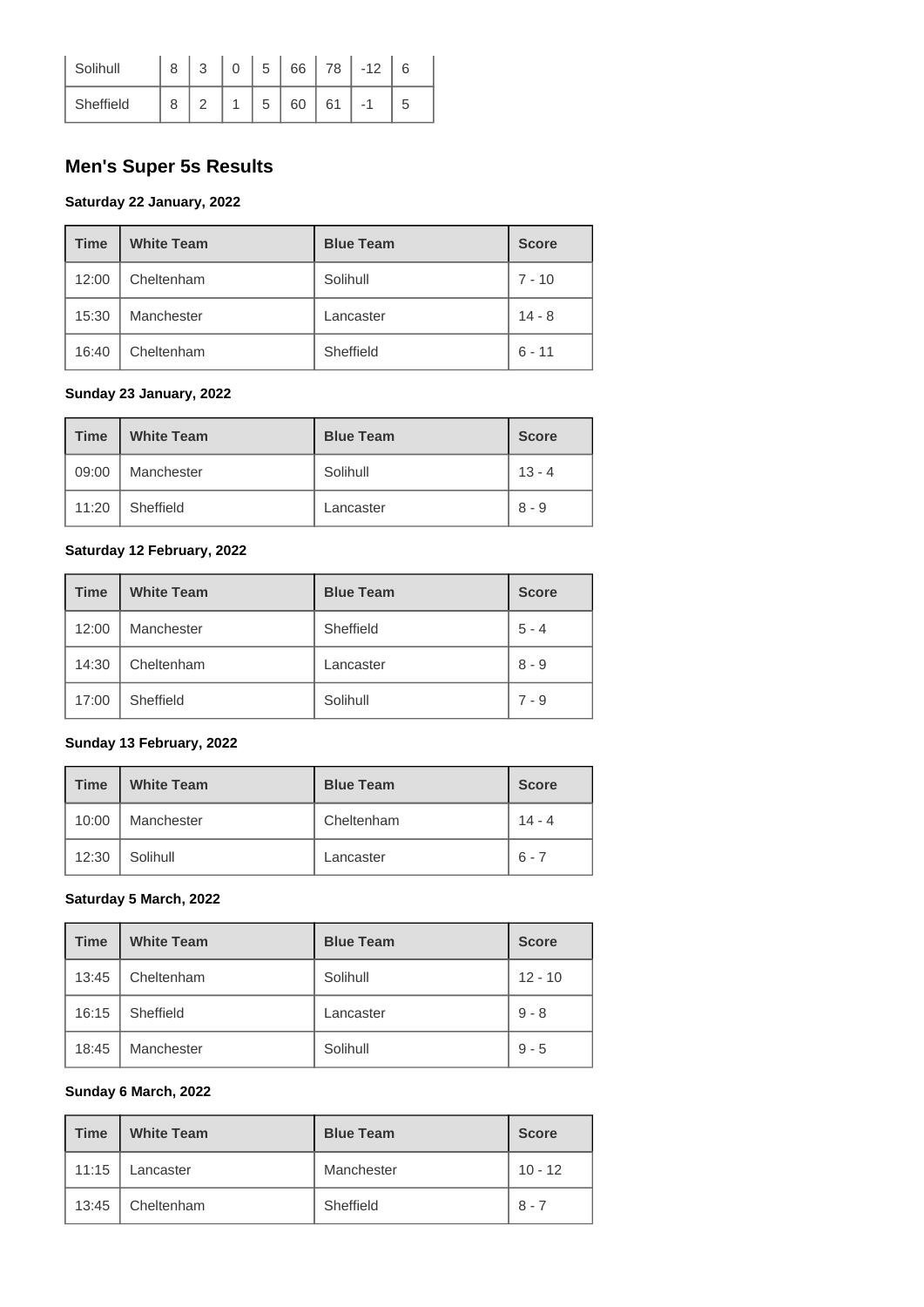#### **Saturday 26 March, 2022**

| <b>Time</b> | <b>White Team</b> | <b>Blue Team</b> | <b>Score</b> |
|-------------|-------------------|------------------|--------------|
| 12:00       | Solihull          | Lancaster        | $11 - 14$    |
| 14:30       | Manchester        | Sheffield        | $5 - 5$      |
| 17:00       | Cheltenham        | Lancaster        | $13 - 7$     |

#### **Sunday 27 March, 2022**

| <b>Time</b> | <b>White Team</b> | <b>Blue Team</b> | <b>Score</b> |
|-------------|-------------------|------------------|--------------|
| 10:45       | Sheffield         | Solihull         | $9 - 11$     |
| 13:15       | Manchester        | Cheltenham       | $11 - 13$    |

# **Men's Super 5s Stats**

#### **Top Goal Scorers**

| <b>Name</b>                  | Goals      |    | Avg |
|------------------------------|------------|----|-----|
| Joe Hubble                   | Cheltenham | 24 | 3.0 |
| <b>Thomas Curwen</b>         | Lancaster  | 20 | 2.5 |
| John Pratt                   | Lancaster  | 17 | 2.1 |
| Ryan Padbury                 | Solihull   | 16 | 2.0 |
| Dan (Daniel) Paddon          | Manchester | 15 | 1.9 |
| Jake Vincent                 | Solihull   | 14 | 1.8 |
| Spilios Kaloudis             | Manchester | 13 | 1.9 |
| Joel Abbott                  | Sheffield  | 11 | 1.8 |
| Adam Legge                   | Cheltenham | 10 | 1.4 |
| <b>Christopher Armstrong</b> | Sheffield  | 10 | 1.2 |

#### **Major Kings**

| <b>Name</b>           | <b>Exclusions</b> |    | Avg |
|-----------------------|-------------------|----|-----|
| <b>Elliot Kelly</b>   | Sheffield         | 14 | 1.8 |
| Stefano Cossutti      | Sheffield         | 11 | 1.6 |
| Rudi Polster          | Cheltenham        | 11 | 2.2 |
| Zak Lamb              | Lancaster         | 10 | 1.2 |
| Kai Dowling           | Manchester        | 10 | 1.7 |
| Alvaro Fernandez      | Manchester        | 9  | 1.8 |
| <b>William Rayson</b> | Cheltenham        | 9  | 2.2 |
| Joe Hubble            | Cheltenham        | 9  | 1.1 |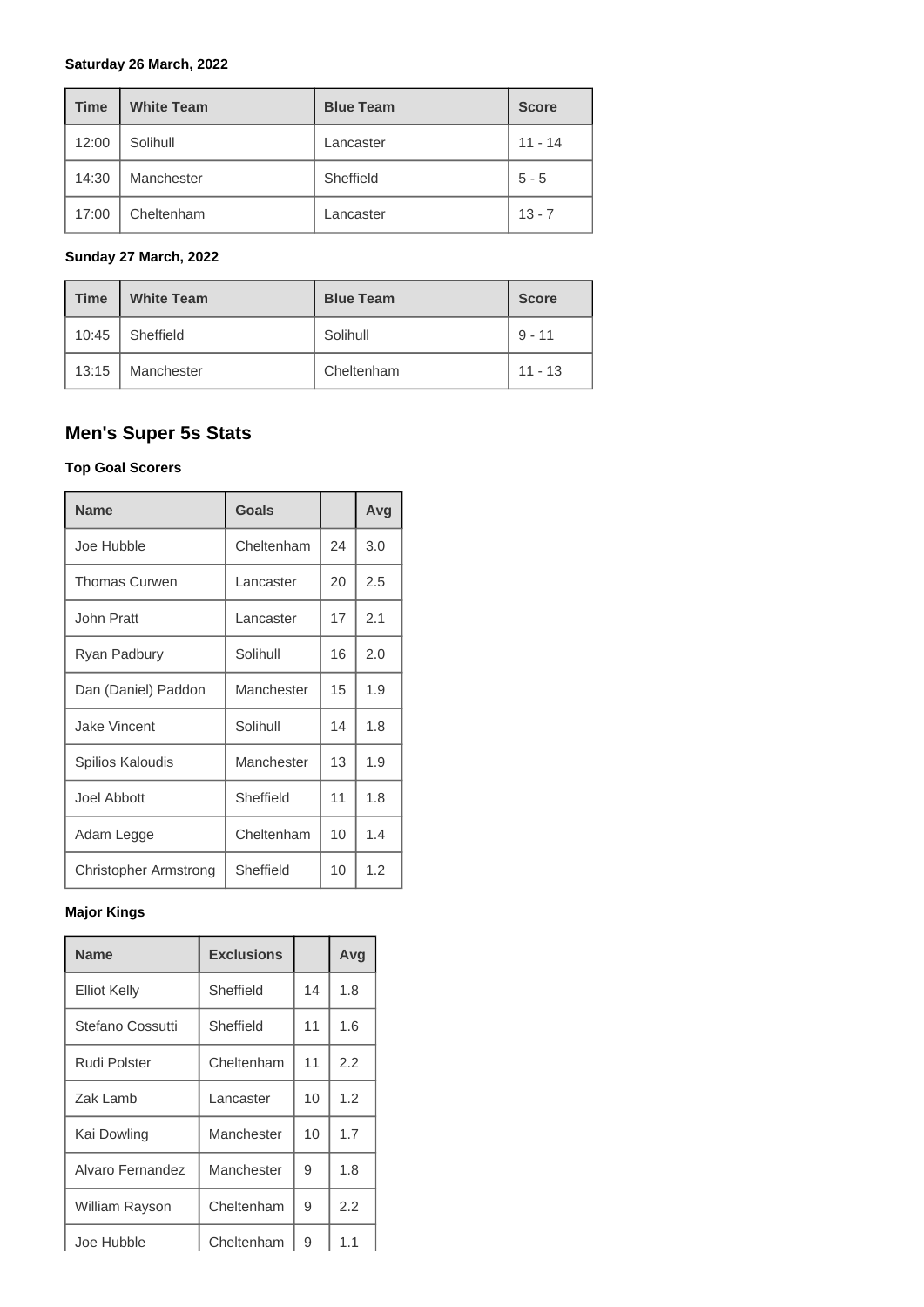| Pawal Wielogorski | Solihull   | 8 | 1 በ |
|-------------------|------------|---|-----|
| Adam Legge        | Cheltenham | 8 | 11  |

# **Men's Champ 1**

| <b>Team</b>            | P              | W              | D              | L              | F  | A   | <b>GD</b>      | <b>Pts</b>     |
|------------------------|----------------|----------------|----------------|----------------|----|-----|----------------|----------------|
| Penguin                | 7              | 6              | 1              | 0              | 90 | 65  | 25             | 13             |
| Invicta                | 7              | $\overline{4}$ | $\overline{2}$ | 1              | 81 | 77  | 4              | 10             |
| Polytechnic            | $\overline{7}$ | 5              | 0              | $\overline{2}$ | 85 | 61  | 24             | 10             |
| Caledonia              | $\overline{7}$ | $\overline{4}$ | 1              | 2              | 89 | 77  | 12             | 9              |
| Sutton & Cheam         | $\overline{7}$ | 3              | 2              | $\overline{2}$ | 71 | 64  | $\overline{7}$ | 8              |
| <b>Welsh Wanderers</b> | $\overline{7}$ | $\overline{2}$ | $\Omega$       | 5              | 66 | 74  | -8             | 4              |
| Exeter                 | 7              | 1              | $\Omega$       | 6              | 78 | 106 | $-28$          | $\overline{2}$ |
| Watford                | 7              | 0              | 0              | 7              | 58 | 94  | $-36$          | 0              |

# **Men's Champ 1 Results**

### **Saturday 29 January, 2022**

| <b>Time</b> | <b>White Team</b>      | <b>Blue Team</b> | <b>Score</b> |
|-------------|------------------------|------------------|--------------|
| 12:30       | Invicta                | Polytechnic      | $9 - 7$      |
| 14:15       | <b>Welsh Wanderers</b> | Caledonia        | $10 - 13$    |
| 15:30       | Watford                | Exeter           | $9 - 14$     |
| 16:15       | Invicta                | Penguin          | $11 - 11$    |
| 17:30       | Polytechnic            | Sutton & Cheam   | $13 - 8$     |
| 19:15       | <b>Welsh Wanderers</b> | Watford          | $12 - 7$     |

### **Sunday 30 January, 2022**

| <b>Time</b> | <b>White Team</b>      | <b>Blue Team</b> | <b>Score</b> |
|-------------|------------------------|------------------|--------------|
| 10:10       | <b>Welsh Wanderers</b> | Exeter           | $16 - 11$    |
| 11:15       | Invicta                | Sutton & Cheam   | $12 - 12$    |
| 12:30       | Watford                | Caledonia        | $7 - 15$     |
| 13:45       | Polytechnic            | Penguin          | $8 - 10$     |

#### **Saturday 26 February, 2022**

| <b>Time</b> | <b>White Team</b> | <b>Blue Team</b> | <b>Score</b> |
|-------------|-------------------|------------------|--------------|
| 12:00       | Caledonia         | Sutton & Cheam   | $7 - 7$      |
|             |                   |                  |              |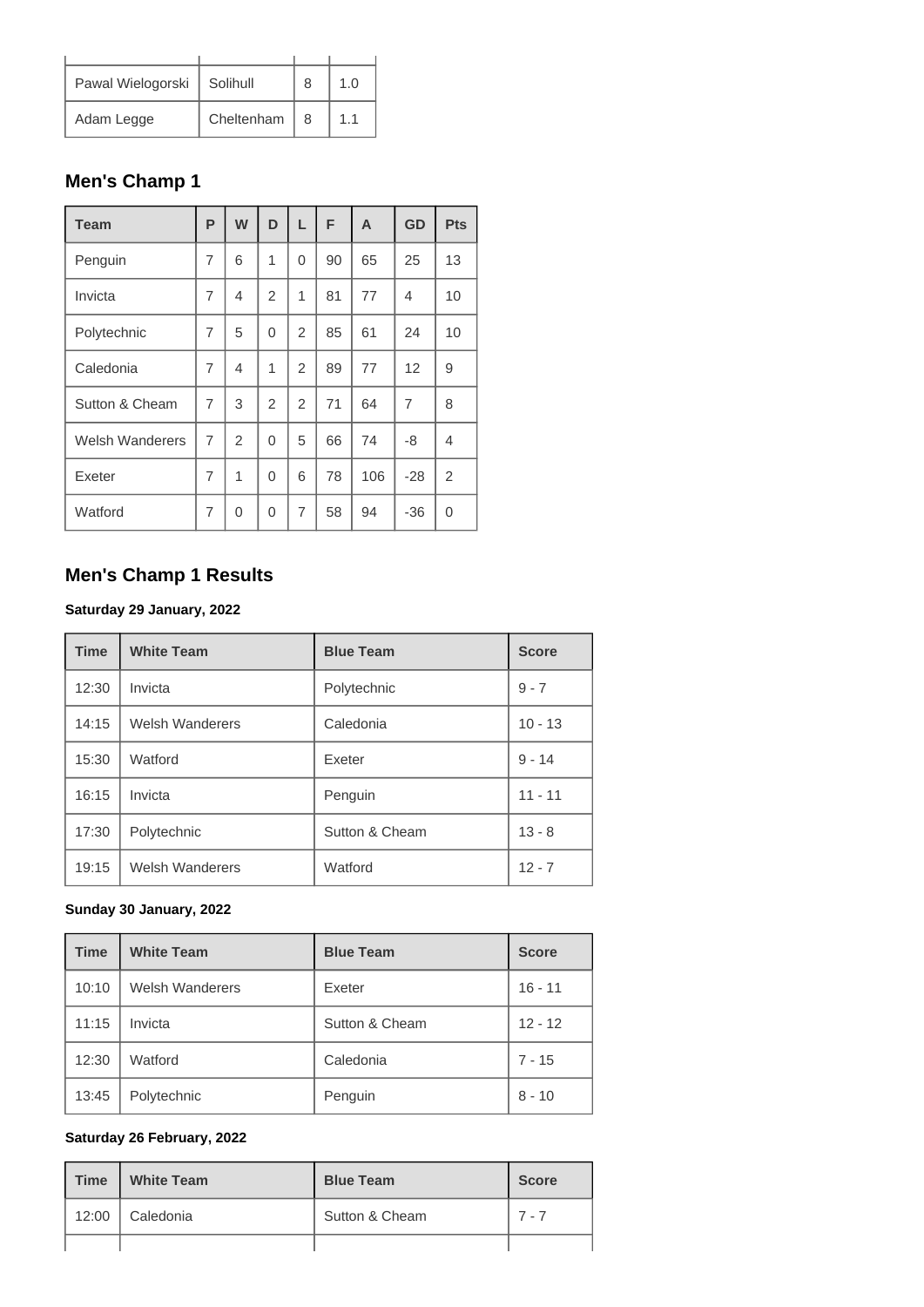| 13:15 | Penguin                | Exeter         | $17 - 7$  |
|-------|------------------------|----------------|-----------|
| 14:30 | <b>Welsh Wanderers</b> | Polytechnic    | $12 - 13$ |
| 15:45 | Invicta                | Watford        | $14 - 10$ |
| 17:00 | Caledonia              | Exeter         | $17 - 15$ |
| 18:15 | Penguin                | Sutton & Cheam | $11 - 10$ |

### **Sunday 27 February, 2022**

| <b>Time</b> | <b>White Team</b>      | <b>Blue Team</b> | <b>Score</b> |
|-------------|------------------------|------------------|--------------|
| 09:30       | Invicta                | Caledonia        | $9 - 15$     |
| 10:45       | Polytechnic            | Exeter           | $16 - 6$     |
| 12:00       | <b>Welsh Wanderers</b> | Penguin          | $5 - 10$     |
| 13:15       | Watford                | Sutton & Cheam   | $7 - 9$      |

#### **Saturday 19 March, 2022**

| <b>Time</b> | <b>White Team</b>      | <b>Blue Team</b> | <b>Score</b> |
|-------------|------------------------|------------------|--------------|
| 13:00       | Polytechnic            | Caledonia        | $14 - 9$     |
| 14:15       | Watford                | Penguin          | $11 - 16$    |
| 15:30       | <b>Welsh Wanderers</b> | Sutton & Cheam   | $3 - 10$     |
| 16:45       | Invicta                | Exeter           | $16 - 14$    |

#### **Sunday 20 March, 2022**

| <b>Time</b> | <b>White Team</b>      | <b>Blue Team</b> | <b>Score</b> |
|-------------|------------------------|------------------|--------------|
| 10:00       | Caledonia              | Penguin          | $13 - 15$    |
| 11:15       | Exeter                 | Sutton & Cheam   | $11 - 15$    |
| 12:30       | <b>Welsh Wanderers</b> | Invicta          | $8 - 10$     |
| 13:45       | Watford                | Polytechnic      | $7 - 14$     |

# **Men's Champ 1 Stats**

#### **Top Goal Scorers**

| <b>Name</b>           | Goals           |    | Avq |
|-----------------------|-----------------|----|-----|
| Callum Bailey         | Invicta         | 33 | 4.7 |
| Daniel Laxton         | Welsh Wanderers | 25 | 3.6 |
| Samuel Alberici       | <b>Exeter</b>   | 20 | 2.9 |
| <b>Finlay Nesbitt</b> | Caledonia       | 20 | 2.9 |
| Darren Campbell       | Caledonia       | 19 | 2.7 |
|                       |                 |    |     |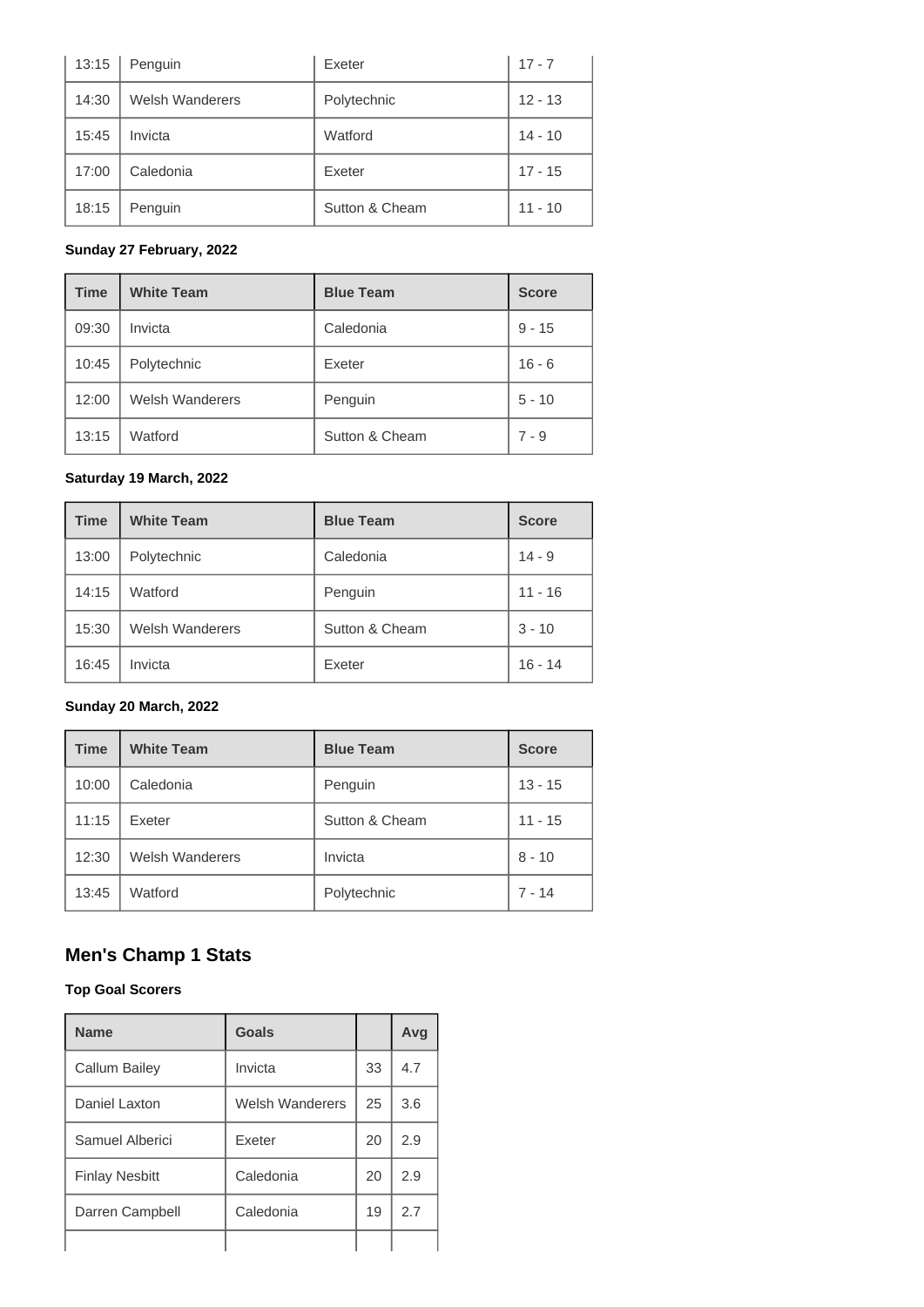| Andrea Tulli        | Penguin         | 19 | 3.2 |
|---------------------|-----------------|----|-----|
| James Spencer-Boyce | Invicta         | 19 | 2.7 |
| Joseph Jenkins-Delf | Welsh Wanderers | 17 | 3.4 |
| James Salt          | Penguin         | 17 | 2.4 |
| Dominique Zahra     | Caledonia       | 16 | 2.3 |

### **Major Kings**

| <b>Name</b>                      | <b>Exclusions</b>      |    | Avg |
|----------------------------------|------------------------|----|-----|
| Andrea Tulli                     | Penguin                | 15 | 2.5 |
| <b>Thomas Greenfield</b>         | <b>Welsh Wanderers</b> | 12 | 2.0 |
| Daniel Laxton                    | <b>Welsh Wanderers</b> | 11 | 1.6 |
| <b>Matthew Griffiths</b>         | Welsh Wanderers        | 11 | 1.6 |
| Nicholas Hock                    | Polytechnic            | 10 | 1.7 |
| Ali Wakeling (Alasdair) Wakeling | Sutton & Cheam         | 9  | 1.3 |
| Nick Jackson                     | Invicta                | 9  | 2.2 |
| Dominique Zahra                  | Caledonia              | 9  | 1.3 |
| Christopher Icely                | Polytechnic            | 9  | 1.3 |
| Alejandro Marcos                 | Exeter                 | 9  | 1.3 |

# **Men's Champ 2**

| <b>Team</b>                | P              | W              | D              | L              | F  | A   | GD   | <b>Pts</b>     |
|----------------------------|----------------|----------------|----------------|----------------|----|-----|------|----------------|
| <b>Manchester Hawks</b>    | 7              | 5              | 1              | 1              | 90 | 63  | 27   | 11             |
| City of Bristol            | 7              | 4              | $\overline{2}$ | 1              | 86 | 52  | 34   | 10             |
| Portobello                 | 7              | 3              | $\overline{2}$ | $\overline{2}$ | 98 | 82  | 16   | 8              |
| Otter                      | $\overline{7}$ | 3              | 1              | 3              | 90 | 95  | -5   | $\overline{7}$ |
| Worthing                   | 7              | 3              | 1              | 3              | 54 | 56  | $-2$ | 7              |
| Hucknall                   | 7              | 3              | 0              | 4              | 74 | 80  | -6   | 6              |
| Castleford                 | 7              | $\overline{2}$ | $\Omega$       | 5              | 72 | 105 | -33  | 4              |
| <b>Cheltenham Spartans</b> | 7              | 1              | 1              | 5              | 80 | 111 | -31  | 3              |

# **Men's Champ 2 Results**

**Saturday 15 January, 2022**

| <b>Time</b> | <b>White Team</b> | <b>Blue Team</b> | <b>Score</b> |
|-------------|-------------------|------------------|--------------|
| 13:20       | Otter             | Worthing         | $10 - 9$     |
|             |                   |                  |              |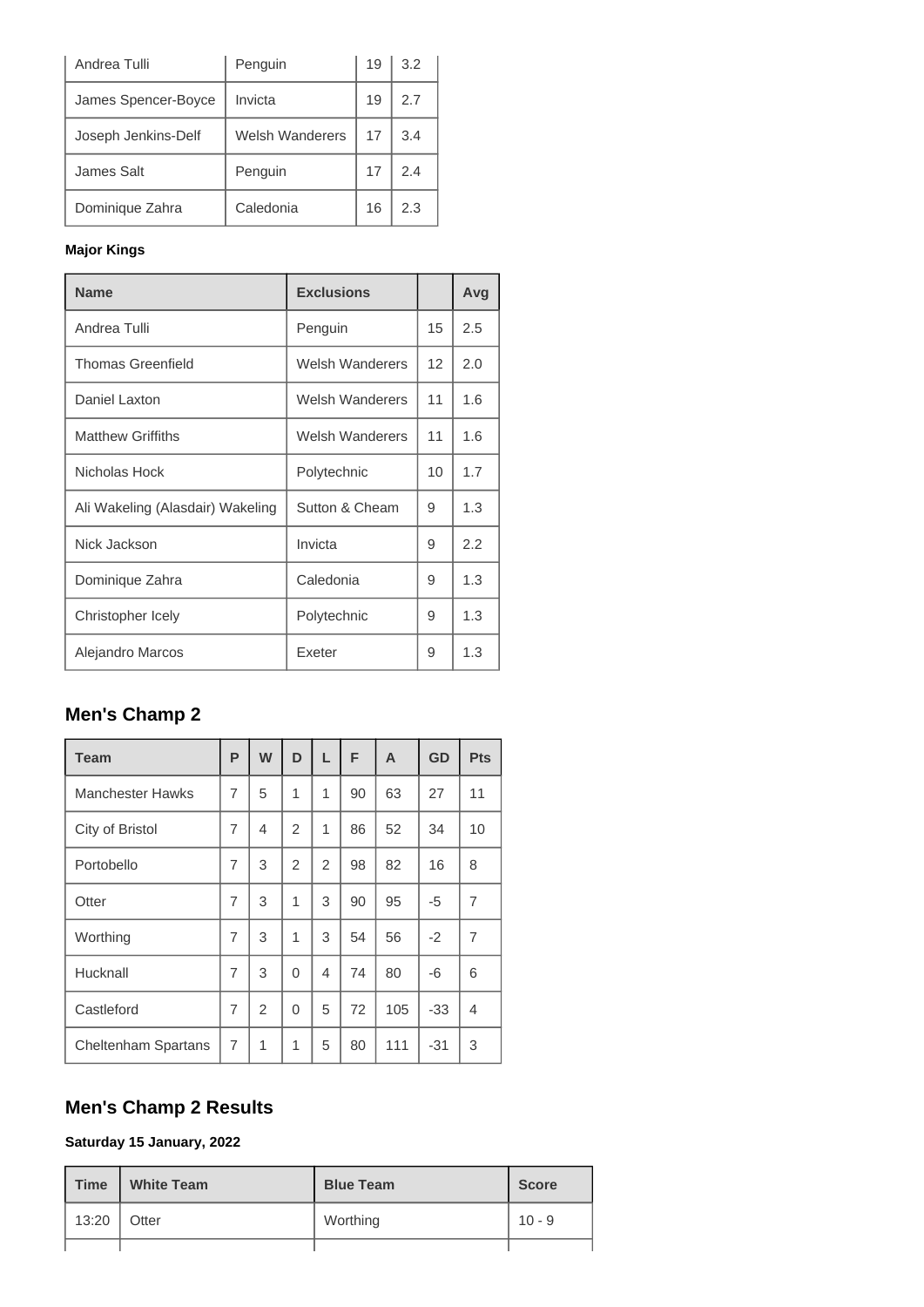| 13:30 | <b>Manchester Hawks</b> | Castleford                 | $8 - 10$  |
|-------|-------------------------|----------------------------|-----------|
| 14:45 | Portobello              | Hucknall                   | $17 - 10$ |
| 16:50 | Otter                   | City of Bristol            | $10 - 17$ |
| 18:00 | Worthing                | <b>Cheltenham Spartans</b> | $9 - 9$   |
| 18:30 | Portobello              | <b>Manchester Hawks</b>    | $11 - 12$ |

### **Sunday 16 January, 2022**

| <b>Time</b> | <b>White Team</b>       | <b>Blue Team</b>           | <b>Score</b> |
|-------------|-------------------------|----------------------------|--------------|
| 10:30       | Otter                   | <b>Cheltenham Spartans</b> | $14 - 16$    |
| 11:00       | Portobello              | Castleford                 | $16 - 7$     |
| 11:45       | Worthing                | City of Bristol            | $6 - 5$      |
| 13:30       | <b>Manchester Hawks</b> | Hucknall                   | $21 - 6$     |

### **Saturday 19 February, 2022**

| <b>Time</b> | <b>White Team</b>       | <b>Blue Team</b>           | <b>Score</b> |
|-------------|-------------------------|----------------------------|--------------|
| 12:30       | Hucknall                | <b>Cheltenham Spartans</b> | $17 - 2$     |
| 13:45       | <b>Manchester Hawks</b> | City of Bristol            | $12 - 12$    |
| 15:00       | Otter                   | Castleford                 | $16 - 10$    |
| 16:15       | Portobello              | <b>Cheltenham Spartans</b> | $21 - 19$    |
| 17:30       | Worthing                | Hucknall                   | $7 - 10$     |
| 18:45       | City of Bristol         | Castleford                 | $19 - 9$     |

#### **Sunday 20 February, 2022**

| <b>Time</b> | <b>White Team</b>       | <b>Blue Team</b>           | <b>Score</b> |
|-------------|-------------------------|----------------------------|--------------|
| 10:00       | Otter                   | Hucknall                   | $13 - 12$    |
| 11:15       | Portobello              | City of Bristol            | $8 - 8$      |
| 12:30       | <b>Manchester Hawks</b> | <b>Cheltenham Spartans</b> | $15 - 12$    |
| 13:45       | Worthing                | Castleford                 | $12 - 6$     |

#### **Saturday 12 March, 2022**

| <b>Time</b> | <b>White Team</b> | <b>Blue Team</b>           | <b>Score</b> |
|-------------|-------------------|----------------------------|--------------|
| 13:00       | Hucknall          | Castleford                 | $14 - 8$     |
| 14:15       | City of Bristol   | <b>Cheltenham Spartans</b> | $13 - 2$     |
| 15:30       | Portobello        | Worthing                   | $8 - 9$      |
| 16:45       | Otter             | <b>Manchester Hawks</b>    | $10 - 14$    |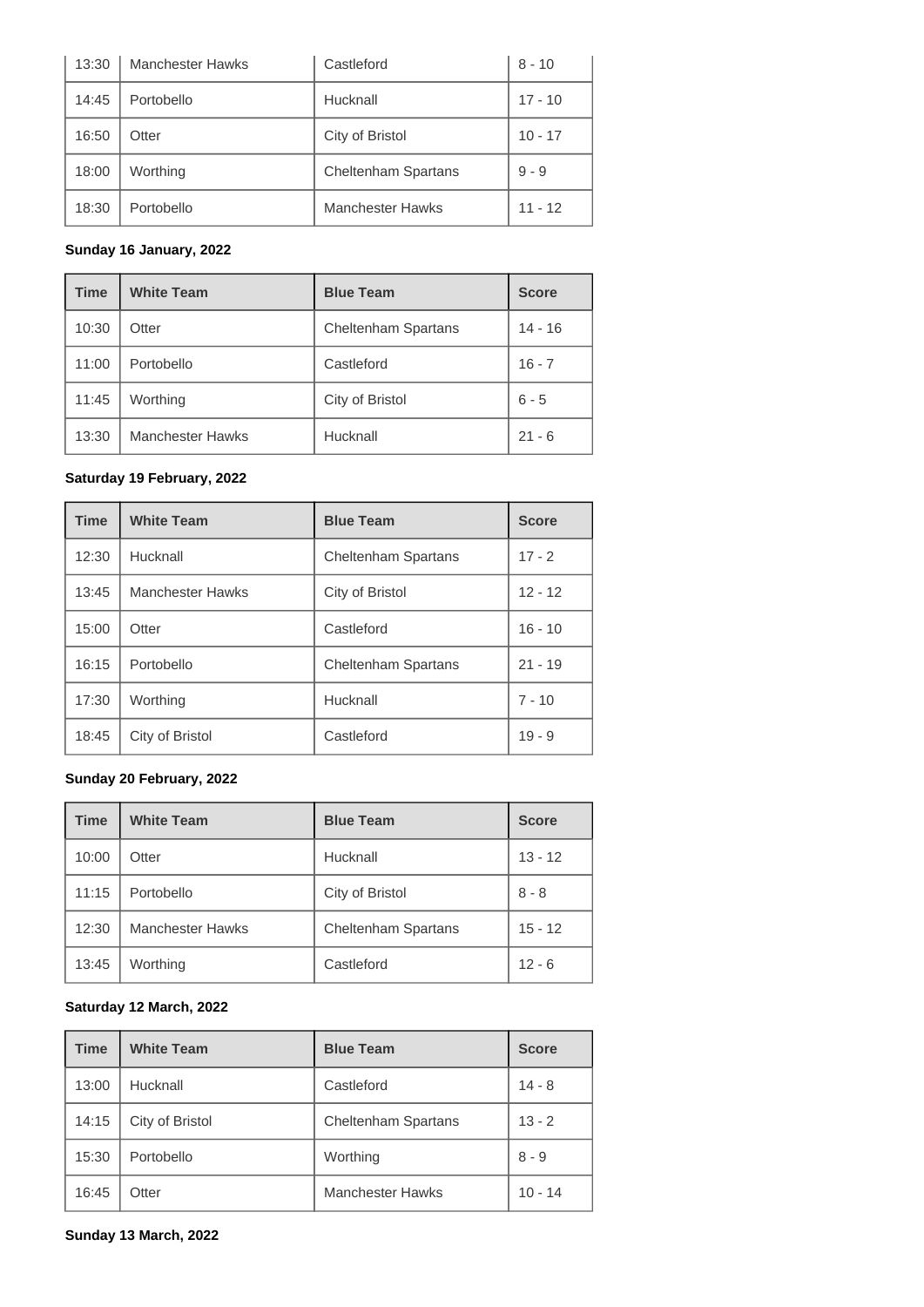| <b>Time</b> | <b>White Team</b>       | <b>Blue Team</b>           | <b>Score</b> |
|-------------|-------------------------|----------------------------|--------------|
| 09:00       | Hucknall                | City of Bristol            | $5 - 12$     |
| 10:10       | <b>Manchester Hawks</b> | Worthing                   | $8 - 2$      |
| 11:20       | Castleford              | <b>Cheltenham Spartans</b> | $22 - 20$    |
| 12:30       | Portobello              | Otter                      | $17 - 17$    |

# **Men's Champ 2 Stats**

#### **Top Goal Scorers**

| <b>Name</b>              | Goals                      |    | Avg |
|--------------------------|----------------------------|----|-----|
| <b>Ben Scott</b>         | Portobello                 | 31 | 4.4 |
| Nathan Brown             | City of Bristol            | 25 | 3.6 |
| <b>Taylor Walsh</b>      | <b>Cheltenham Spartans</b> | 25 | 3.6 |
| <b>Robert Parker</b>     | <b>Cheltenham Spartans</b> | 23 | 4.6 |
| <b>Tilemachos Pissas</b> | Otter                      | 22 | 5.5 |
| Ed (Edward) Grundy       | Portobello                 | 21 | 3.5 |
| Alex Graves              | Castleford                 | 20 | 2.9 |
| <b>Matthew Lawtey</b>    | Castleford                 | 20 | 5.0 |
| Matt Braun               | Hucknall                   | 18 | 2.6 |
| Samuel Joyce             | Hucknall                   | 17 | 2.8 |

#### **Major Kings**

| <b>Name</b>           | <b>Exclusions</b>          |    | Avg |
|-----------------------|----------------------------|----|-----|
| Jake Ward             | <b>Cheltenham Spartans</b> | 12 | 1.7 |
| George Glover         | <b>Cheltenham Spartans</b> | 12 | 1.7 |
| Thomas Hough          | Castleford                 | 11 | 1.8 |
| Joe Walsh             | Castleford                 | 11 | 1.8 |
| Nikos Zavitsanos      | Otter                      | 10 | 1.4 |
| Harry Bentham         | Manchester Hawks           | 10 | 2.0 |
| <b>Stuart Fennell</b> | City of Bristol            | 10 | 1.4 |
| Joe Ashworth          | City of Bristol            | 10 | 1.4 |
| <b>Ben Scott</b>      | Portobello                 | 10 | 1.4 |
| <b>Julian Bewley</b>  | <b>Cheltenham Spartans</b> | 9  | 1.3 |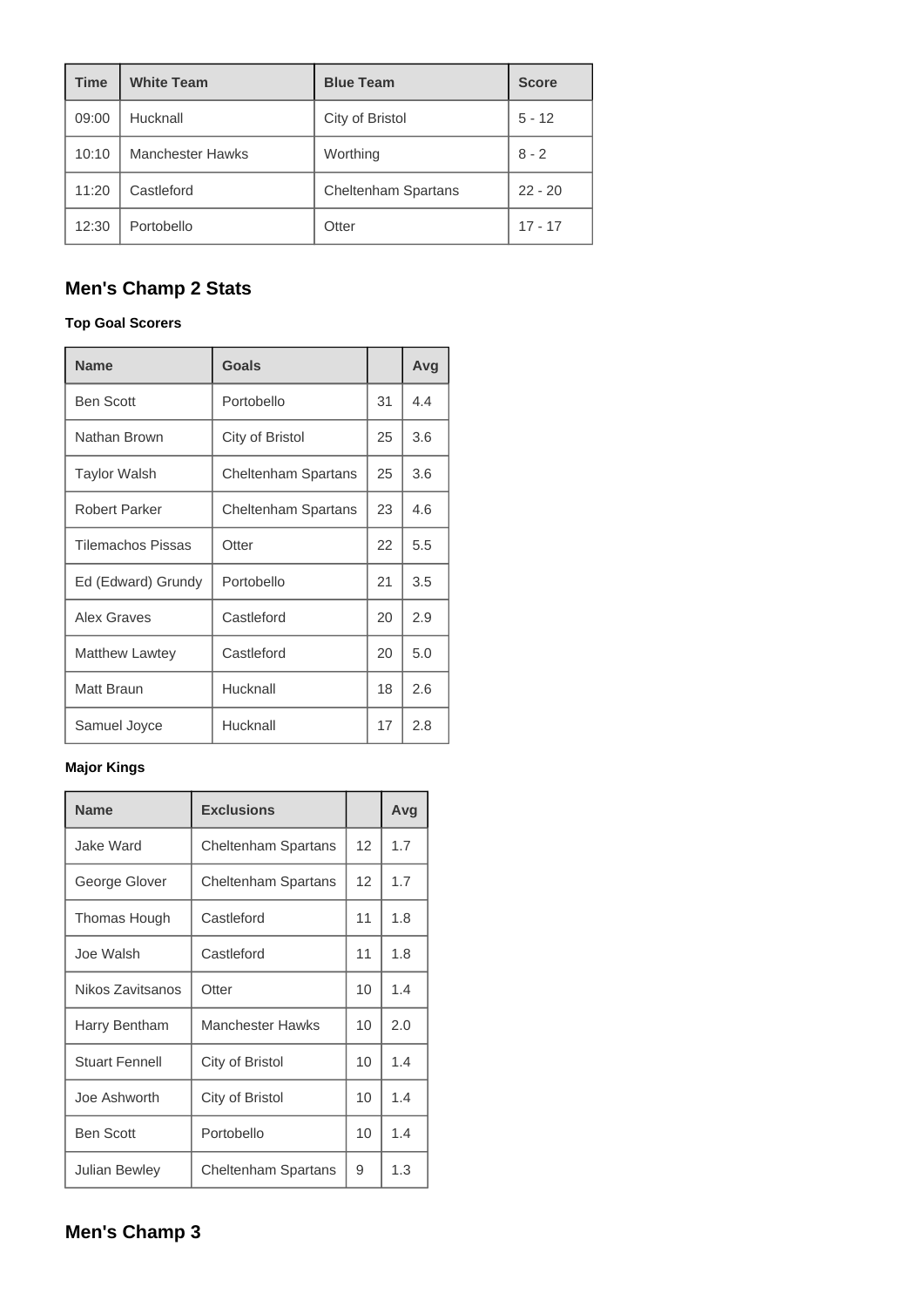| <b>Team</b>         | P | W              | D        | L              | F   | A   | GD    | <b>Pts</b>     |
|---------------------|---|----------------|----------|----------------|-----|-----|-------|----------------|
| Rotherham Metro     | 6 | 6              | 0        | 0              | 104 | 53  | 51    | 12             |
| Southampton         | 6 | 5              | $\Omega$ | 1              | 74  | 47  | 27    | 10             |
| Croydon             | 6 | $\overline{4}$ | 0        | $\overline{2}$ | 74  | 54  | 20    | 8              |
| <b>British Army</b> | 6 | 3              | 0        | 3              | 61  | 64  | -3    | 6              |
| <b>Tyldesley</b>    | 6 | $\overline{2}$ | 0        | 4              | 76  | 103 | $-27$ | 4              |
| Birmingham          | 6 | 1              | 0        | 5              | 51  | 82  | $-31$ | $\overline{2}$ |
| Newport             | 6 | $\Omega$       | 0        | 6              | 58  | 95  | $-37$ | 0              |

# **Men's Champ 3 Results**

#### **Saturday 15 January, 2022**

| <b>Time</b> | <b>White Team</b> | <b>Blue Team</b>    | <b>Score</b> |
|-------------|-------------------|---------------------|--------------|
| 14:30       | Croydon           | <b>British Army</b> | $8 - 6$      |
| 15:40       | Southampton       | Newport             | $12 - 5$     |
| 17:15       | Birmingham        | Rotherham Metro     | $7 - 20$     |
| 19:10       | Croydon           | Southampton         | $8 - 10$     |

# **Sunday 16 January, 2022**

| <b>Time</b> | <b>White Team</b> | <b>Blue Team</b>    | <b>Score</b> |
|-------------|-------------------|---------------------|--------------|
| 12:15       | Birmingham        | <b>Tyldesley</b>    | $11 - 14$    |
| 13:00       | Croydon           | Newport             | $14 - 9$     |
| 14:15       | Southampton       | <b>British Army</b> | $11 - 5$     |

### **Saturday 19 February, 2022**

| <b>Time</b> | <b>White Team</b>      | <b>Blue Team</b> | <b>Score</b> |
|-------------|------------------------|------------------|--------------|
| 12:15       | <b>British Army</b>    | Newport          | $12 - 10$    |
| 13:30       | Rotherham Metro        | <b>Tyldesley</b> | $23 - 6$     |
| 14:45       | <b>Birmingham</b>      | Southampton      | $6 - 16$     |
| 17:15       | <b>British Army</b>    | <b>Tyldesley</b> | $17 - 15$    |
| 18:30       | <b>Rotherham Metro</b> | Newport          | $22 - 11$    |

#### **Sunday 20 February, 2022**

| <b>Time</b> | <b>White Team</b> | <b>Blue Team</b> | <b>Score</b> |  |
|-------------|-------------------|------------------|--------------|--|
| 10:15       | Southampton       | <b>Tyldesley</b> | $17 - 14$    |  |
| 12:45       | Croydon           | Rotherham Metro  | $10 - 15$    |  |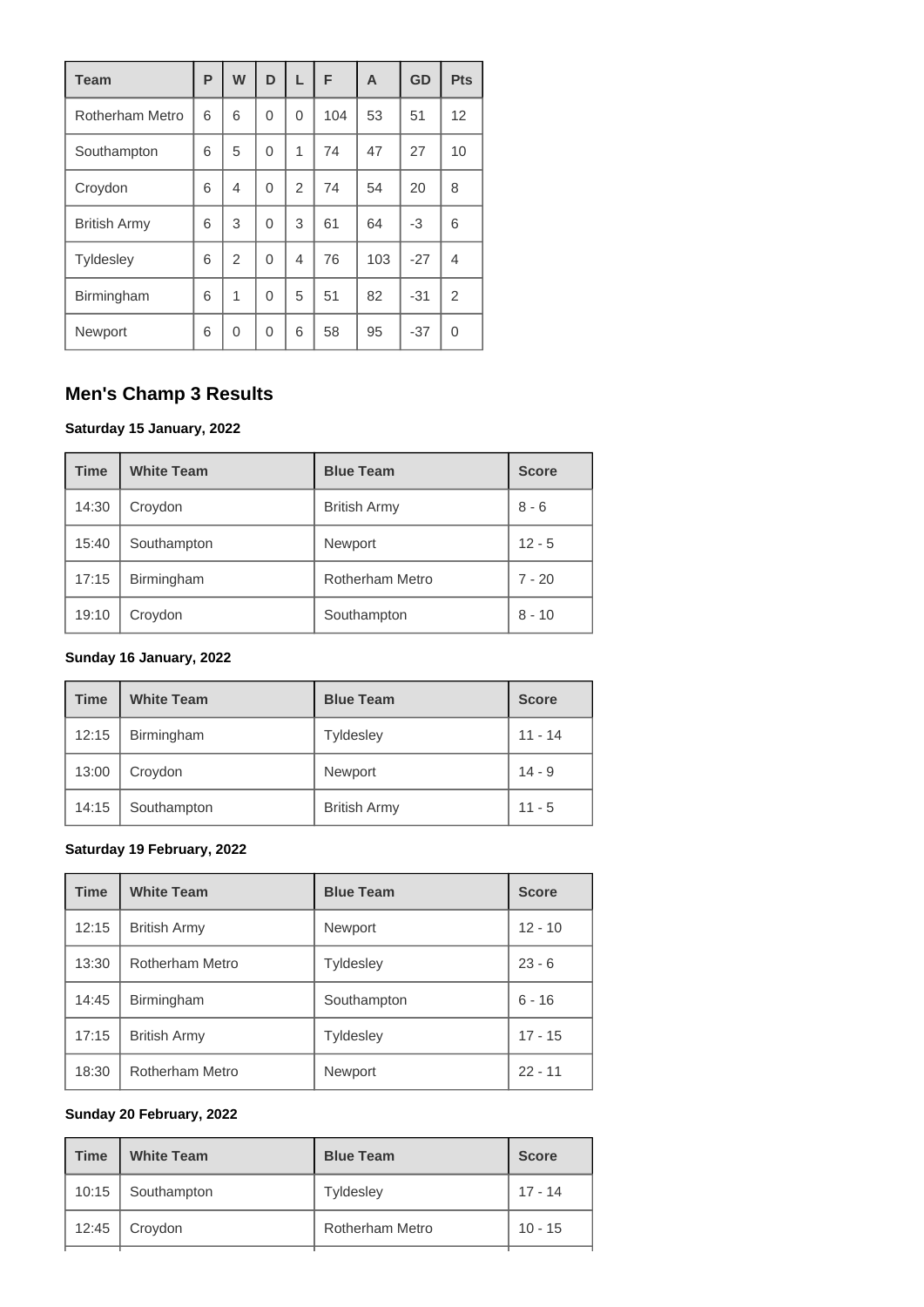**Saturday 19 March, 2022**

| <b>Time</b> | <b>White Team</b> | <b>Blue Team</b>       | <b>Score</b> |
|-------------|-------------------|------------------------|--------------|
| 13:30       | Southampton       | <b>Rotherham Metro</b> | $8 - 9$      |
| 14:45       | Birmingham        | Newport                | $15 - 6$     |
| 16:00       | Croydon           | <b>Tyldesley</b>       | $18 - 7$     |

**Sunday 20 March, 2022**

| <b>Time</b> | <b>White Team</b>   | <b>Blue Team</b>       | <b>Score</b> |
|-------------|---------------------|------------------------|--------------|
| 09:30       | <b>Newport</b>      | <b>Tyldesley</b>       | $17 - 20$    |
| 10:45       | <b>British Army</b> | <b>Rotherham Metro</b> | $11 - 15$    |
| 13:15       | Croydon             | Birmingham             | $16 - 7$     |

# **Men's Champ 3 Stats**

#### **Top Goal Scorers**

| <b>Name</b>               | Goals            |    | Avg |
|---------------------------|------------------|----|-----|
| Ben Alderson              | Rotherham Metro  | 26 | 4.3 |
| <b>Christopher Taylor</b> | Newport          | 22 | 3.7 |
| <b>Thomas Andrews</b>     | Croydon          | 20 | 3.3 |
| <b>Charles Roberts</b>    | Southampton      | 19 | 3.2 |
| <b>Craig Mellors</b>      | Rotherham Metro  | 18 | 3.0 |
| <b>Jackson Mullins</b>    | Southampton      | 16 | 2.7 |
| <b>Neil Williams</b>      | <b>Tyldesley</b> | 15 | 3.8 |
| Alun Chesworth Rickards   | Birmingham       | 14 | 2.8 |
| Addison Brown             | <b>Tyldesley</b> | 13 | 3.2 |
| Tom (Thomas) Roche        | Rotherham Metro  | 13 | 4.3 |

### **Major Kings**

| <b>Name</b>            | <b>Exclusions</b> |                 | Avg |
|------------------------|-------------------|-----------------|-----|
| David Lane             | Birmingham        | 12 <sup>2</sup> | 2.0 |
| Lucas Mcnulty          | <b>Tyldesley</b>  | 10              | 1.7 |
| Daniel Waller          | Newport           | 9               | 1.5 |
| <b>Gareth Campbell</b> | Newport           | 9               | 1.5 |
| <b>Ben Cartwright</b>  | Birmingham        | 8               | 2.0 |
|                        |                   |                 |     |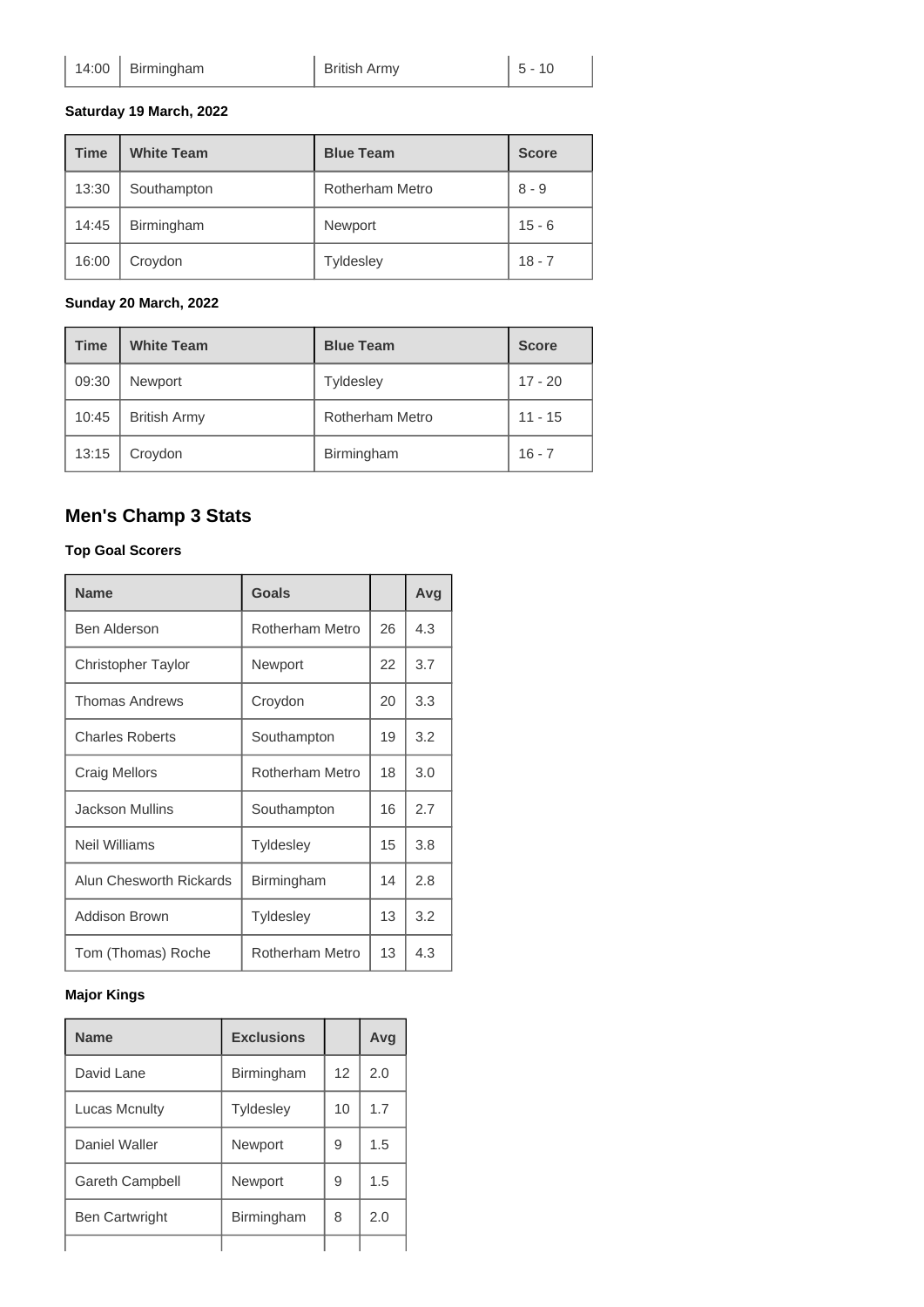| Dan (Daniel) Shunn    | Southampton | 8 | 1.3 |
|-----------------------|-------------|---|-----|
| Jonathan Cannon       | Croydon     | 8 | 1.3 |
| Samuel Dalton         | Southampton | 8 | 1.3 |
| Val (Valentin) Sarman | Birmingham  | 8 | 2.0 |
| Jackson Mullins       | Southampton | 8 | 1.3 |

# **Men's Champ 4**

| <b>Team</b>               | P | W              | D              | L | F  | A  | GD    | <b>Pts</b> |
|---------------------------|---|----------------|----------------|---|----|----|-------|------------|
| <b>Bridgefield</b>        | 7 | 5              | 2              | 0 | 79 | 51 | 28    | 12         |
| Sedgefield                | 7 | 6              | $\Omega$       | 1 | 76 | 48 | 28    | 12         |
| <b>Watford Saxons</b>     | 7 | 5              | 1              | 1 | 75 | 53 | 22    | 11         |
| Caledonia Storm           | 7 | $\overline{4}$ | 0              | 3 | 77 | 85 | -8    | 8          |
| Coventry                  | 7 | $\overline{2}$ | $\Omega$       | 5 | 48 | 69 | $-21$ | 4          |
| York                      | 7 | 1              | 2              | 4 | 60 | 70 | $-10$ | 4          |
| <b>Invicta Marlins</b>    | 7 | 1              | 1              | 5 | 60 | 78 | $-18$ | 3          |
| <b>Sheffield Dolphins</b> | 7 | $\Omega$       | $\overline{2}$ | 5 | 48 | 69 | $-21$ | 2          |

# **Men's Champ 4 Results**

#### **Saturday 8 January, 2022**

| <b>Time</b> | <b>White Team</b>         | <b>Blue Team</b>       | <b>Score</b> |
|-------------|---------------------------|------------------------|--------------|
| 12:30       | <b>Sheffield Dolphins</b> | <b>Bridgefield</b>     | $7 - 13$     |
| 13:45       | York                      | Coventry               | $5 - 10$     |
| 15:00       | <b>Watford Saxons</b>     | Caledonia Storm        | $15 - 10$    |
| 16:15       | Sedgefield                | <b>Invicta Marlins</b> | $14 - 6$     |
| 17:30       | York                      | <b>Bridgefield</b>     | $8 - 8$      |
| 18:45       | <b>Sheffield Dolphins</b> | Coventry               | $4 - 5$      |

#### **Sunday 9 January, 2022**

| <b>Time</b> | <b>White Team</b>      | <b>Blue Team</b>          | <b>Score</b> |
|-------------|------------------------|---------------------------|--------------|
| 10:00       | <b>Watford Saxons</b>  | York                      | $7 - 4$      |
| 11:15       | Caledonia Storm        | Coventry                  | $11 - 9$     |
| 12:30       | Sedgefield             | <b>Sheffield Dolphins</b> | $8 - 2$      |
| 13:45       | <b>Invicta Marlins</b> | <b>Bridgefield</b>        | $9 - 14$     |

#### **Saturday 29 January, 2022**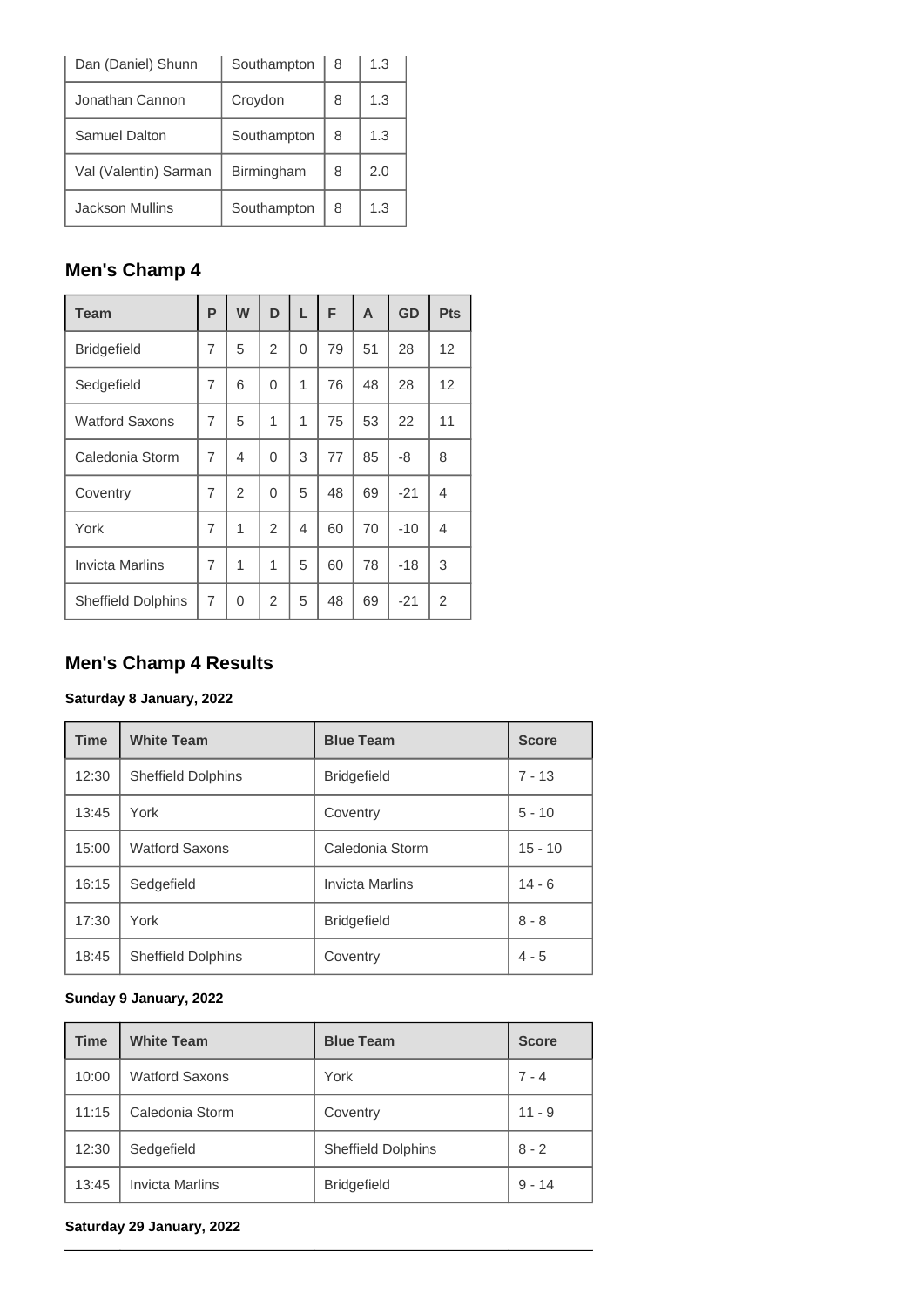| <b>Time</b> | <b>White Team</b>      | <b>Blue Team</b>          | <b>Score</b> |
|-------------|------------------------|---------------------------|--------------|
| 13:00       | Sedgefield             | Caledonia Storm           | $12 - 10$    |
| 13:45       | <b>Watford Saxons</b>  | <b>Sheffield Dolphins</b> | $11 - 6$     |
| 15:00       | <b>Invicta Marlins</b> | Coventry                  | $12 - 7$     |
| 16:45       | Sedgefield             | York                      | $14 - 8$     |
| 18:00       | Caledonia Storm        | <b>Bridgefield</b>        | $9 - 18$     |
| 18:45       | <b>Watford Saxons</b>  | <b>Invicta Marlins</b>    | $10 - 7$     |

#### **Sunday 30 January, 2022**

| <b>Time</b> | <b>White Team</b>      | <b>Blue Team</b>          | <b>Score</b> |
|-------------|------------------------|---------------------------|--------------|
| 09:00       | Sedgefield             | <b>Bridgefield</b>        | $5 - 6$      |
| 10:00       | <b>Watford Saxons</b>  | Coventry                  | $16 - 4$     |
| 11:20       | Caledonia Storm        | York                      | $14 - 13$    |
| 12:30       | <b>Invicta Marlins</b> | <b>Sheffield Dolphins</b> | $10 - 10$    |

### **Saturday 26 February, 2022**

| <b>Time</b> | <b>White Team</b>      | <b>Blue Team</b>          | <b>Score</b> |
|-------------|------------------------|---------------------------|--------------|
| 13:00       | <b>Watford Saxons</b>  | <b>Bridgefield</b>        | $8 - 8$      |
| 14:15       | Sedgefield             | Coventry                  | $9 - 8$      |
| 15:30       | <b>Invicta Marlins</b> | York                      | $8 - 13$     |
| 16:45       | Caledonia Storm        | <b>Sheffield Dolphins</b> | $13 - 10$    |

### **Sunday 27 February, 2022**

| <b>Time</b> | <b>White Team</b>         | <b>Blue Team</b>   | <b>Score</b> |
|-------------|---------------------------|--------------------|--------------|
| 10:00       | <b>Watford Saxons</b>     | Sedgefield         | $8 - 14$     |
| 11:15       | <b>Invicta Marlins</b>    | Caledonia Storm    | $8 - 10$     |
| 12:30       | Coventry                  | <b>Bridgefield</b> | $5 - 12$     |
| 13:45       | <b>Sheffield Dolphins</b> | York               | $9 - 9$      |

# **Men's Champ 4 Stats**

#### **Top Goal Scorers**

| <b>Name</b>   | Goals              |    | Avq |
|---------------|--------------------|----|-----|
| Connor Keeble | Sedgefield         | 31 | 4.4 |
| Jacob Graham  | <b>Bridgefield</b> | 26 | 3.7 |
| James Miller  | Caledonia Storm    | 17 | 24  |
|               |                    |    |     |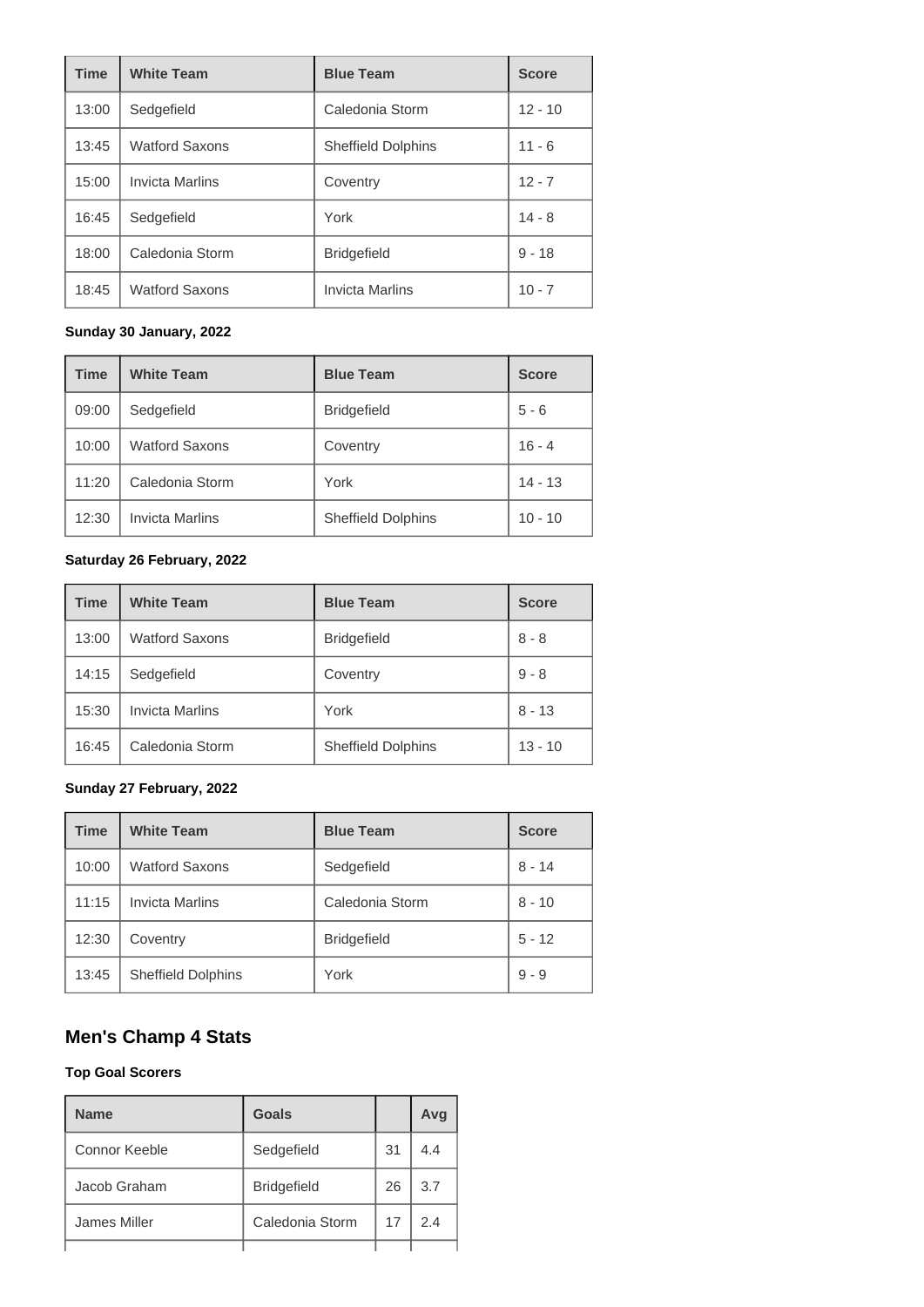| Nick (Nicholas) Boaz      | York                      | 16 | 2.3 |
|---------------------------|---------------------------|----|-----|
| James Blything            | <b>Invicta Marlins</b>    | 16 | 2.3 |
| Chris (Christopher) Burns | York                      | 16 | 2.3 |
| <b>Ben Stephenson</b>     | Sedgefield                | 16 | 3.2 |
| Alexander Harris          | Caledonia Storm           | 15 | 2.1 |
| <b>Wayne Davis</b>        | <b>Watford Saxons</b>     | 13 | 1.9 |
| Miles Ralston             | <b>Sheffield Dolphins</b> | 13 | 1.9 |

### **Major Kings**

| <b>Name</b>         | <b>Exclusions</b>         |    | Avg |
|---------------------|---------------------------|----|-----|
| <b>Thomas Mills</b> | <b>Watford Saxons</b>     | 10 | 1.4 |
| Marcus Woods        | <b>Bridgefield</b>        | 9  | 1.3 |
| Louis Stowell       | <b>Bridgefield</b>        | 9  | 1.3 |
| Devrim Sacmacioglu  | <b>Sheffield Dolphins</b> | 9  | 1.3 |
| Daniel Farini       | <b>Bridgefield</b>        | 9  | 1.3 |
| James Croud         | Invicta Marlins           | 8  | 1.1 |
| Callum Macgregor    | Caledonia Storm           | 8  | 1.1 |
| Caelan Milne        | Caledonia Storm           | 8  | 1.1 |
| Josh Pender         | <b>Watford Saxons</b>     | 8  | 2.0 |
| James Miller        | Caledonia Storm           | 8  | 11  |

# **Women's Super 5s**

| <b>Team</b>             | P | W | D              | L              | F   | A   | GD    | Pts |
|-------------------------|---|---|----------------|----------------|-----|-----|-------|-----|
| Manchester              | 8 | 7 | 0              | 1              | 106 | 36  | 70    | 14  |
| Liverpool Lizards       | 8 | 5 | 2              | 1              | 81  | 71  | 10    | 12  |
| Coventry                | 8 | 3 | $\overline{2}$ | 3              | 65  | 82  | $-17$ | 8   |
| Otter                   | 8 | 1 | 3              | 4              | 71  | 86  | $-15$ | 5   |
| <b>Sheffield Sharks</b> | 8 | 0 | 1              | $\overline{7}$ | 54  | 102 | -48   | 1   |

# **Women's Super 5s Results**

# **Saturday 22 January, 2022**

| <b>Time</b> | <b>White Team</b> | <b>Blue Team</b>        | <b>Score</b> |
|-------------|-------------------|-------------------------|--------------|
| 13:10       | Otter             | Liverpool Lizards       | $14 - 14$    |
| 14:20       | Manchester        | <b>Sheffield Sharks</b> | $20 - 7$     |
|             |                   |                         |              |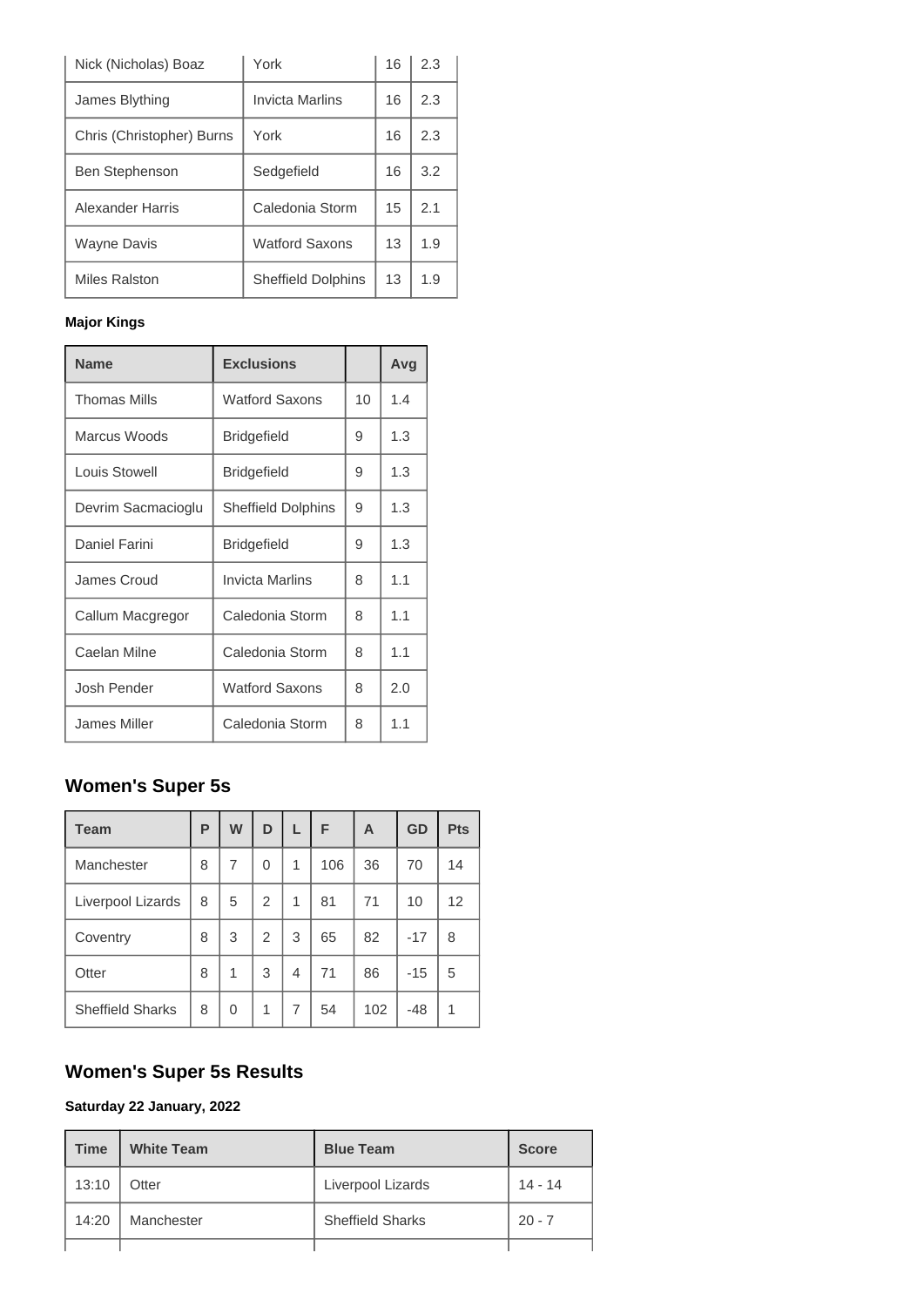| Coventry | $7 - 12$ |
|----------|----------|
|----------|----------|

#### **Sunday 23 January, 2022**

| Time  | <b>White Team</b> | <b>Blue Team</b>        | <b>Score</b> |
|-------|-------------------|-------------------------|--------------|
| 10:10 | Manchester        | Liverpool Lizards       | $5 - 6$      |
| 12:30 | Coventry          | <b>Sheffield Sharks</b> | $7 - 6$      |

#### **Saturday 12 February, 2022**

| <b>Time</b> | <b>White Team</b> | <b>Blue Team</b>        | <b>Score</b> |
|-------------|-------------------|-------------------------|--------------|
| 13:15       | Manchester        | Coventry                | $12 - 2$     |
| 15:45       | Otter             | <b>Sheffield Sharks</b> | $12 - 6$     |
| 18:15       | Coventry          | Liverpool Lizards       | $12 - 12$    |

#### **Sunday 13 February, 2022**

| <b>Time</b> | <b>White Team</b> | <b>Blue Team</b>        | <b>Score</b> |
|-------------|-------------------|-------------------------|--------------|
| 11:15       | Manchester        | Otter                   | $12 - 7$     |
| 13:45       | Liverpool Lizards | <b>Sheffield Sharks</b> | $10 - 4$     |

#### **Saturday 5 March, 2022**

| <b>Time</b> | <b>White Team</b> | <b>Blue Team</b>        | <b>Score</b> |
|-------------|-------------------|-------------------------|--------------|
| 12:30       | Otter             | Liverpool Lizards       | $7 - 11$     |
| 15:00       | Coventry          | <b>Sheffield Sharks</b> | $12 - 8$     |
| 17:30       | Manchester        | Liverpool Lizards       | $15 - 5$     |

#### **Sunday 6 March, 2022**

| <b>Time</b> | <b>White Team</b>       | <b>Blue Team</b> | <b>Score</b> |  |
|-------------|-------------------------|------------------|--------------|--|
| 10:00       | <b>Sheffield Sharks</b> | Manchester       | $3 - 18$     |  |
| 12:30       | Otter                   | Coventry         | $12 - 12$    |  |

#### **Saturday 26 March, 2022**

| <b>Time</b> | <b>White Team</b> | <b>Blue Team</b>        | <b>Score</b> |
|-------------|-------------------|-------------------------|--------------|
| 13:15       | Liverpool Lizards | <b>Sheffield Sharks</b> | $13 - 10$    |
| 15:45       | Manchester        | Coventry                | $15 - 4$     |
| 18:15       | Otter             | <b>Sheffield Sharks</b> | $10 - 10$    |

#### **Sunday 27 March, 2022**

| <b>Time</b> | <b>White Team</b> | <b>Blue Team</b>  | <b>Score</b> |
|-------------|-------------------|-------------------|--------------|
| 09:30       | Coventry          | Liverpool Lizards | $4 - 10$     |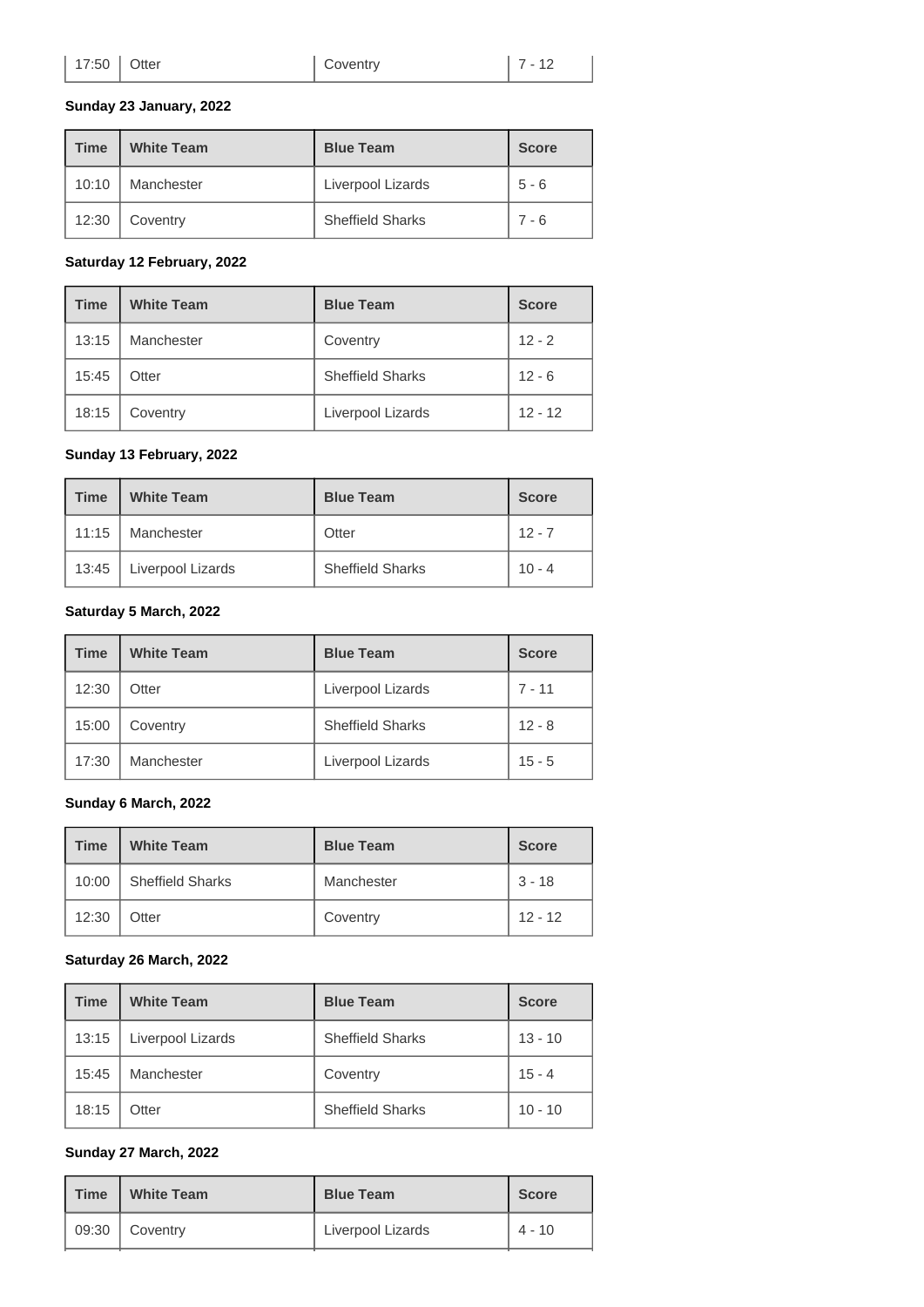# **Women's Super 5s Stats**

### **Top Goal Scorers**

| <b>Name</b>              | Goals                   |    | Avg |
|--------------------------|-------------------------|----|-----|
| Annie (Anya) Clapperton  | Manchester              | 28 | 3.5 |
| <b>Katy Cutler</b>       | Otter                   | 23 | 2.9 |
| Molly Boniface Ashton    | Liverpool Lizards       | 22 | 2.8 |
| Milly Wordley            | Liverpool Lizards       | 22 | 2.8 |
| Vicki (Victoria) Hawkins | Coventry                | 20 | 2.5 |
| Izzy (Isobel) Howe       | Manchester              | 18 | 2.2 |
| Danielle Elliot          | <b>Sheffield Sharks</b> | 18 | 2.2 |
| Katie Hesketh            | Liverpool Lizards       | 17 | 2.1 |
| Liv (Olivia) Henderson   | Manchester              | 13 | 1.6 |
| <b>Mhairi Nurthen</b>    | Otter                   | 13 | 1.6 |

#### **Major Queens**

| <b>Name</b>              | <b>Exclusions</b> |                   | Avg |
|--------------------------|-------------------|-------------------|-----|
| Katie Hesketh            | Liverpool Lizards | 13                | 1.6 |
| Vicki (Victoria) Hawkins | Coventry          | $12 \overline{ }$ | 1.5 |
| Sophie Gilbert           | Liverpool Lizards | $12 \overline{ }$ | 1.5 |
| Rebecca Mulcahy          | Otter             | 10                | 1.2 |
| Brooke Tafazolli         | Manchester        | 10                | 1.2 |
| Sophie Linney            | Coventry          | 10                | 1.2 |
| Molly Boniface Ashton    | Liverpool Lizards | 10                | 1.2 |
| Isabelle Dean            | Otter             | 9                 | 1.1 |
| <b>Rachel Tibke</b>      | Liverpool Lizards | 8                 | 1.0 |
| Lucy Mills               | Liverpool Lizards | 8                 | 1.0 |

# **Women's Champ 1**

| <b>Team</b>           | P | W | D |   | F   | A  | GD | <b>Pts</b> |
|-----------------------|---|---|---|---|-----|----|----|------------|
| Hucknall              |   |   | 0 | 0 | 98  | 53 | 45 | 14         |
| <b>Tyldesley</b>      |   | 6 | 0 | 1 | 102 | 70 | 32 | 12         |
| Liverpool Liver Birds | 7 | 5 | 0 | 2 | 73  | 80 | -7 | 10         |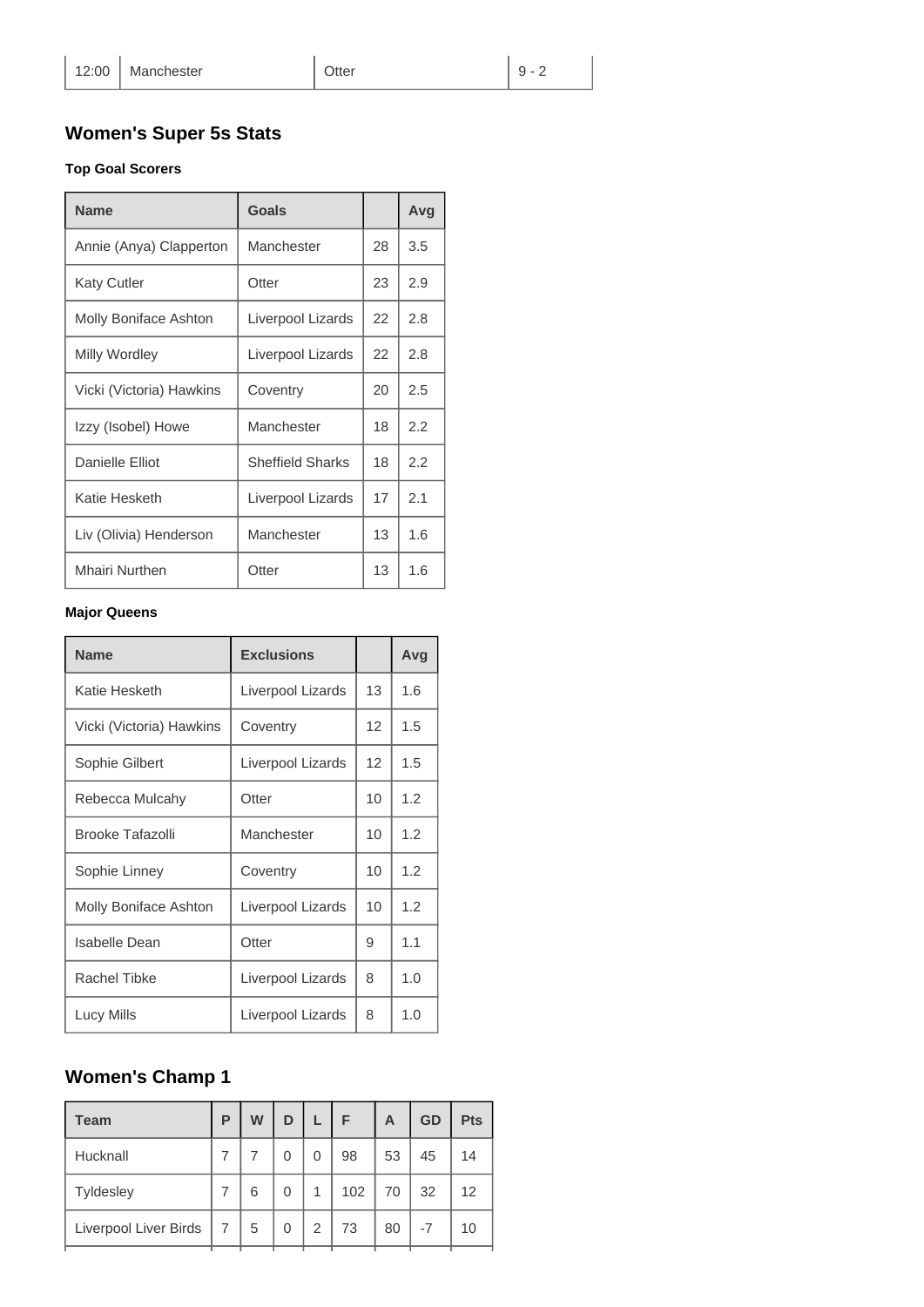| Exeter                    |   | 4 | 0 | 3 | 62 | 69 | $-7$  | 8 |
|---------------------------|---|---|---|---|----|----|-------|---|
| <b>Rotherham Metro</b>    |   | 3 | 0 | 4 | 74 | 71 | 3     | 6 |
| Caledonia                 | 7 | 2 | 0 | 5 | 68 | 70 | $-2$  | 4 |
| <b>Mid Sussex Marlins</b> | 7 | 1 | 0 | 6 | 51 | 78 | $-27$ | 2 |
| City of Bristol           | 7 | 0 | 0 | 7 | 43 | 80 | $-37$ | 0 |

# **Women's Champ 1 Results**

#### **Saturday 22 January, 2022**

| <b>Time</b> | <b>White Team</b>     | <b>Blue Team</b>          | <b>Score</b> |
|-------------|-----------------------|---------------------------|--------------|
| 13:00       | Hucknall              | City of Bristol           | $14 - 11$    |
| 14:15       | Caledonia             | Rotherham Metro           | $10 - 14$    |
| 15:30       | <b>Tyldesley</b>      | Exeter                    | $12 - 9$     |
| 16:45       | Liverpool Liver Birds | <b>Mid Sussex Marlins</b> | $13 - 9$     |
| 18:00       | Caledonia             | City of Bristol           | $8 - 4$      |

### **Sunday 23 January, 2022**

| <b>Time</b> | <b>White Team</b> | <b>Blue Team</b>          | <b>Score</b> |
|-------------|-------------------|---------------------------|--------------|
| 10:00       | Hucknall          | Liverpool Liver Birds     | $16 - 6$     |
| 11:15       | <b>Tyldesley</b>  | <b>Rotherham Metro</b>    | $11 - 8$     |
| 12:30       | Caledonia         | <b>Mid Sussex Marlins</b> | $10 - 3$     |
| 13:45       | Exeter            | City of Bristol           | $10 - 5$     |
| 15:00       | Hucknall          | Rotherham Metro           | $11 - 7$     |

#### **Saturday 12 February, 2022**

| <b>Time</b> | <b>White Team</b> | <b>Blue Team</b>          | <b>Score</b> |
|-------------|-------------------|---------------------------|--------------|
| 12:00       | <b>Tyldesley</b>  | Liverpool Liver Birds     | $20 - 11$    |
| 13:15       | Exeter            | <b>Mid Sussex Marlins</b> | $9 - 7$      |
| 14:30       | Hucknall          | Caledonia                 | $12 - 10$    |
| 15:45       | Rotherham Metro   | City of Bristol           | $10 - 5$     |
| 17:00       | <b>Tyldesley</b>  | <b>Mid Sussex Marlins</b> | $18 - 9$     |
| 18:15       | Exeter            | Liverpool Liver Birds     | $5 - 8$      |

#### **Sunday 13 February, 2022**

| <b>Time</b> | <b>White Team</b><br>н | <b>Blue Team</b> | <b>Score</b> |
|-------------|------------------------|------------------|--------------|
| 10:00       | Tyldesley              | Caledonia        | $15 - 12$    |
|             |                        |                  |              |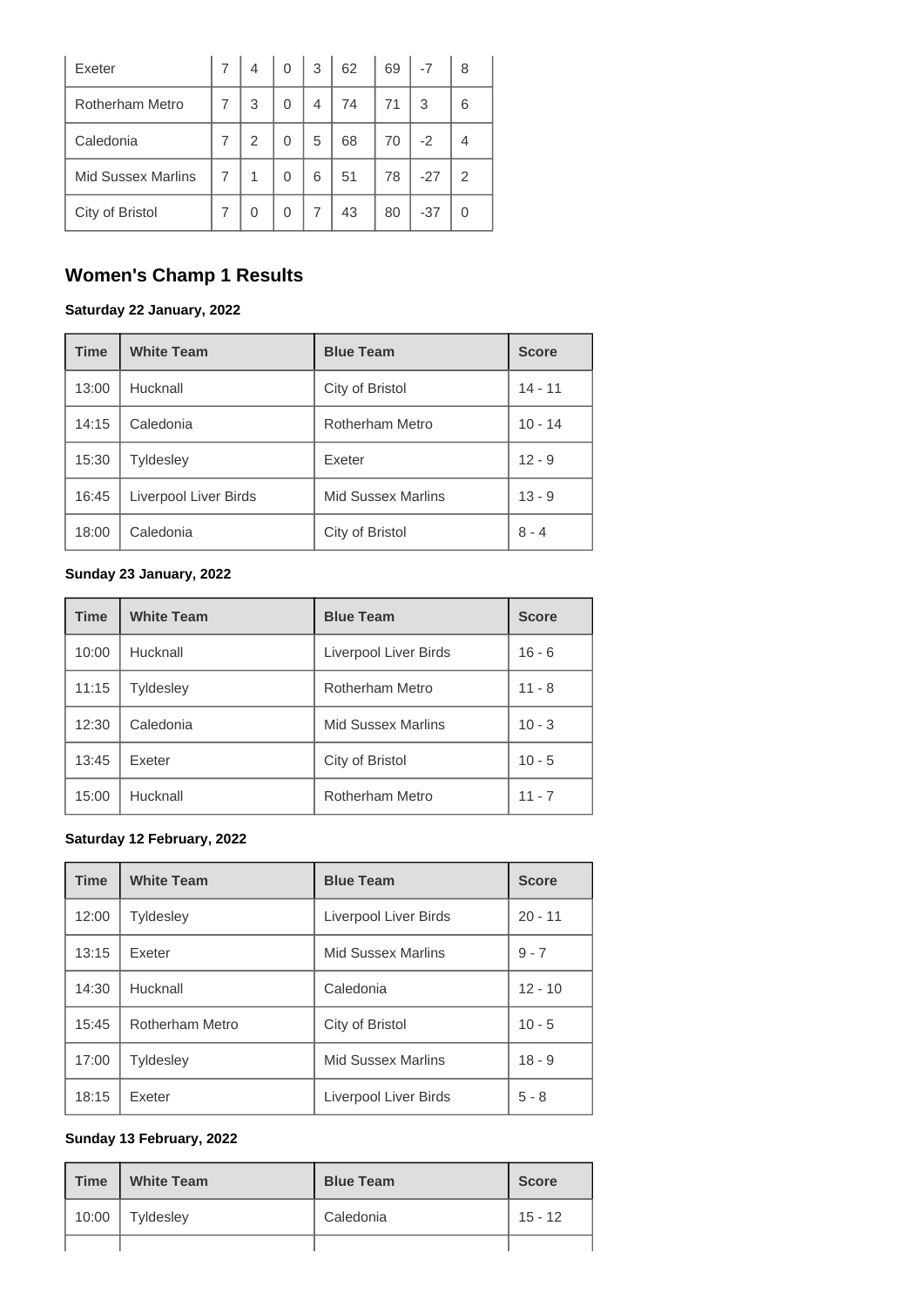| 11:15 | Hucknall              | Exeter                    | $22 - 6$ |
|-------|-----------------------|---------------------------|----------|
| 12:30 | Rotherham Metro       | <b>Mid Sussex Marlins</b> | $16 - 9$ |
| 13:45 | Liverpool Liver Birds | City of Bristol           | $11 - 8$ |

#### **Saturday 12 March, 2022**

| <b>Time</b> | <b>White Team</b> | <b>Blue Team</b>          | <b>Score</b> |
|-------------|-------------------|---------------------------|--------------|
| 12:30       | Rotherham Metro   | Liverpool Liver Birds     | $11 - 12$    |
| 13:40       | Hucknall          | <b>Tyldesley</b>          | $13 - 7$     |
| 14:50       | Caledonia         | Exeter                    | $7 - 10$     |
| 16:00       | City of Bristol   | <b>Mid Sussex Marlins</b> | $2 - 8$      |

#### **Sunday 13 March, 2022**

| <b>Time</b> | <b>White Team</b> | <b>Blue Team</b>          | <b>Score</b> |
|-------------|-------------------|---------------------------|--------------|
| 11:30       | Exeter            | Rotherham Metro           | $13 - 8$     |
| 12:40       | Hucknall          | <b>Mid Sussex Marlins</b> | $10 - 6$     |
| 13:50       | <b>Tyldesley</b>  | City of Bristol           | $19 - 8$     |
| 15:00       | Caledonia         | Liverpool Liver Birds     | $11 - 12$    |

# **Women's Champ 1 Stats**

#### **Top Goal Scorers**

| <b>Name</b>           | <b>Goals</b>          |    | Avg |
|-----------------------|-----------------------|----|-----|
| India Wilkinson       | Hucknall              | 29 | 4.1 |
| <b>Honor Grimes</b>   | <b>Tyldesley</b>      | 29 | 4.1 |
| <b>Emily Crossley</b> | Rotherham Metro       | 25 | 3.6 |
| <b>Holly Toone</b>    | <b>Tyldesley</b>      | 24 | 3.4 |
| Charlotte Hopwood     | Liverpool Liver Birds | 19 | 2.7 |
| Cara Dunsbee          | Hucknall              | 18 | 2.6 |
| Niamh Moloney         | Caledonia             | 18 | 2.6 |
| Frances Leighton      | Rotherham Metro       | 16 | 2.3 |
| <b>Emily Watkins</b>  | City of Bristol       | 16 | 3.2 |
| Lucy Rodgers          | Hucknall              | 14 | 2.0 |

#### **Major Queens**

| <b>Name</b>  | <b>Exclusions</b> |    | Avg |
|--------------|-------------------|----|-----|
| Holly McHugh | Tyldesley         | 11 | 1.6 |
|              |                   |    |     |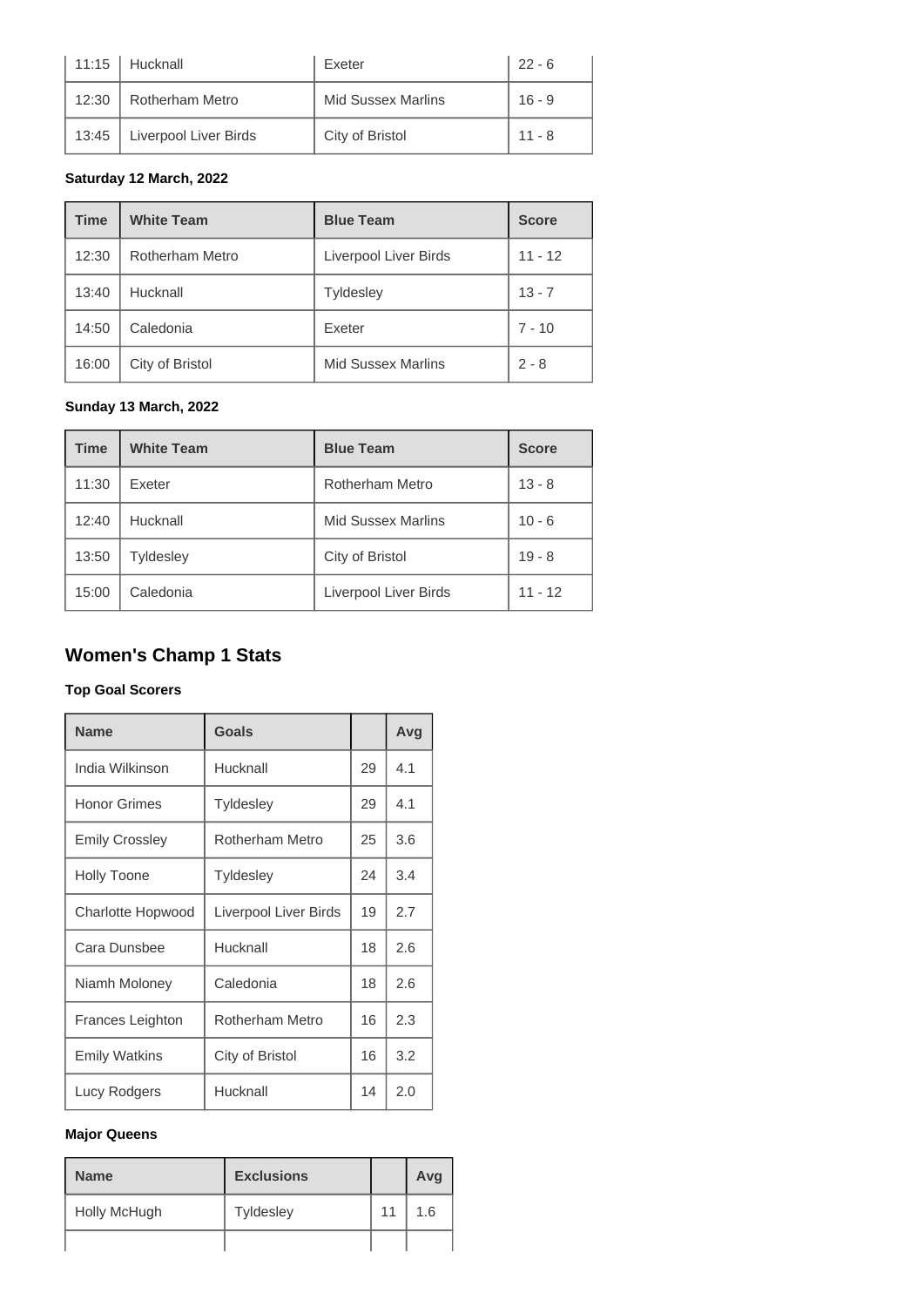| Nyah Tomlinson          | Exeter                | 9 | 1.3 |
|-------------------------|-----------------------|---|-----|
| Alice Byrne             | Liverpool Liver Birds | 9 | 1.3 |
| Charlene Piquard        | Hucknall              | 8 | 1.1 |
| Eva Howarth             | <b>Tyldesley</b>      | 8 | 1.1 |
| Lottie (Charlotte) Apps | Mid Sussex Marlins    | 8 | 1.1 |
| Niamh Moloney           | Caledonia             | 8 | 1.1 |
| <b>Honor Grimes</b>     | <b>Tyldesley</b>      | 8 | 1.1 |
| Erin Donagh             | Liverpool Liver Birds | 7 | 1.2 |
| <b>Madeleine Crow</b>   | Exeter                | 7 | 1.0 |

# **Women's Champ 2**

| Team                       | P              | W              | D            | L | F   | A   | GD    | <b>Pts</b> |
|----------------------------|----------------|----------------|--------------|---|-----|-----|-------|------------|
| <b>Otter Lutra</b>         | 7              | 6              | 1            | 0 | 88  | 44  | 44    | 13         |
| Cheltenham                 | 7              | 6              | $\Omega$     | 1 | 108 | 33  | 75    | 12         |
| Penguin Emperors           | $\overline{7}$ | 4              | 2            | 1 | 63  | 43  | 20    | 10         |
| Watford                    | 7              | 3              | 1            | 3 | 69  | 68  | 1     | 7          |
| <b>Welsh Wanderers</b>     | 7              | 3              | $\Omega$     | 4 | 59  | 78  | -19   | 6          |
| <b>Sheffield Stingrays</b> | $\overline{7}$ | $\overline{2}$ | $\Omega$     | 5 | 52  | 85  | -33   | 4          |
| Southampton                | 7              | 1              | 1            | 5 | 49  | 75  | $-26$ | 3          |
| Birmingham                 | 7              | 0              | $\mathbf{1}$ | 6 | 51  | 113 | -62   | 1          |

# **Women's Champ 2 Results**

#### **Saturday 8 January, 2022**

| <b>Time</b> | <b>White Team</b>          | <b>Blue Team</b> | <b>Score</b> |
|-------------|----------------------------|------------------|--------------|
| 13:00       | <b>Birmingham</b>          | Cheltenham       | $1 - 21$     |
| 14:10       | <b>Welsh Wanderers</b>     | Penguin Emperors | $7 - 10$     |
| 15:20       | <b>Sheffield Stingrays</b> | Otter Lutra      | $4 - 12$     |
| 16:30       | Watford                    | Southampton      | $9 - 6$      |
| 17:40       | <b>Welsh Wanderers</b>     | Cheltenham       | $2 - 16$     |
| 18:50       | Birmingham                 | Penguin Emperors | 7 - 18       |

#### **Sunday 9 January, 2022**

| <b>Time</b> | <b>White Team</b>      | <b>Blue Team</b> | <b>Score</b> |
|-------------|------------------------|------------------|--------------|
| 10:00       | <b>Welsh Wanderers</b> | Watford          | $11 - 8$     |
|             |                        |                  |              |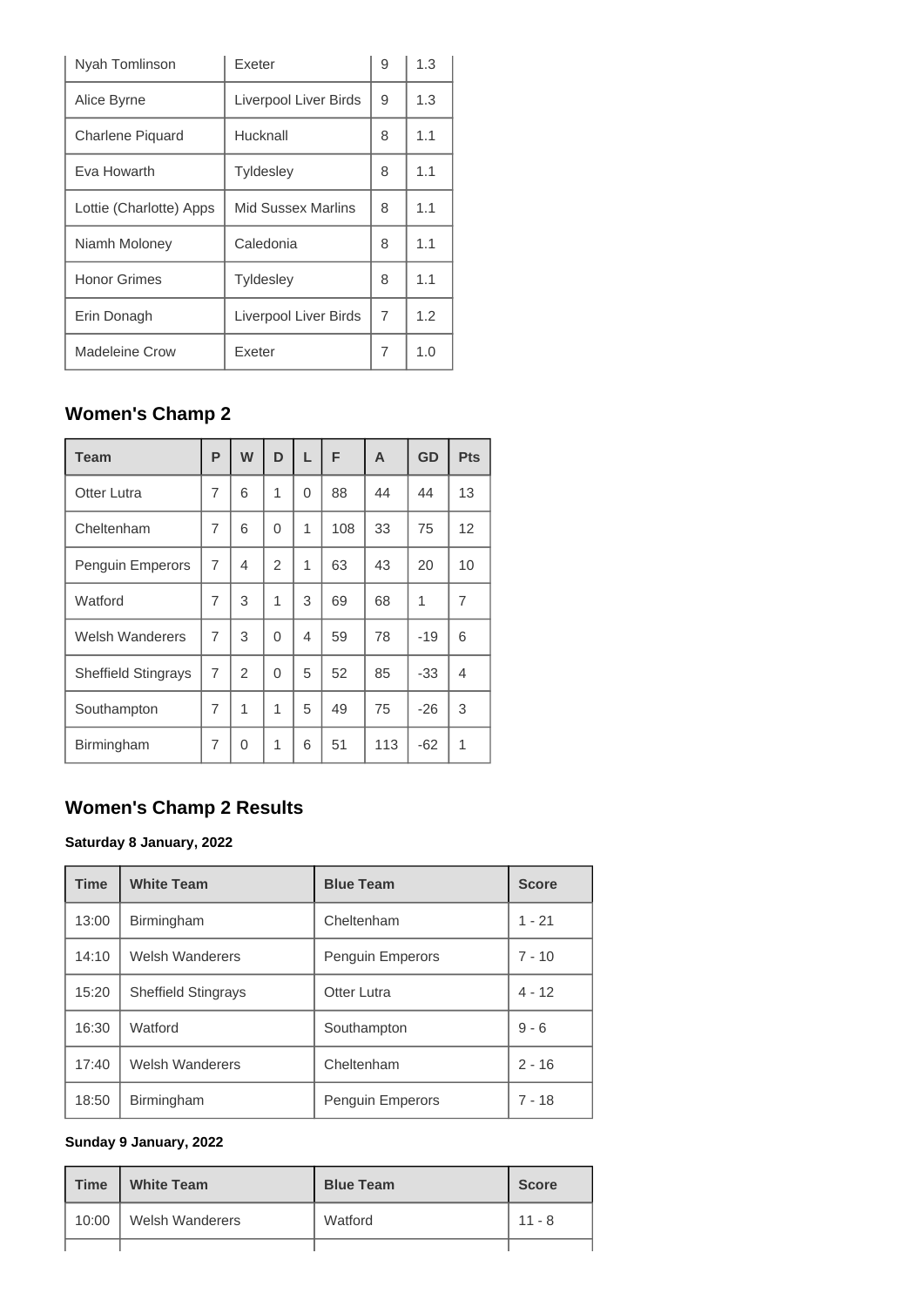| 11:10 | Otter Lutra                | Cheltenham       | $11 - 10$ |
|-------|----------------------------|------------------|-----------|
| 12:20 | <b>Sheffield Stingrays</b> | Penguin Emperors | $5 - 7$   |
| 13:30 | Birmingham                 | Southampton      | $9 - 9$   |

#### **Saturday 5 February, 2022**

| <b>Time</b> | <b>White Team</b>          | <b>Blue Team</b> | <b>Score</b> |
|-------------|----------------------------|------------------|--------------|
| 12:30       | <b>Sheffield Stingrays</b> | Watford          | $11 - 14$    |
| 13:40       | Otter Lutra                | Southampton      | $11 - 4$     |
| 14:50       | <b>Welsh Wanderers</b>     | Birmingham       | $19 - 9$     |
| 16:00       | Penguin Emperors           | Cheltenham       | $6 - 11$     |
| 17:10       | <b>Sheffield Stingrays</b> | Southampton      | 7 - 15       |
| 18:20       | Otter Lutra                | Watford          | $15 - 10$    |

#### **Sunday 6 February, 2022**

| <b>Time</b> | <b>White Team</b>          | <b>Blue Team</b>   | <b>Score</b> |
|-------------|----------------------------|--------------------|--------------|
| 10:00       | <b>Sheffield Stingrays</b> | Birmingham         | $10 - 9$     |
| 11:10       | <b>Welsh Wanderers</b>     | <b>Otter Lutra</b> | $4 - 16$     |
| 12:20       | Penguin Emperors           | Southampton        | $13 - 4$     |
| 13:30       | Watford                    | Cheltenham         | $6 - 12$     |

#### **Saturday 5 March, 2022**

| <b>Time</b> | <b>White Team</b>          | <b>Blue Team</b> | <b>Score</b> |
|-------------|----------------------------|------------------|--------------|
| 16:00       | Birmingham                 | Watford          | $9 - 18$     |
| 17:10       | <b>Welsh Wanderers</b>     | Southampton      | $10 - 6$     |
| 18:20       | <b>Sheffield Stingrays</b> | Cheltenham       | $2 - 22$     |
| 19:30       | Otter Lutra                | Penguin Emperors | $5 - 5$      |

### **Sunday 6 March, 2022**

| <b>Time</b> | <b>White Team</b>      | <b>Blue Team</b>           | <b>Score</b> |
|-------------|------------------------|----------------------------|--------------|
| 11:00       | Cheltenham             | Southampton                | $16 - 5$     |
| 12:10       | Penguin Emperors       | Watford                    | $4 - 4$      |
| 13:20       | Birmingham             | <b>Otter Lutra</b>         | 7 - 18       |
| 14:30       | <b>Welsh Wanderers</b> | <b>Sheffield Stingrays</b> | $6 - 13$     |

# **Women's Champ 2 Stats**

Т

**Top Goal Scorers**

 $\overline{\Gamma}$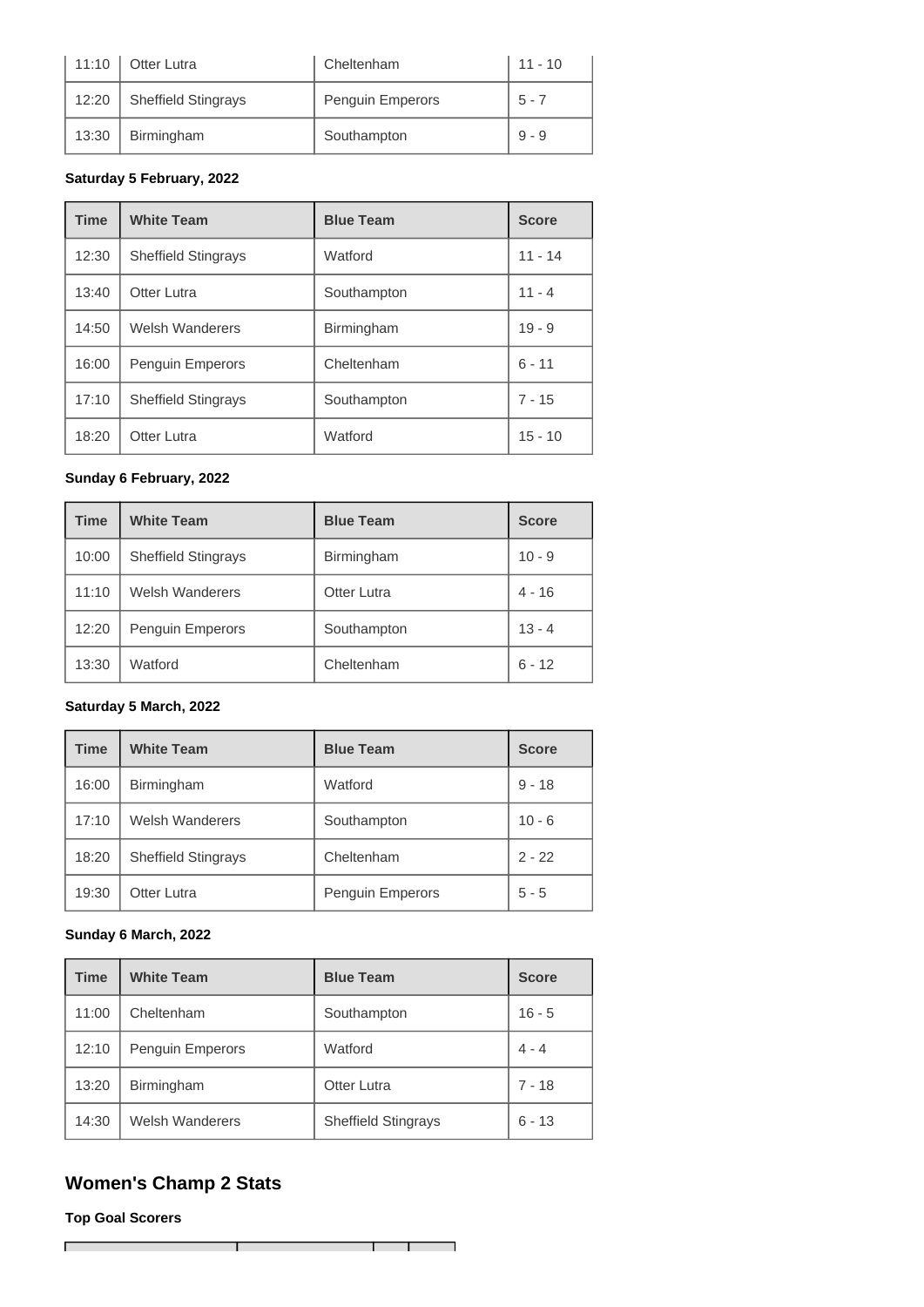| <b>Name</b>              | <b>Goals</b>               |    | Avg |
|--------------------------|----------------------------|----|-----|
| Sofia Fountain           | Cheltenham                 | 24 | 3.4 |
| Amelie Perkins           | Cheltenham                 | 22 | 3.1 |
| <b>Grace Turner</b>      | <b>Otter Lutra</b>         | 20 | 2.9 |
| Sarah Ellis-Keeler       | Otter Lutra                | 18 | 2.6 |
| Amy Knell                | <b>Sheffield Stingrays</b> | 17 | 2.8 |
| Rosie (Rose) Griffiths   | Welsh Wanderers            | 17 | 2.4 |
| Cate (Catherine) Du Toit | Penguin Emperors           | 16 | 2.3 |
| Anna Kiss                | Watford                    | 16 | 2.3 |
| <b>Charlotte Martin</b>  | Cheltenham                 | 15 | 2.1 |
| Aimee Park               | Southampton                | 15 | 2.1 |

#### **Major Queens**

| <b>Name</b>                    | <b>Exclusions</b>          |                 | Avg |
|--------------------------------|----------------------------|-----------------|-----|
| Giulietta Lane                 | <b>Sheffield Stingrays</b> | 13              | 1.9 |
| Sophia Salli                   | Welsh Wanderers            | 12 <sup>2</sup> | 1.7 |
| Alex Prado (Alexandra) Andrews | <b>Penguin Emperors</b>    | 10              | 2.0 |
| Amy Knell                      | <b>Sheffield Stingrays</b> | 10              | 1.7 |
| Faye Warren                    | Welsh Wanderers            | 10 <sup>1</sup> | 1.4 |
| Alice Tubby                    | Cheltenham                 | 9               | 1.3 |
| Freya Webster                  | Cheltenham                 | 9               | 1.3 |
| Maddie (Madeline) Roberts      | <b>Penguin Emperors</b>    | 9               | 1.3 |
| Chloe Arthur                   | Birmingham                 | 9               | 1.8 |
| Anna Ingrams                   | Watford                    | 8               | 2.0 |

# **British Water Polo League 2022 Qualification**

# **Men's Qualification**

| <b>Team</b> | P | W | D | L              | F  | A  | GD    | <b>Pts</b> |
|-------------|---|---|---|----------------|----|----|-------|------------|
| Northampton | 5 | 4 | 0 | 1              | 28 | 17 | 11    | 8          |
| Chester     | 5 | 3 | 1 | 1              | 23 | 17 | 6     | 7          |
| Avondale    | 5 | 3 | 1 | 1              | 26 | 23 | 3     | 7          |
| Colchester  | 5 | 3 | 0 | $\overline{2}$ | 21 | 16 | 5     | 6          |
| Radcliffe   | 5 | 1 | 0 | 4              | 14 | 31 | $-17$ | 2          |
|             |   |   |   |                |    |    |       |            |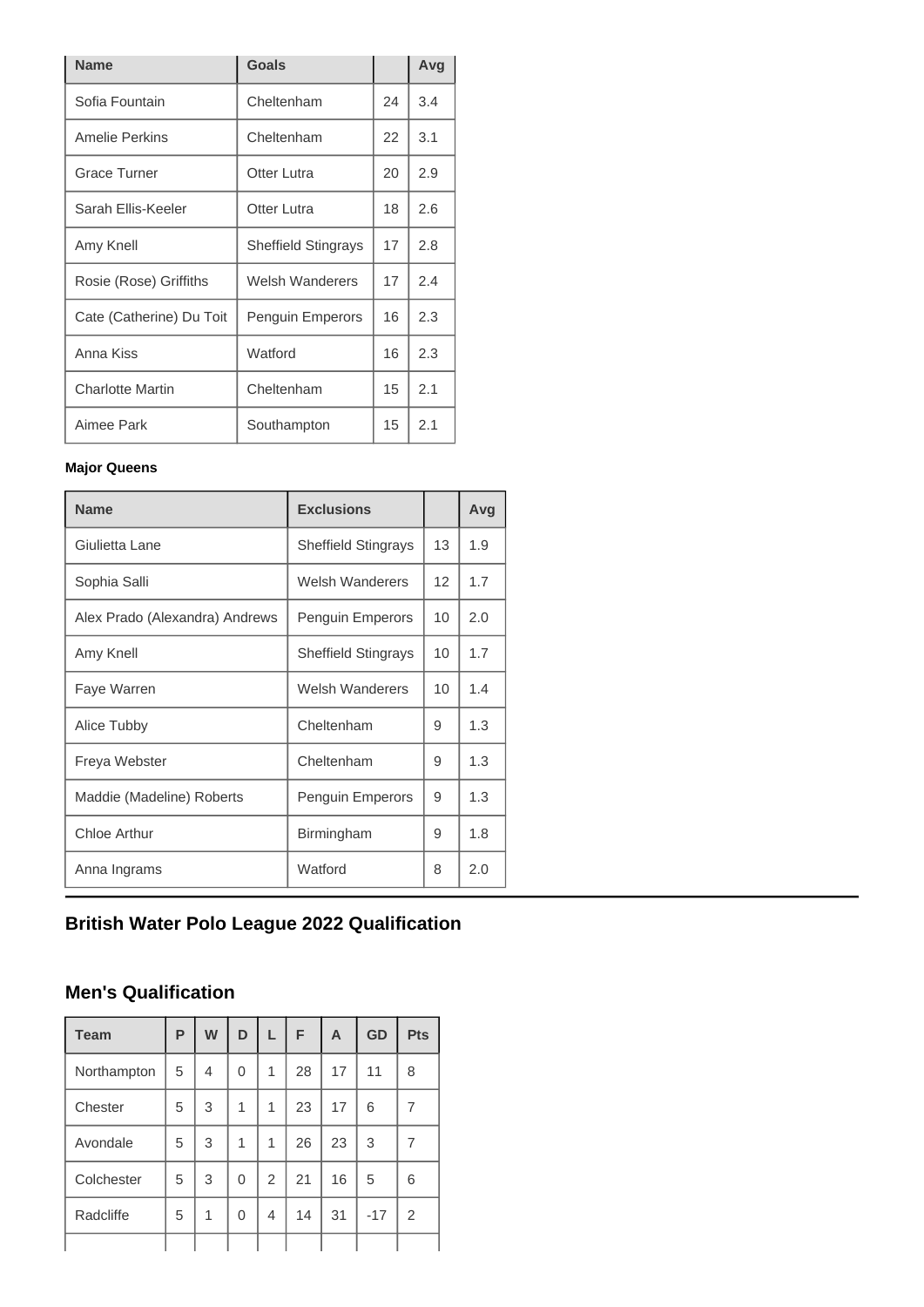# **Men's Qualification Results**

#### **Saturday 2 April, 2022**

| <b>Time</b> | <b>White Team</b> | <b>Blue Team</b> | <b>Score</b> |
|-------------|-------------------|------------------|--------------|
| 12:30       | Colchester        | <b>Bedford</b>   | $6 - 3$      |
| 13:05       | Northampton       | Avondale         | $4 - 5$      |
| 13:40       | Chester           | Radcliffe        | $7 - 1$      |
| 14:50       | Avondale          | <b>Bedford</b>   | $6 - 5$      |
| 15:25       | Colchester        | Radcliffe        | $5 - 1$      |
| 16:00       | Northampton       | Chester          | $8 - 4$      |
| 17:10       | Colchester        | Avondale         | $6 - 2$      |
| 17:45       | Chester           | <b>Bedford</b>   | $2 - 1$      |
| 18:20       | Northampton       | Radcliffe        | $7 - 4$      |

#### **Sunday 3 April, 2022**

| <b>Time</b> | <b>White Team</b> | <b>Blue Team</b> | <b>Score</b> |
|-------------|-------------------|------------------|--------------|
| 10:00       | Radcliffe         | Avondale         | $4 - 9$      |
| 10:35       | Northampton       | <b>Bedford</b>   | $5 - 3$      |
| 11:10       | Chester           | Colchester       | $6 - 3$      |
| 12:20       | Radcliffe         | <b>Bedford</b>   | $4 - 3$      |
| 12:55       | Chester           | Avondale         | $4 - 4$      |
| 13:30       | Northampton       | Colchester       | $4 - 1$      |

# **Men's Qualification Stats**

### **Women's Qualification**

| <b>Team</b>                    | P | W | D |                | F  | A  | <b>GD</b> | <b>Pts</b>     |
|--------------------------------|---|---|---|----------------|----|----|-----------|----------------|
| <b>Manchester Comets</b>       | 4 | 3 | 1 | 0              | 23 | 12 | 11        | 7              |
| Kirkintilloch & Kilsyth        | 4 | 2 | 1 | 1              | 17 | 14 | 3         | 5              |
| Solihull                       | 4 | 2 | 0 | $\mathfrak{p}$ | 17 | 16 | 1         | 4              |
| Sunderland                     | 4 | 1 | 0 | 3              | 18 | 26 | -8        | $\overline{2}$ |
| <b>Liverpool Water Beatles</b> | 4 | 1 | 0 | 3              | 7  | 14 | $-7$      | 2              |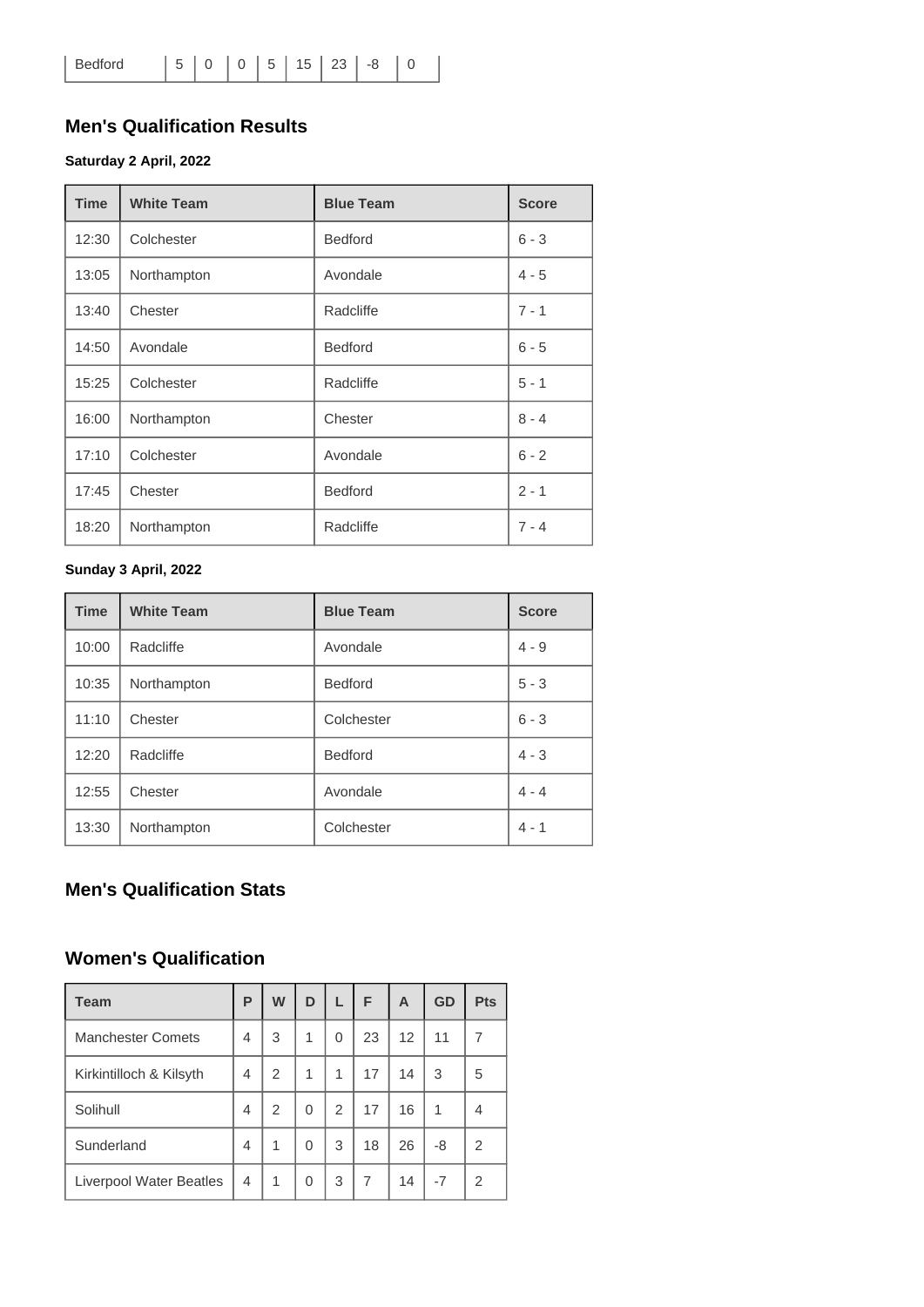# **Women's Qualification Results**

#### **Saturday 2 April, 2022**

| <b>Time</b> | <b>White Team</b>              | <b>Blue Team</b>         | <b>Score</b> |
|-------------|--------------------------------|--------------------------|--------------|
| 13:10       | <b>Liverpool Water Beatles</b> | <b>Manchester Comets</b> | $1 - 6$      |
| 13:50       | Sunderland                     | Solihull                 | $4 - 7$      |
| 14:50       | Kirkintilloch & Kilsyth        | <b>Manchester Comets</b> | $4 - 4$      |
| 15:50       | Liverpool Water Beatles        | Sunderland               | $1 - 2$      |
| 16:30       | Kirkintilloch & Kilsyth        | Solihull                 | $4 - 2$      |

#### **Sunday 3 April, 2022**

| <b>Time</b> | <b>White Team</b>        | <b>Blue Team</b>         | <b>Score</b> |
|-------------|--------------------------|--------------------------|--------------|
| 09:40       | Kirkintilloch & Kilsyth  | Liverpool Water Beatles  | $0 - 1$      |
| 10:20       | Sunderland               | <b>Manchester Comets</b> | $5 - 9$      |
| 11:20       | Liverpool Water Beatles  | Solihull                 | $4 - 6$      |
| 12:20       | Kirkintilloch & Kilsyth  | Sunderland               | $9 - 7$      |
| 13:00       | <b>Manchester Comets</b> | Solihull                 | $4 - 2$      |

# **Women's Qualification Stats**

# **British Water Polo League Champions Cup**

### **Men's Champions Cup**

| <b>Team</b> | P | W | D | L.             | F  | A  | GD    | <b>Pts</b>     |
|-------------|---|---|---|----------------|----|----|-------|----------------|
| Manchester  | 2 | 2 | 0 | 0              | 25 | 14 | 11    | 4              |
| Solihull    | 2 | 1 | 0 | 1              | 20 | 22 | $-2$  | $\overline{2}$ |
| Cheltenham  | 2 | 1 | 0 | 1              | 30 | 21 | 9     | 2              |
| Lancaster   | 2 | 0 | 0 | $\overline{2}$ | 18 | 36 | $-18$ | 0              |

# **Men's Champions Cup Results**

#### **Saturday 14 May, 2022**

| <b>Time</b> | <b>White Team</b> | <b>Blue Team</b> | <b>Score</b> |
|-------------|-------------------|------------------|--------------|
| 14:30       | Manchester        | Solihull         | $12 - 8$     |
| 17:00       | Cheltenham        | Lancaster        | $24 - 8$     |

#### **Sunday 15 May, 2022**

┓

**The Co**